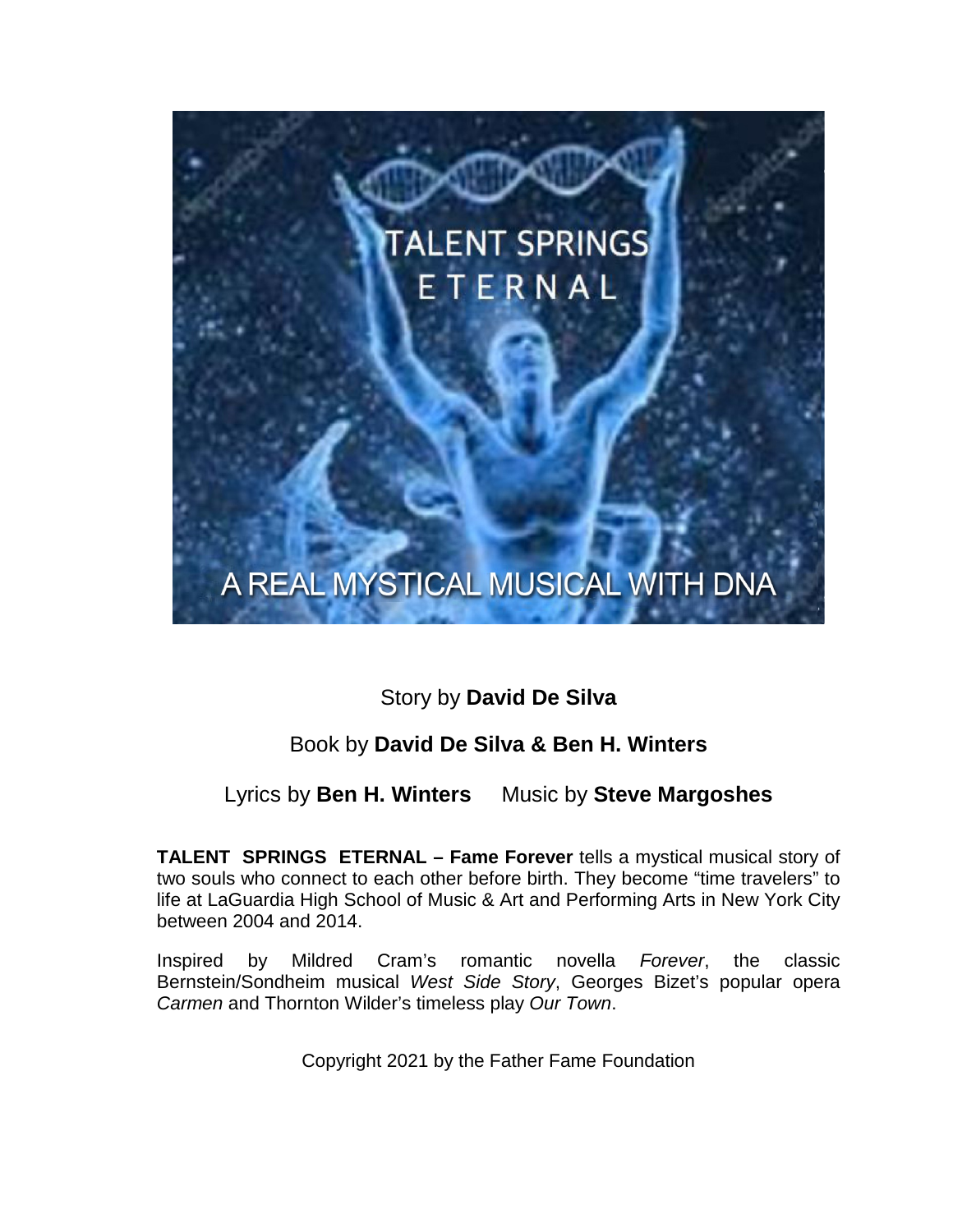# **TALENT SPRINGS ETERNAL F a m e F o r e v e r**

# **CONCERT THEATRE for**

**Actors, Singers, Dancers & Musicians**

# **CAST**

# **The Spirits**

Carmen Diaz Michael Peters

# **The Teachers**

Miss Greta Bell Miss Serena Katz Mr. Ramon Garcia

# **The Students**

Vanessa Vegas Georgia Washington J.J. Byrd

# **The Alumni**

Joe Vegas Mabel Washington Schlomo Metzenbaum Tyrone Jackson Iris Kelly-Tompkins

# **The Kid**

Sonny Vegas

# **The Ensemble**

**Chantelle** Tyrone Jackson Dancers Other Students Other Alumni and Guests

**The story takes place in and around the "FAME" School (LaGuardia High School of Music & Art and Performing Arts) in New York City between 2004 and 2014 and…**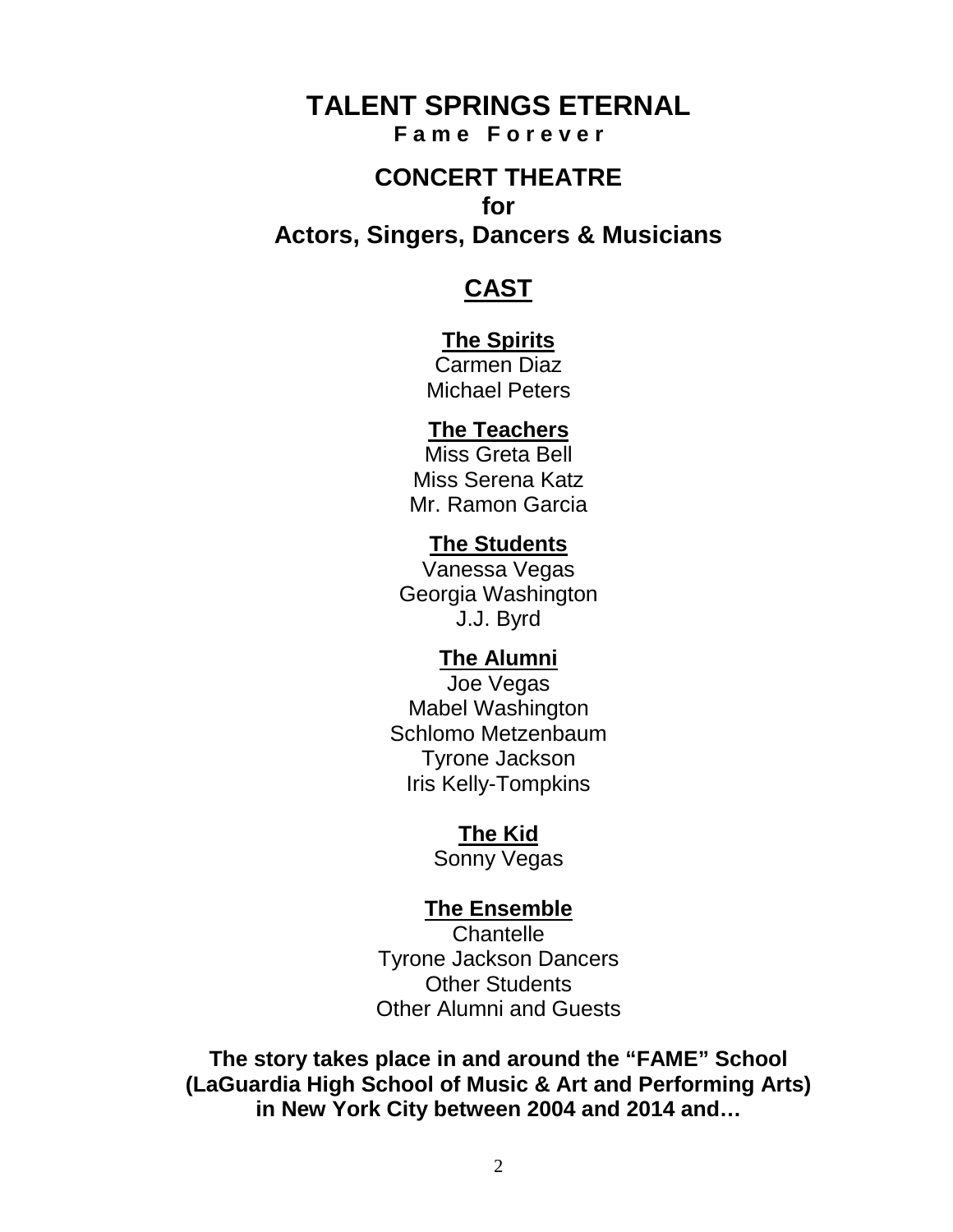# **SONGS & MUSICAL INTERLUDES**

# **ACT 1**

AROUND & AROUND (PROLOGUE) THE 20<sup>TH</sup> REUNION OF THE CLASS OF '84 EVERYBODY WANTS TO BE MARIA TIME FLYER – FLY ME HIGHER\* BEAT OUT DAT RHYTHM\*\* IT'S IN HER DNA IT WOULD MEAN A LOT TO ME SONG WITHOUT WORDS (piano) ON THE OTHER HAND WARMING UP TO TANGO THE MIRACLE IS ME

# **ACT 2**

TIME FLIES / THE 20<sup>TH</sup> REUNION... JUST WHEN YOU THINK TOREADOR\*\* / TAKES 3 TO TANGO LOVE IS RARE RAINDROPS AND TEARS (BALLET) THE MIRACLE IS ME (REPRISE) AROUND & AROUND (REPRISE) HEY! SPRING IS SPRINGIN' THE 10<sup>TH</sup> / 30<sup>TH</sup> REUNION OF THE CLASS OF '04 / '84 HABANERA\*\* I'VE GOT ANOTHER SONG TO SING AROUND & AROUND WE'RE GONNA LIVE FOREVER (EPILOGUE)

\*Lyrics – David De Silva Music – Rick Hip-Flores

\*\*Bizet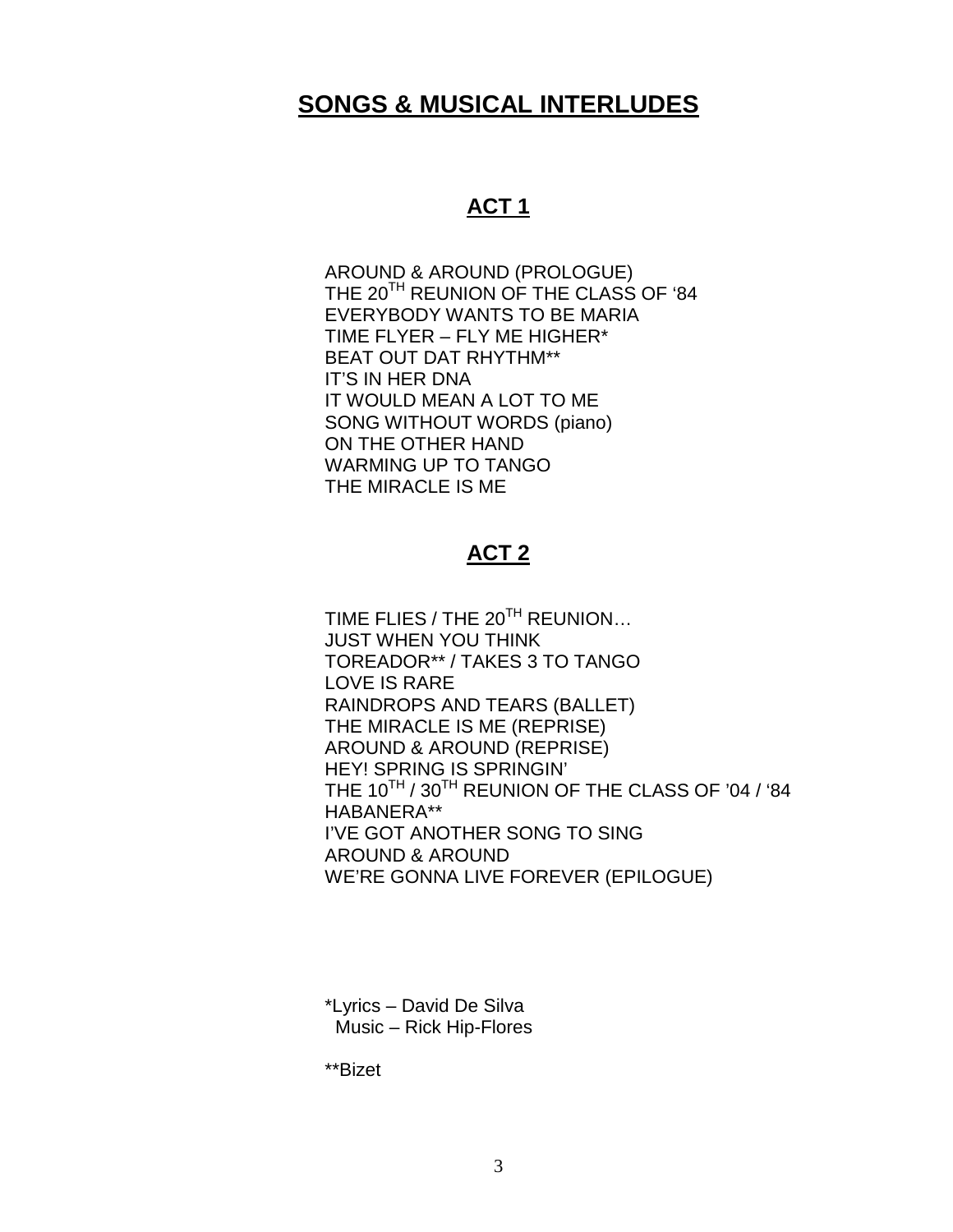# **ACT ONE**

SCENE ONE.

### (PROLOGUE)

*Through a scrim there is an exterior projection of LaGuardia High School which cross-fades an interior projection of LaGuardia High School.* 

*CARMEN DIAZ (dressed in white), an 18-year-old Hispanic girl, is asleep in a chair with her head resting on a desk in an empty classroom. A celestial light flashes from outside of a window into the classroom. From offstage, a chorus sings a cappella, gently:*

# *#1: FAME FOREVER OPENING*

CHORUS *(offstage)*

OOO YOU'RE GONNA LIVE FOREVER, YOU'RE GONNA LEARN HOW TO FLY. YOU FEEL IT COMIN' TOGETHER, PEOPLE WILL SEE YOU AND…

> *As they sing, MICHAEL PETERS (dressed in white) floats into the space. His energy seems to move without gravity.*

> *(NOTE: Both Michael and Carmen move with a soft, fluid dance energy under streaming, magical blue light. Their dialog is underscored with a flute.)*

#### **MICHAEL**

Wake up! Wake up Carmen!

#### **CARMEN**

*(waking up)*

Who's Carmen? Where am I? What's going on?

#### MICHAEL

You've been asleep, for twenty years, like Rip Van Winkle. But now it's time to wake up.

#### CARMEN

I don't remember anything.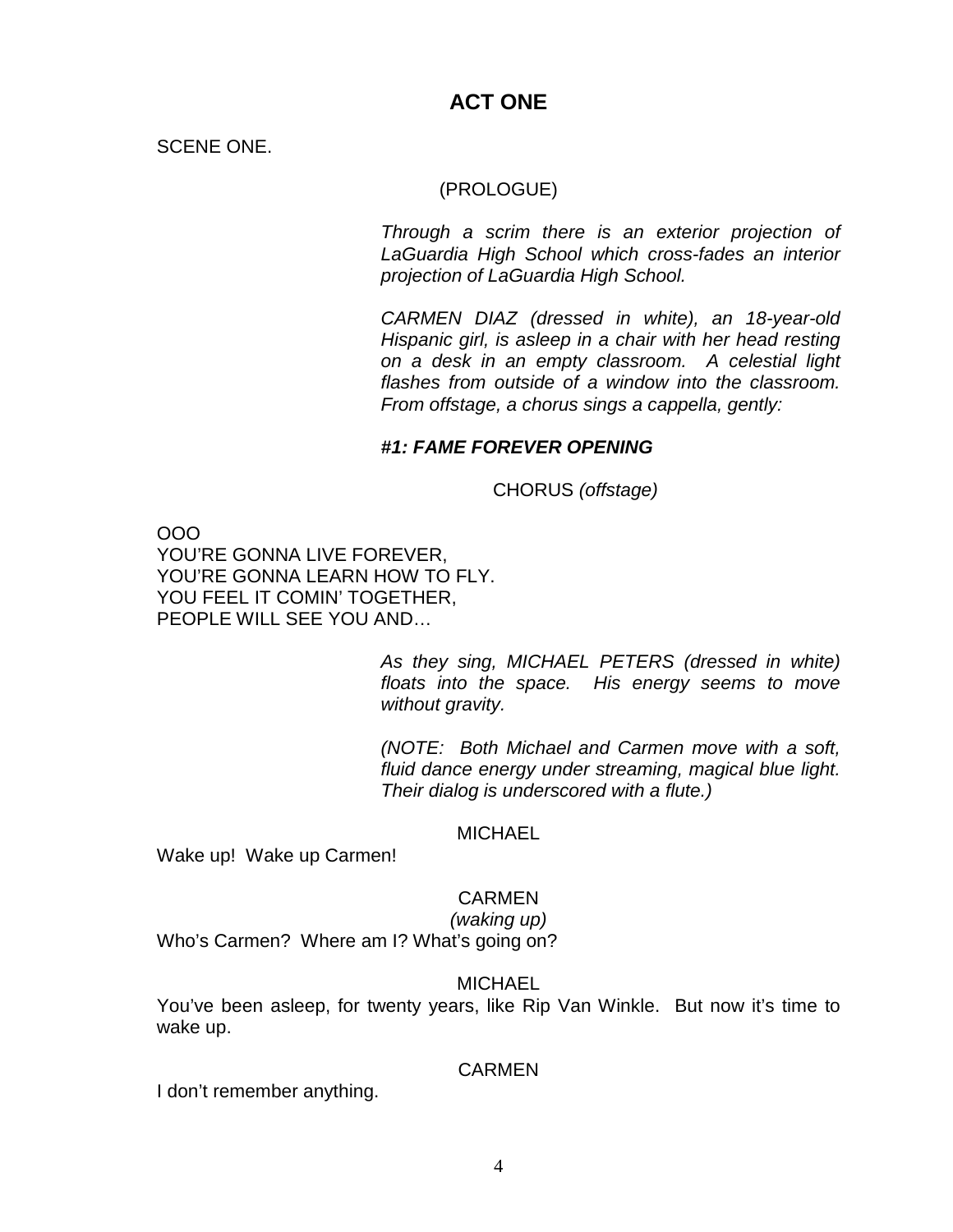#### **MICHAEL**

You were a very talented girl who made some bad choices and that was that, end of story. But the end of the story is where the new one begins.

## *2: AROUND AND AROUND begins*

#### **MICHAEL**

Your life finished, except it didn't. Because nothing finishes. Life moves in cycles. Around and around. Simple.

#### CARMEN

That doesn't sound very simple.

#### **MICHAEL**

Listen up kid. I'm talkin' about the rebirth of the spirit. You make peace with the past; you are drawn to your future; and then you can embrace the present.

#### **CARMEN**

Who are you?

**MICHAEL** 

I'm a fellow traveler. I'm a friend. I'm gonna help you remember.

I KNOW THAT WE TWO ARE CONNECTED FOREVER WE'RE GONNA BE BOUND LIKE THE WHEELS OF A BICYCLE TURNING TOGETHER WE'RE SPINNING AROUND YES WE'RE ALWAYS TRAV'LIN' TOGETHER WANDERING THE VERY SAME GROUND LIKE THE BIG BLUE EARTH IN ITS ORBIT TURNING 'ROUND AROUND AND AROUND A BEAUTIFUL SONG AROUND AND AROUND

> *Michael holds his last note, using his hands with a "theatrical flair," as the music continues softly underneath. Beat. He puts out his hand. Carmen takes a step towards him, then hesitates.*

#### MICHAEL

Dance with me.

#### **CARMEN**

I wanna go home.

MICHAEL

Home is where the music's playin' kid.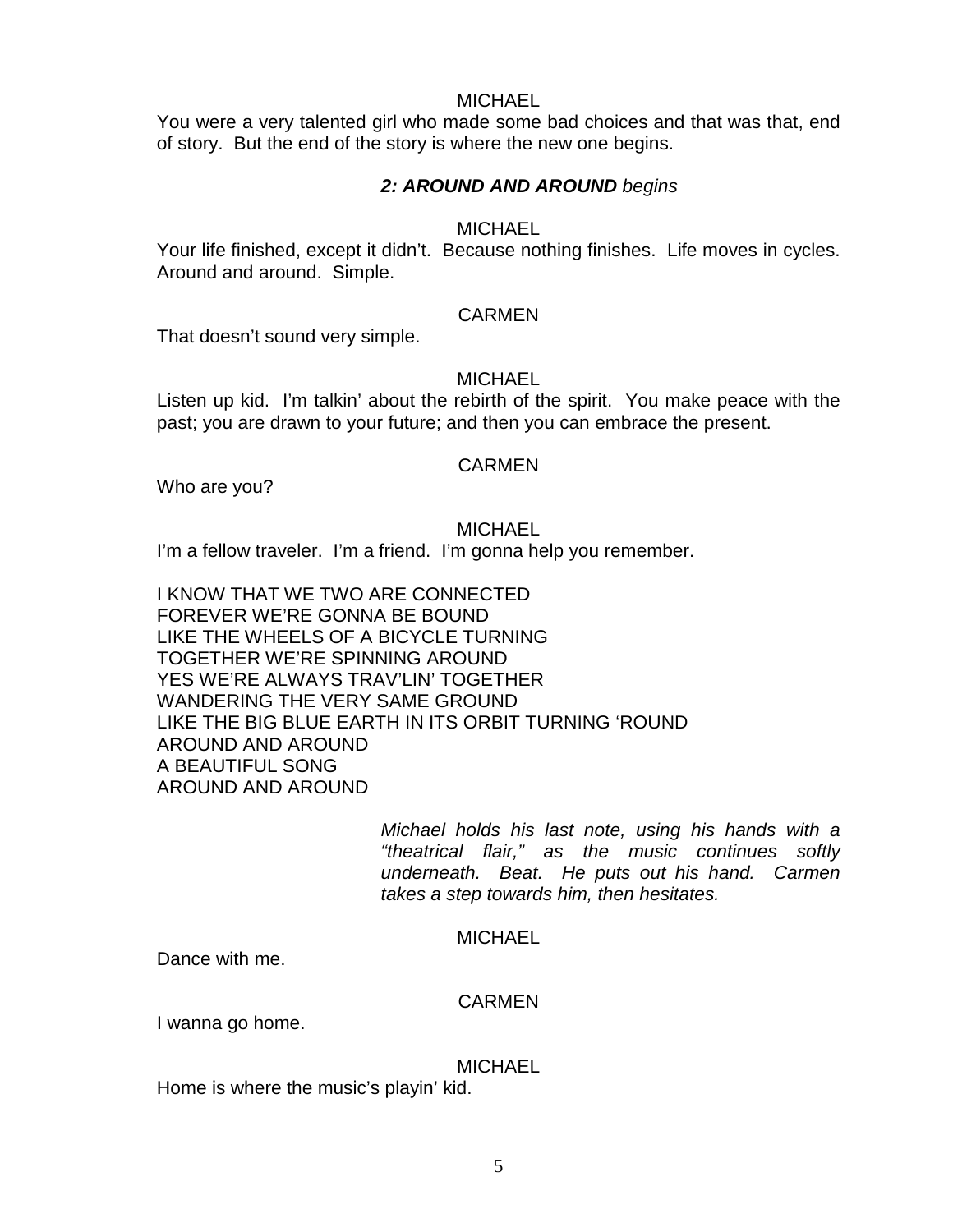*Carmen takes his hand. Defying gravity, the two strangers dance together beautifully as the music swells.*

MICHAEL *(cont'd)* YOU KNOW THAT WE'RE FOREVER CONNECTED AND HERE'S THE PART THAT'S REALLY PROFOUND REMEMBER NO MATTER WHAT HAPPENS, BABY TOGETHER WE'RE SPINNING AROUND

AND THE PRESENT ALWAYS SURROUNDS US WHILE THE FUTURE WAITS TO BE FOUND TIME IN A CIRCULAR MOTION, SPINNIN' ROUND AROUND AND AROUND AROUND AND AROUND AROUND AND AROUND

#### **CARMEN**

LIKE A SONG.

### MICHAEL & CARMEN

AROUND AND AROUND.

#### *#2a: TIME FLIES*

*A huge jump in music and lights and…*

SCENE TWO.

*…we're in Greta Bell's office.*

*Greta Bell, a no-nonsense woman in late 50's is on the phone while another line is ringing. The overall impression is of continuous activity.*

#### *#2a.1 PHONE RING.*

*Enter English teacher, SERENA KATZ.*

#### GRETA

*(into the phone)*

Alumni and Friends, this is Greta Bell. From LaGuardia High School for the Performing Arts? Which you attended? Yes? OK? Are you with me?

*(motioning for Serena to sit)*

You were in the class of "87. Are you still friends with Jennifer Aniston? She hung up! Serena darling, I want to talk to you about *your* reunion. It's gonna be a helluva night.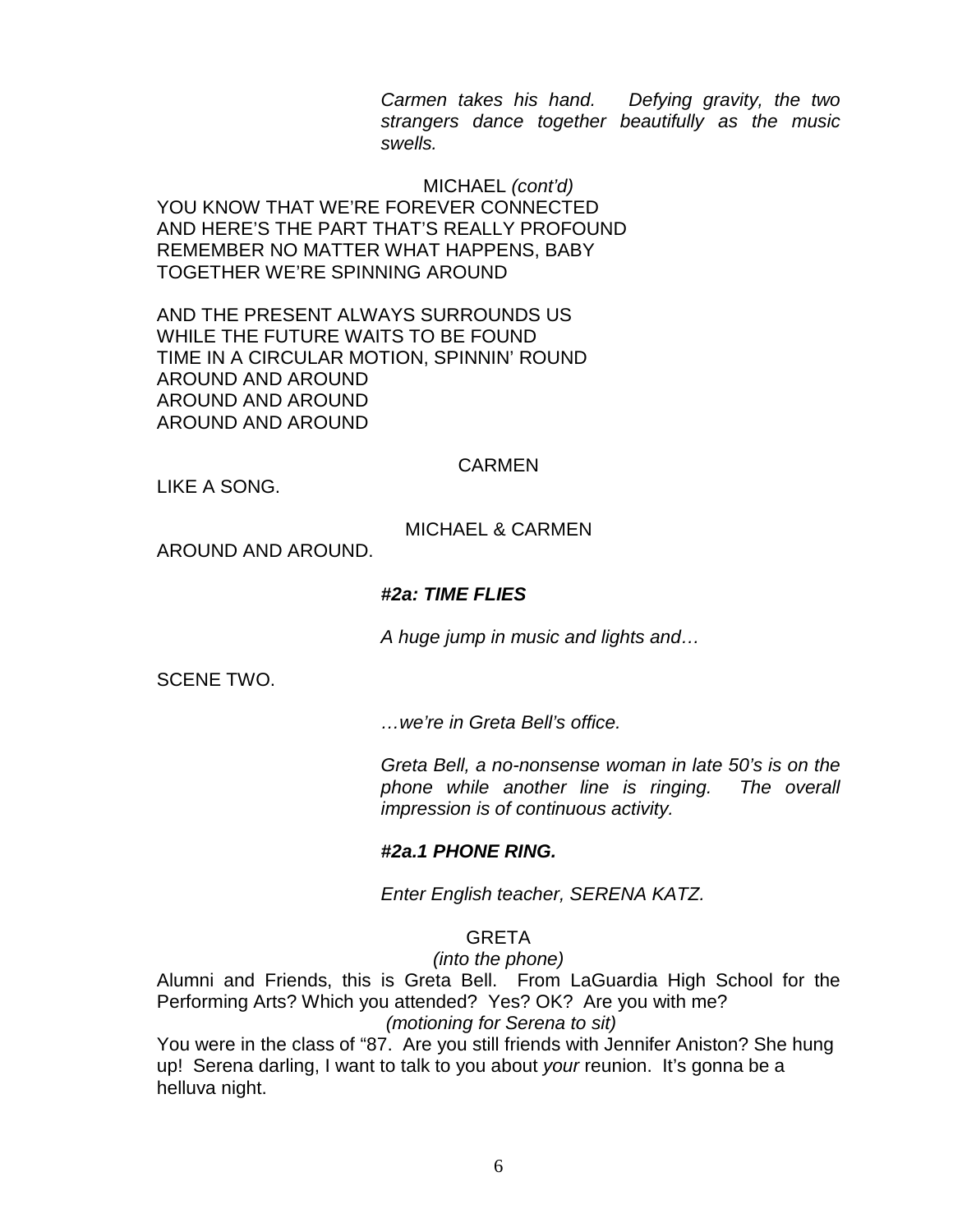# *#3: THE 20th REUNION OF THE CLASS OF '84*

It's gonna be a helluva night – The  $20<sup>th</sup>$  Reunion of the Class of '84"

*All the noise stops at once.* 

*Pinpoint spot on Serena.*

#### SERENA

WAIT A MINUTE, THAT CAN'T BE RIGHT— I REALLY DON'T SEE HOW TWO THOUSAND FOUR MINUS TWENTY YEARS EQUALS … HOLY COW! WELL THEN I GUESS THAT IT'S OFFICIAL I AM A CHILD NO MORE: IT'S THE TWENTIETH REUNION OF THE CLASS OF EIGHTY-FOUR!

*Music continues as underscoring.*

# GRETA

Great!! Swell!! I'll be excited to see you too! Good bye.

#### *(hangs up)*

Also excited if you make a small donation. Serena! Help me out here! You ARE a member of the class of '84.

**SERENA** 

Yes I am. And also an English teacher and my theatre class starts next period.

#### GRETA

Who's next on that list?

#### **SERENA**

Tyrone Jackson! Son of a gun.

*A pool of light opens and we find TYRONE JACKSON at the Tyrone Jackson Dance Theatre, working out at a dance barre. In various poses around him are members of his dance company, including his girlfriend, CHANTELLE.*

#### GRETA

Best dancer who ever went here.

#### TYRONE

*(into his cell phone)* MS. BELL, YOU GOTTA BE KIDDIN'! NO WAY HAS IT BEEN TWENTY YEARS JUST GETTING USED TO MY LIFE IN THE PRESENT AND BAMMO! THE PAST RE-APPEARS!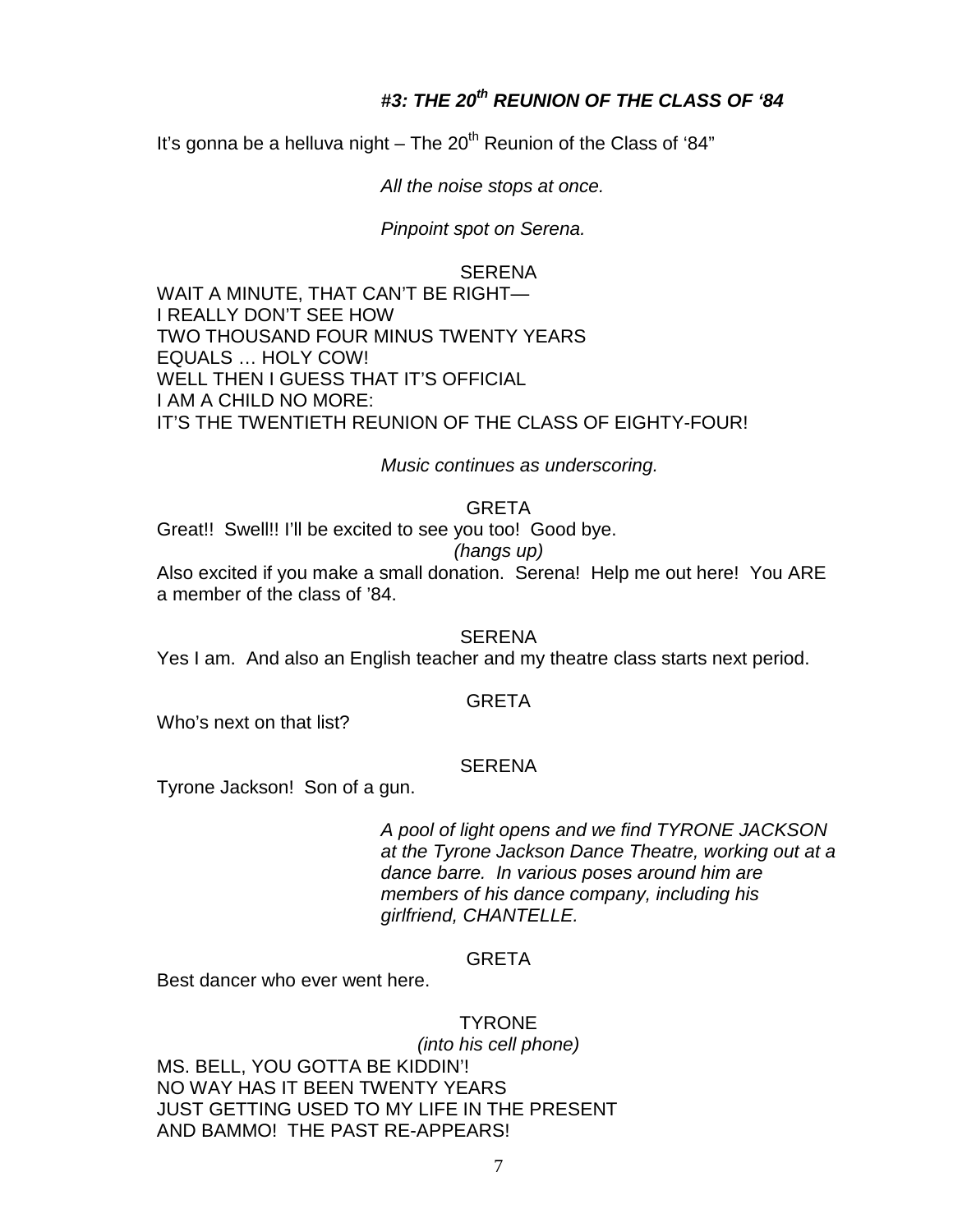### TYRONE *(con't) (out to the audience as Greta dials another number)* TWENTY YEARS OUTTA SCHOOL TWENTY YEARS CHASIN' FAME TWENTY YEARS I'M OUT HERE DANCIN' STILL THE WORLD DON'T KNOW MY NAME

#### GRETA

Joe?

#### SERENA

Joe Vegas!

# GRETA

*(into the phone)*

How's my favorite class clown?

*A pool of light opens to find radio DJ JOE VEGAS, taking off his headphones to answer the phone. The music takes on a Latin feel.*

JOE

MS. BELL, YOU KNOW I WILL BE THERE! THIS IS A NIGHT I WON'T MISS BETTER BELIEVE YOUR MOST FAMOUS ALUM WON'T SKIP OUT ON SOMETHING LIKE THIS!!

*(out to the audience as Greta keeps dialing)*

TWENTY YEARS OUTTA SCHOOL! TWENTY YEARS ON THE AIR TWENTY YEARS ON MY WAISTLINE TWENTY YEARS OF LESS HAIR!

**SERENA** 

Mabel Washington. Is she still in the business?

#### GRETA

Sort of.

*A pool of light opens to reveal MABEL WASHINGTON, videotaping a weather report, holding an umbrella over her head.*

#### MABEL

 $\dots$  the rain will continue at least through the weekend, folks, so be sure to  $-$ *(her cell phone rings)*

Oh, shoot! Sorry!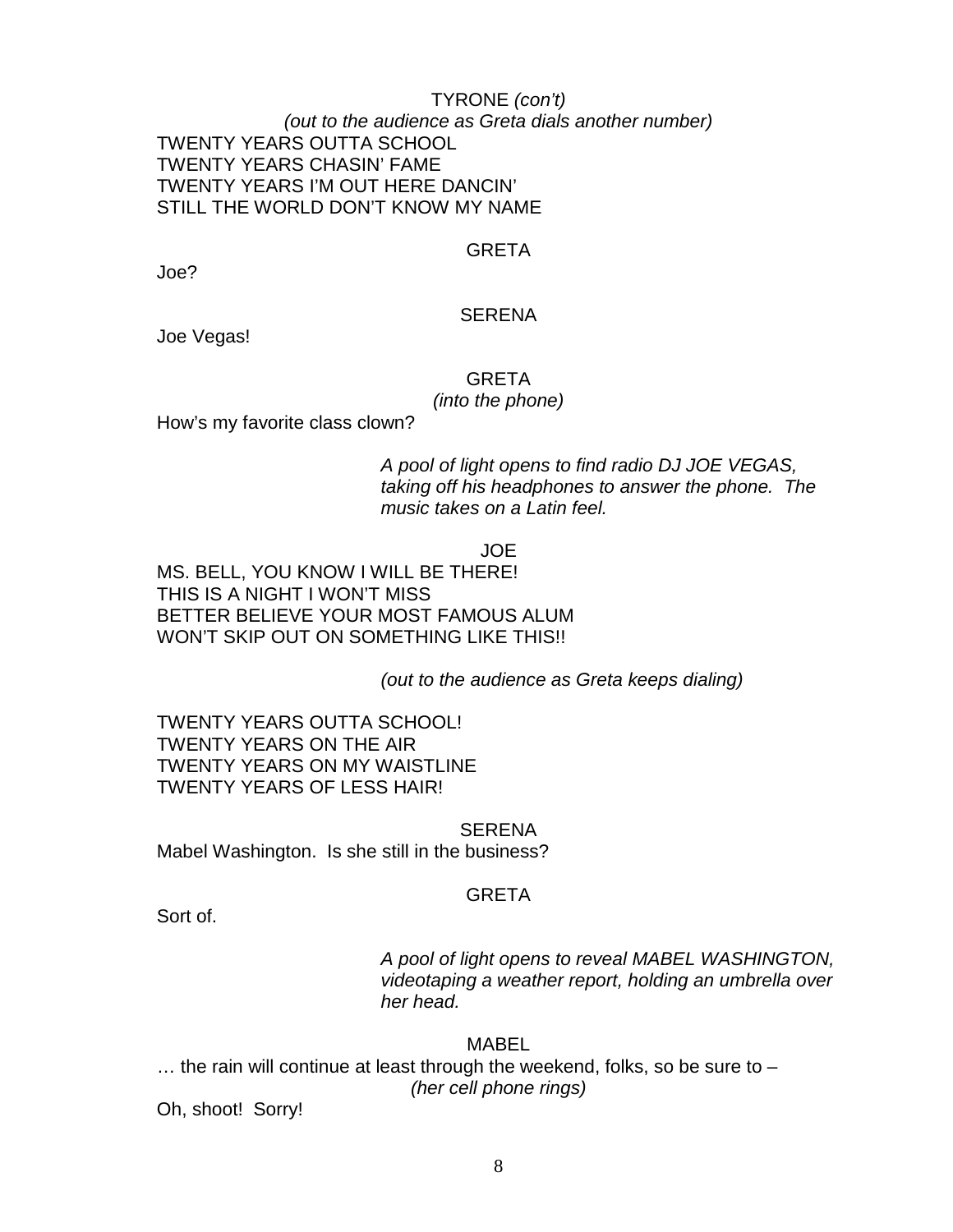### MABEL *(con't) (she gestures to "cut" taping and sings into her cell phone)* MS. BELL! MY GOODNESS, HOW ARE YA? GEE, I LOVE HEARIN' YOUR VOICE! YOU KNOW MABEL WASHINGTON'S COMIN' YOU KNOW IT AIN'T EVEN A CHOICE! *(out to the audience)* TWENTY YEARS OUTTA SCHOOL! GUESS I AIN'T TRAVELED TOO FAR THE WEATHER GIRL ON LOCAL CABLE: NOT EXACTLY A SUPERSTAR

*Greta keeps dialing. A pool of light opens and we see SCHLOMO METZENBAUM who is holed up in his studio at the piano.* 

#### GRETA

Schlomo?

SCHLOMO *(into his phone)* MS. BELL, IT SOUNDS VERY PLEASANT AND I'LL DO MY BEST TO ATTEND IF I CAN TAKE TIME FROM COMPOSING WHICH THESE DAYS IS MY ONLY FRIEND *(out to the audience)* TWENTY YEARS I'VE BEEN WORKING SO MUCH MORE LEFT TO WRITE TWENTY YEARS OF PERFECTION— HOVERING JUST OUT OF SIGHT

> *Suddenly all the alumni are singing together; they're calling one another and singing into their cellphones.*

#### ALL

LIFE'S CONTINUED CHANGING, IT'S GONE BY IN A SHOT THERE ARE OLD FRIENDS WHO WILL BE THERE, AND OTHERS WHO WILL NOT A VOICE THAT RINGS A BELL AN OLD FAMILIAR NAME A SMILE THAT'S SLIGHTLY FADED A LAUGH THAT'S JUST THE SAME THOSE FRIENDS YOU SWORE YOU'D LOVE FOREVER AND DON'T SPEAK TO ANYMORE AT THE TWENTIETH REUNION OF THE CLASS OF EIGHT FOUR!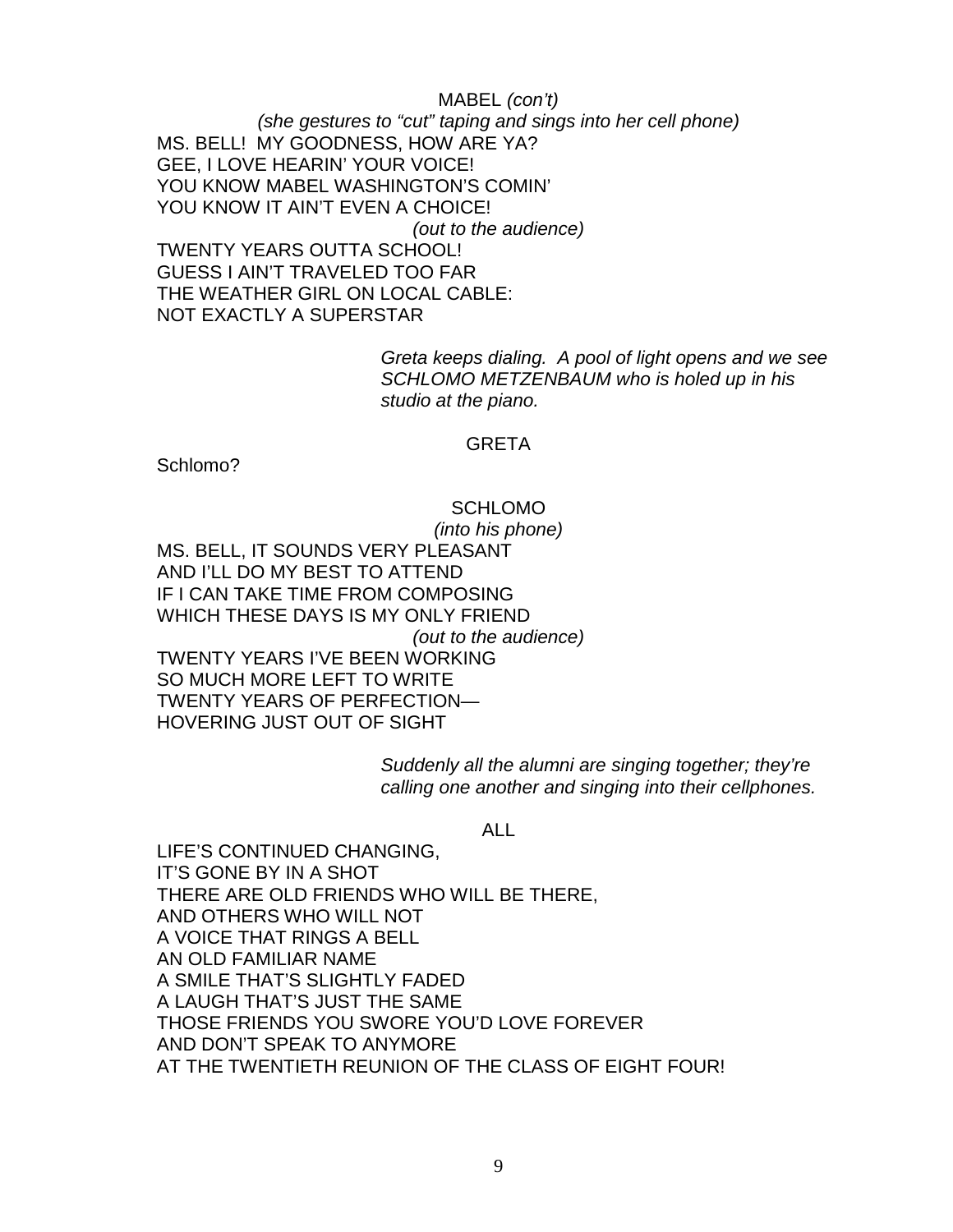# *In Greta's office:*

# GRETA

Wait! I remember!!

### **SERENA**

Remember what?

# GRETA

Why I called you into my office dear. Try to stay with me. One member of your graduating class has yet to respond.

# **SERENA**

Nick Piazza?

# GRETA

That TV show of his is a huge hit which means great publicity for the school if he comes. Drop him a note dear and if he doesn't come, get him to send us a check. A BIG ONE!

### **SERENA**

I haven't spoken to Nick in ages.

# GRETA

I know he has sweet memories of you. I saw you play Juliet with him. You were sooo hot together.

# **SERENA**

Greta, that was twenty years ago!

*Everyone sings out to the audience.*

# ALL

LIFE, IT KEEPS ON CHANGING, IT'S GONE BY IN A RUSH

TYRONE

THERE ARE NAMES THAT YOU'VE FORGOTTEN

# **SERENA**

AND NAMES THAT MAKE YOU BLUSH

JOE & MABEL THERE ARE FACES YOU'LL RECALL

SCHLOMO

AND OTHERS THAT YOU WON'T

**TYRONE** SOME PEOPLE YOU LOSE TRACK OF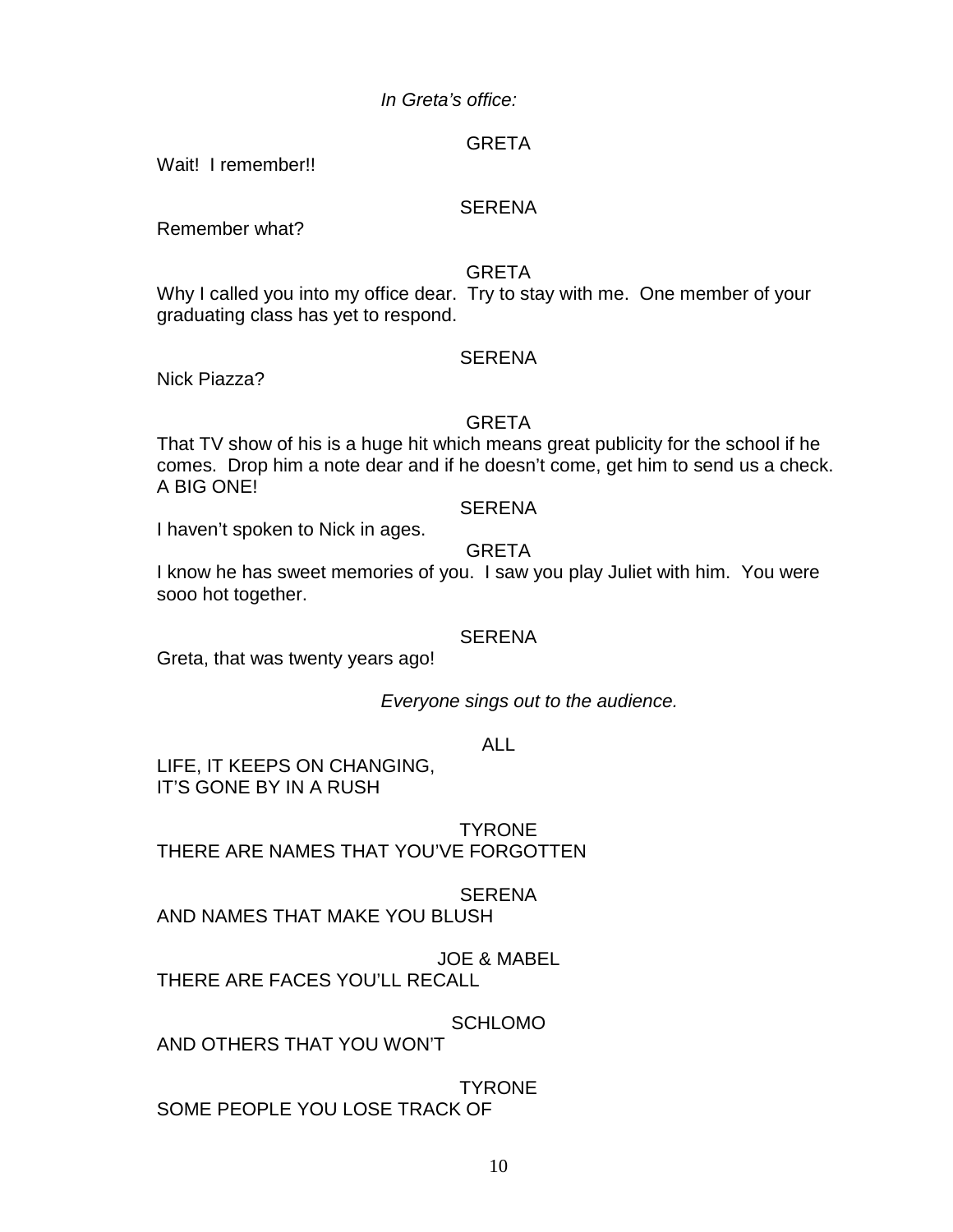#### JOE & MABEL AND OTHERS THAT YOU DON'T

ALL *(COUNTERPOINT)* THOSE FRIENDS YOU SWORE YOU'D LOVE FOREVER AND DON'T SPEAK TO ANYMORE AT THE TWENTIETH REUNION OF THE CLASS OF EIGHTY-FOUR! (AT THE TWENTIETH REUNION OF THE CLASS OF EIGHTY-FOUR!) AT THE TWENTIETH REUNION OF THE CLASS OF EIGHTY-FOUR! (THE CLASS, THE CLASS OF EIGHTY-FOUR!) (THE CLASS OF EIGHTY-FOUR!) THE CLASS OF EIGHTY-FOUR!

> *Song ends. We hear "Time Flies" motif for the first time. Throughout the play this theme will indicate the how time is moving forward in the story telling. Then immediately transitions to…*

# SCENE THREE.

*…the school lunch room, which is full of the bustling energy. A music student is practicing scales on a piano. We then discover two seniors.* 

*Shy and sweet GEORGIA WASHINGTON and her best friend -- brash, outgoing VANESSA VEGAS.*

*Music out.*

GEORGIA

You did not!

VANESSA

I did!

# **GEORGIA**

You SO didn't!

# VANESSA

I so totally did. This is gonna be the coolest party ever. I told my Dad, whether he likes it or not, I'm going to this party – and don't expect me home before MIDNIGHT!

# GEORGIA

Like Cinderella. So how was it?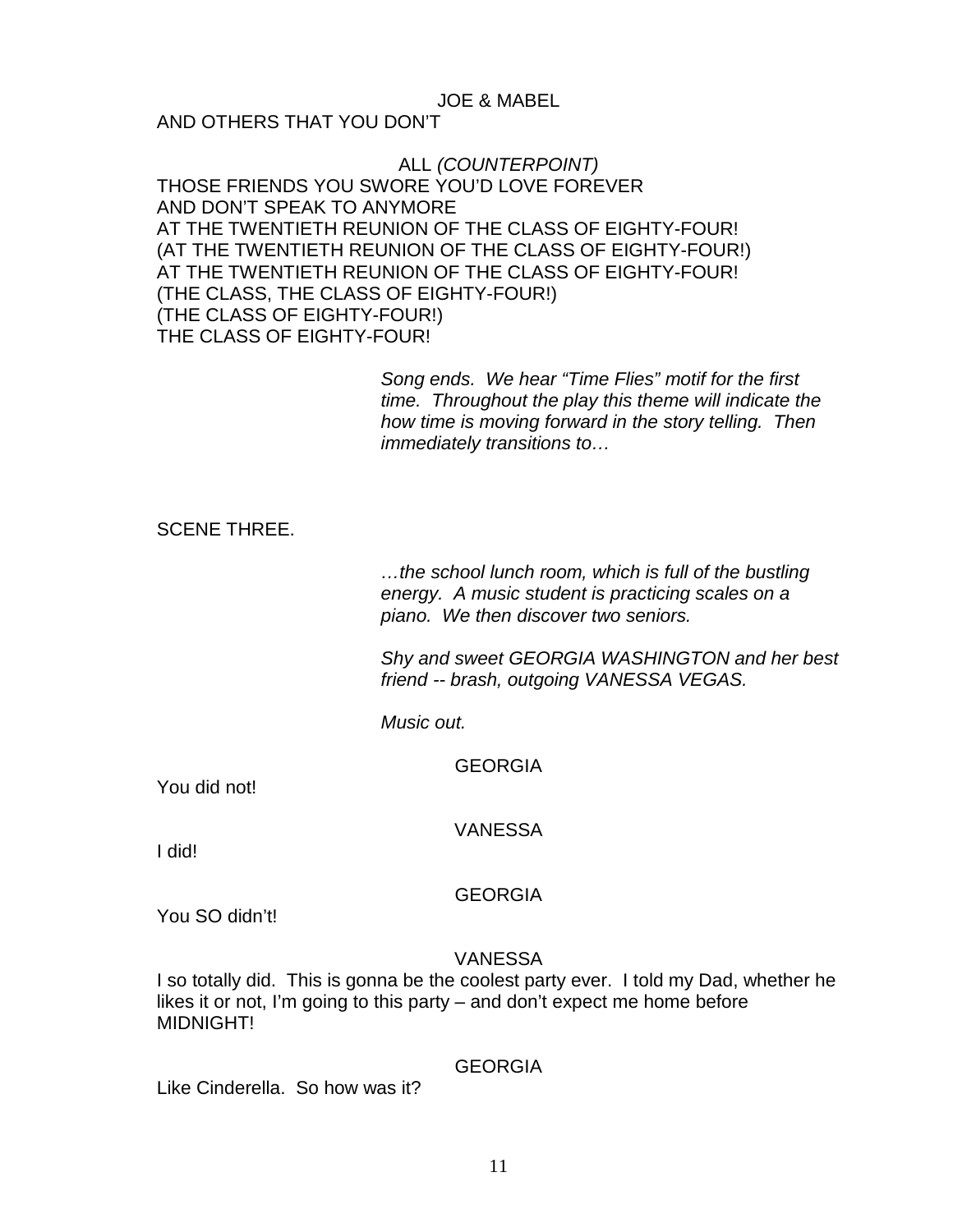VANESSA

Sucked.

# **GEORGIA**

Oh my God, though, Vanessa, you are SO amazing for standing up to your Dad like that.

VANESSA Please. My Dad is not so tough! Oh my God, though. Did I tell you who showed up there?

| He didn't!       | <b>GEORGIA</b> |
|------------------|----------------|
| Yes he did!      | <b>VANESSA</b> |
| He SO didn't.    | <b>GEORGIA</b> |
| Georgia!         | <b>VANESSA</b> |
| How did he look? | <b>GEORGIA</b> |
| He looked hot!   | <b>VANESSA</b> |
| $I$ love J.J.    | <b>GEORGIA</b> |
|                  | 11ANEOOA       |

VANESSA I know, and does he know that you dream about him *every* night?

GEORGIA

Vanessa I'm serious.

# VANESSA

Georgia, grow up.

*We become aware of Carmen and Michael present in the lunch room, again in their blue light. No one can see or hear them as they appear and disappear in the "real world."* 

*The "real world" freezes as Michael and Carmen interact.*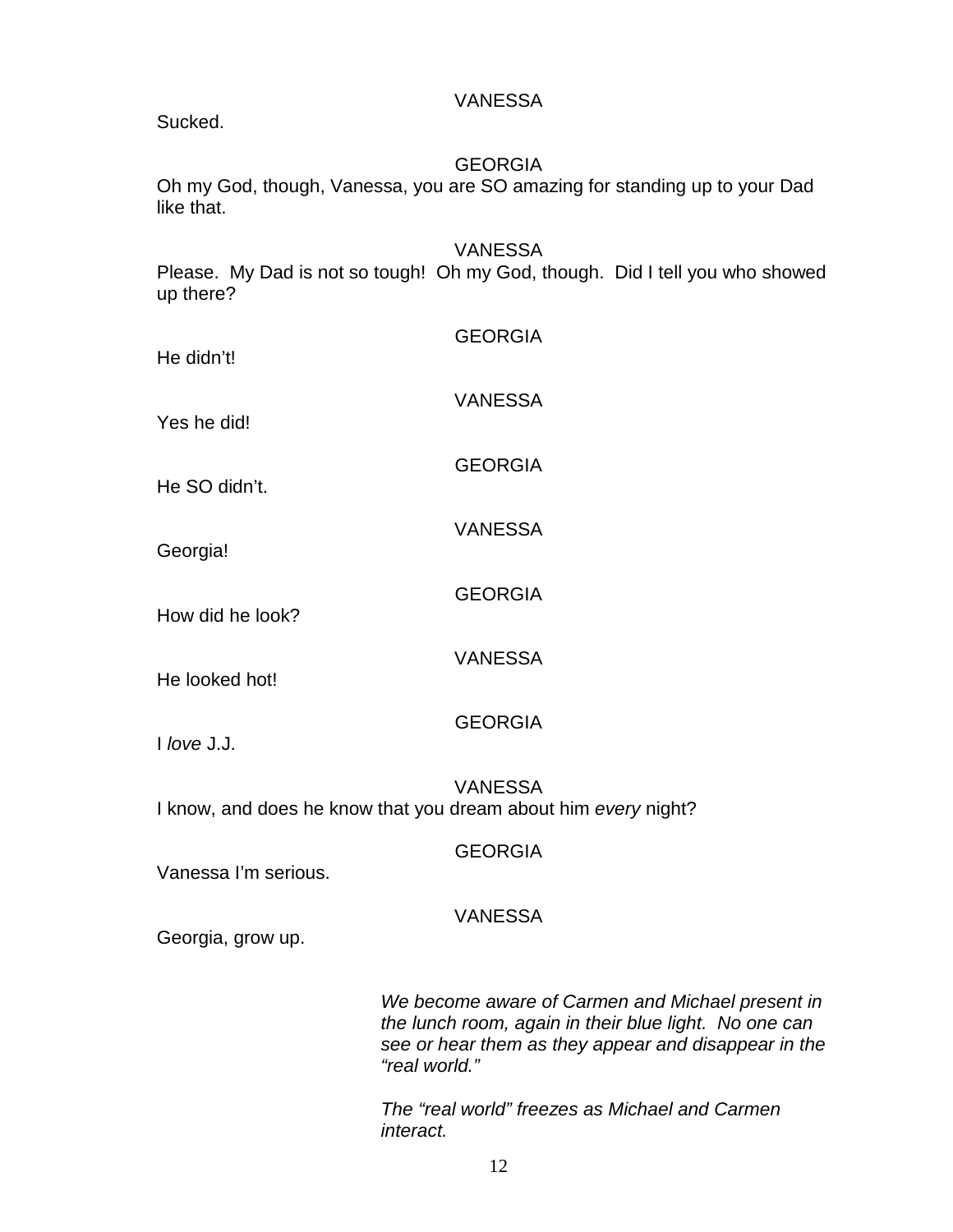# *#3b: AROUND & AROUND UNDERSCORE #1 begins.*

# CARMEN

What are we doin' here?

# **MICHAEL**

YOU went here. Me too! (*Singing*) We're gonna live forever.

### CARMEN

Is this the new FAME school? Is that how we're connected?

### MICHAEL

Yes. The *Magnet School*. We both danced our way into it. But I was before your time on 46<sup>th</sup> Street.

#### CARMEN

How did you ever find me?

# **MICHAEL**

It was SSC.

# CARMEN

What's that?

### **MICHAEL** *(With a theatrical hand gesture).* SURPRISE SPIRITUAL CONNECTION!

# CARMEN

But I was nobody.

# **MICHAEL**

For spiritual connections you don't need a body. We're invisible kid.

*Serena enters.*

# CARMEN

*(Calling out to her across the room.)* Hey Serena! It's me Carmen. Remember me?

**MICHAEL** 

Remember we're invisible kid. She can't hear you. And she can't see you.

*Scene ends with a Time Flyer arpeggio chord. Note: Arpeggio chords throughout will indicate characters' spiritual connection.*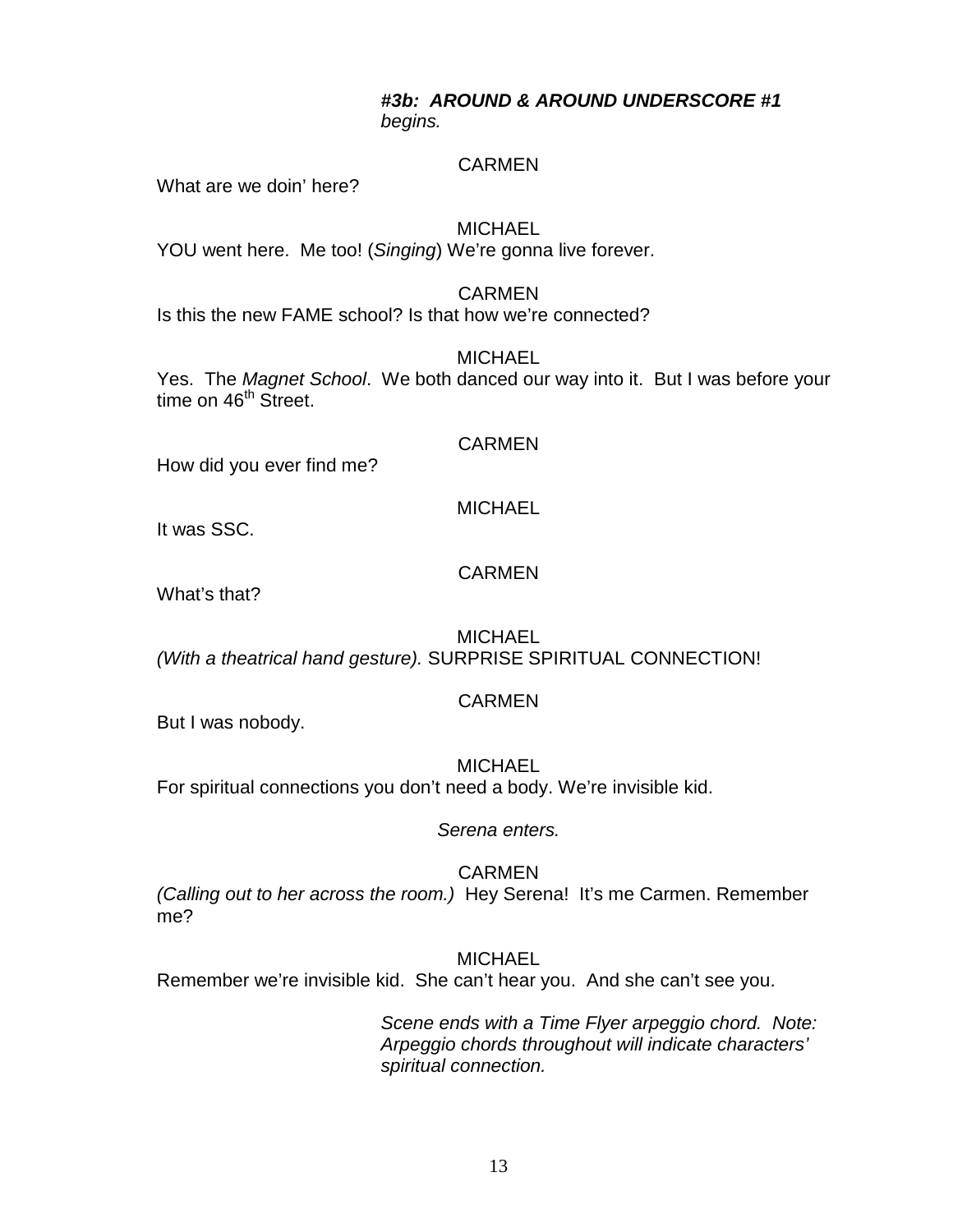*Our attention shifts to the "real world" and we are in the music and theatre class with SERENA and RAMON GARCIA, a handsome, young and dedicated music teacher.* 

#### RAMON

Ah, Miss Katz is back from Miss Bell's office. Is everything alright?

#### SERENA

She wanted me to contact an old boyfriend. Very old! OK, OK. Where were we?

#### RAMON

JJ

Casting? For "WEST SIDE STORY"? Our men have been selected. Bernardo, Riff, and… Tony.

> *We hear JJ BYRID, who is sexy, talented and very popular with the girls.*

That's right!

*(sings, showing off)*

"Maria… I just kissed a girl named Maria…"

*The girls all sigh.*

#### RAMON

That will be enough JJ. Mr. Byrd you may have been the obvious choice for Tony, but we have a little more competition for Maria.

#### *#4: EVERYBODY WANTS TO BE MARIA begins*

SERENA And girls, we need an Anita and an Anybody's…

VANESSA *(With ultimate confidence.)* I'm gonna be Maria!

#### THE GIRLS

EVERYBODY WANTS TO BE MARIA, MARIA, MARIA EVERYBODY'S GOT THAT YEARNING IN THEIR SOUL EVERYBODY WANTS TO BE MARIA— EVERYBODY WANTS THAT ROLE! LA LA LA LA LA LA, LA LA LA LA LA

EVERYBODY WANTS TO BE MARIA, MARIA, MARIA EVERYBODY WANTS THE MAGIC AND ROMANCE EVERYBODY WANTS TO BE MARIA— EVERYBODY WANTS THAT CHANCE!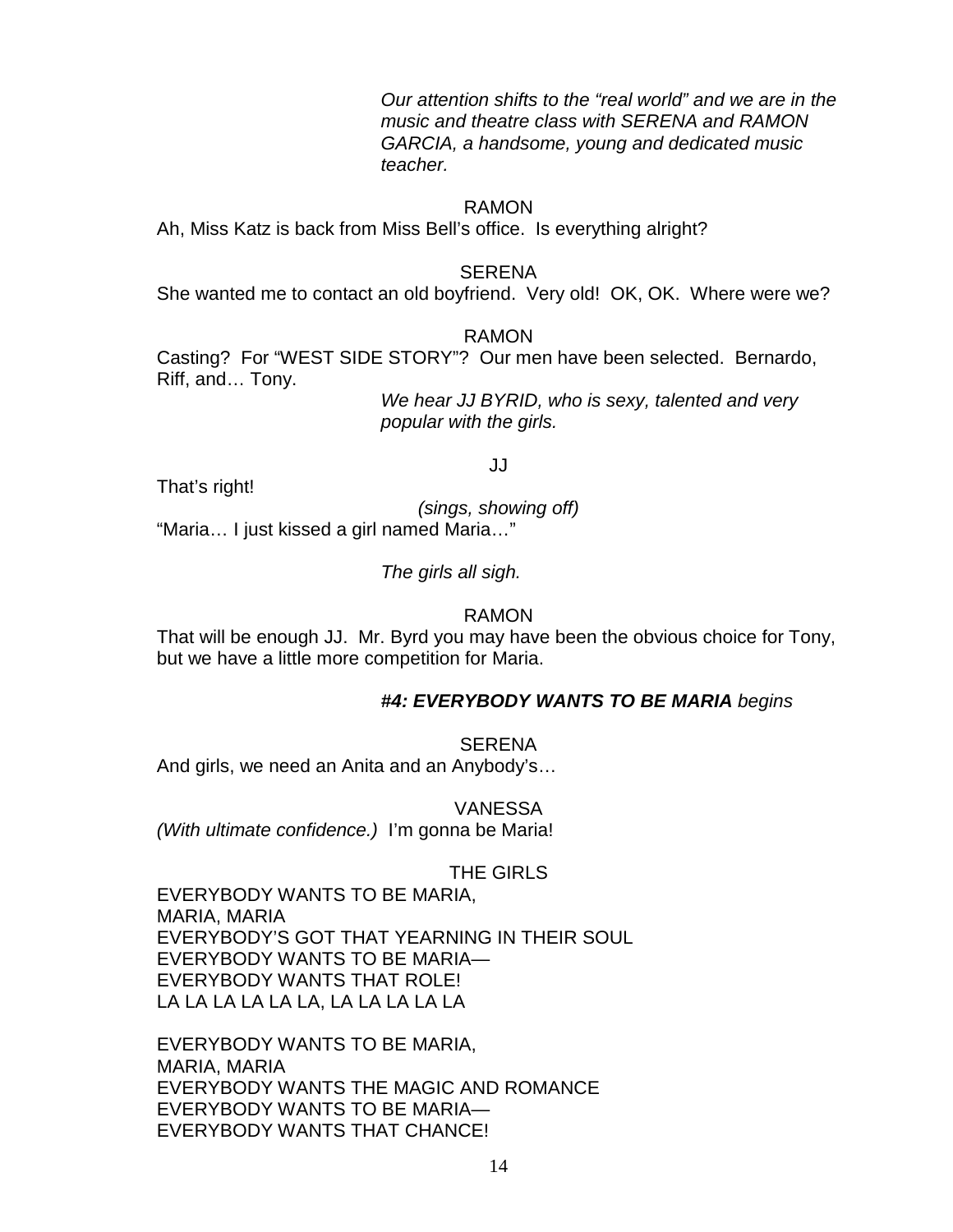#### VANESSA

MARIA—I HAVE TO BE MARIA! I'VE GOT TO BE… THIS IS MY SHOT TO BE MARIA I SIMPLY GOT TO BE HER THEY'VE GOT TO LET ME BE MARIA! LOOK AT ME, DON'T YOU JUST SEE MARIA?

VANESSA & GIRLS EVERYBODY WANTS TO BE MARIA, MARIA, MARIA EVERYBODY'S GOT THAT ACHING IN THEIR HEART EVERYBODY WANTS TO BE MARIA— EVERYBODY WANTS THAT PART, THAT PART EVERYBODY WANTS THAT PART, THAT PART EVERYBODY WANTS THAT PART!

#### *Dance Break.*

*The girls dance with confidence and joy, occasionally flirting with JJ.*

#### THE GIRLS

THEY MIGHT OFFER ME ANITA, I WOULD TURN THAT DOWN FLAT, CUZ

**GEORGIA** 

WHO WOULDN'T WANT TO BE MARIA? WITH A TONY THAT LOOKS LIKE THAT!

#### VANESSA

MARIA—I HAVE TO BE MARIA! IT'S MY FATE TO BE… WON'T IT BE GREAT TO BE… I CAN'T WAIT TO BE MARIA I SIMPLY GOT TO BE HER THEY'VE GOT TO LET ME BE MARIA! LOOK AT ME, DON'T YOU JUST SEE MARIA?

> *Ramon and Serena sit behind a table, auditioning the girls one by one.*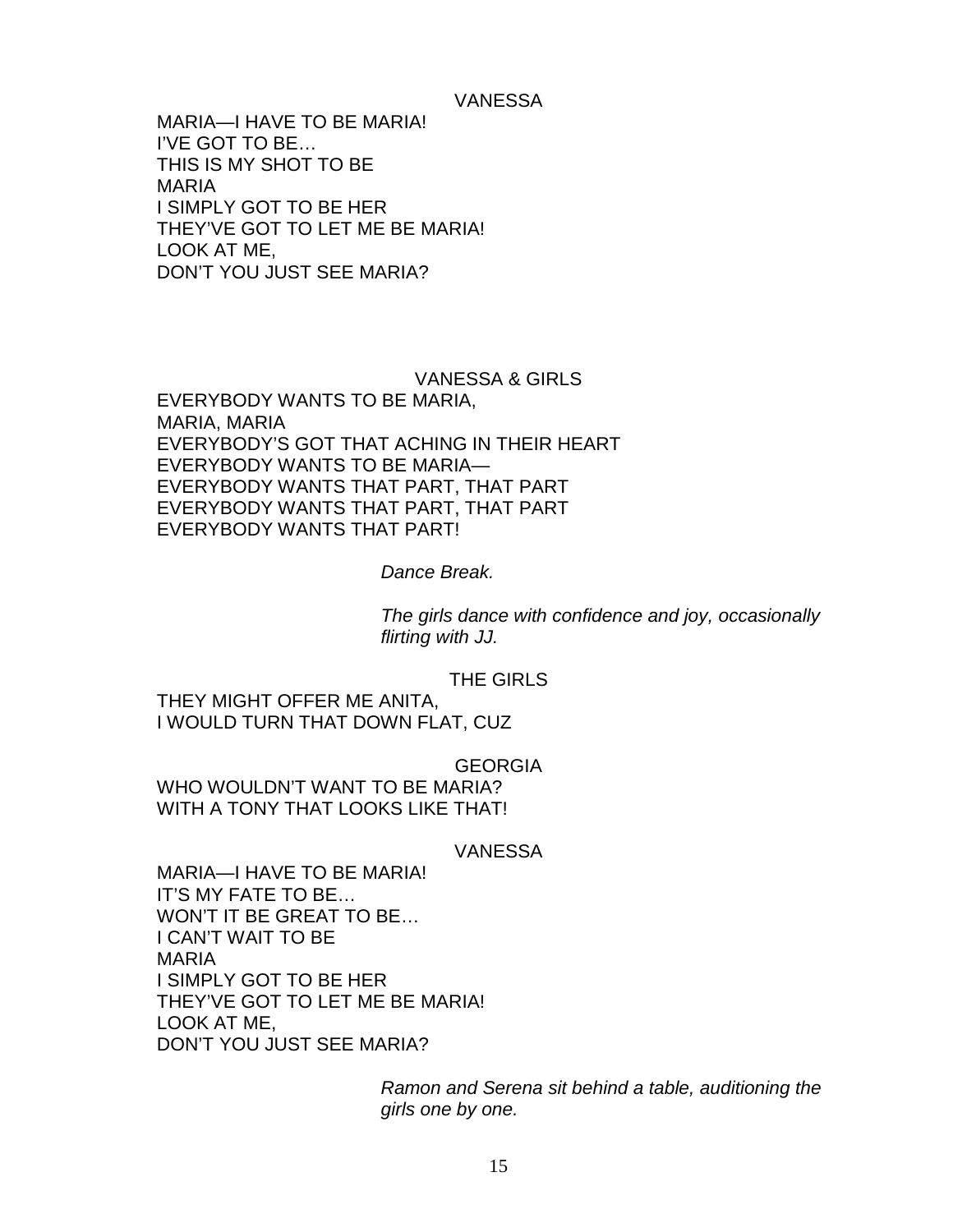RAMON

Georgia Washington?

**GEORGIA** *(beautifully)*

EVERYBODY WANTS TO BE MARIA.

## **SERENA**

Good. Vanessa Vegas?

### VANESSA

*(beautifully)* EVERYBODY WANTS TO BE MARIA… **SERENA** *(as they exit)* This is not going to be an easy decision.

#### **BOY**

Now, you have to think outside the box… *(sings, off-key)* EVERYBODY WANTS TO BE MARIA… RAMON Well, that made it a little easier.

*Meanwhile:*

VARIOUS GIRLS LOOK AT ME, DON'T I JUST LOOK LIKE MARIA? LISTEN HERE, DON'T I JUST SING LIKE MARIA?

VANESSA HONEY, YOU AIN'T A THING LIKE MARIA

ALL EVERYBODY WANTS THAT PART, THAT PART, EVERYBODY WANTS THAT PART, THAT PART, EVERYBODY WANTS TO BE MARIA— EVERYBODY WAAAAANTS THAAAAT PAAAART!

*Song ends. School bell rings. The students run off.*

SCENE FOUR.

*The lights shift, and suddenly only Carmen and Michael are left in the classroom.* 

# CARMEN

So what's the story? This Vanessa girl gets cast as Maria, and she's a total hit, and she like, goes on to fame and fortune and whatever. Is that what happens?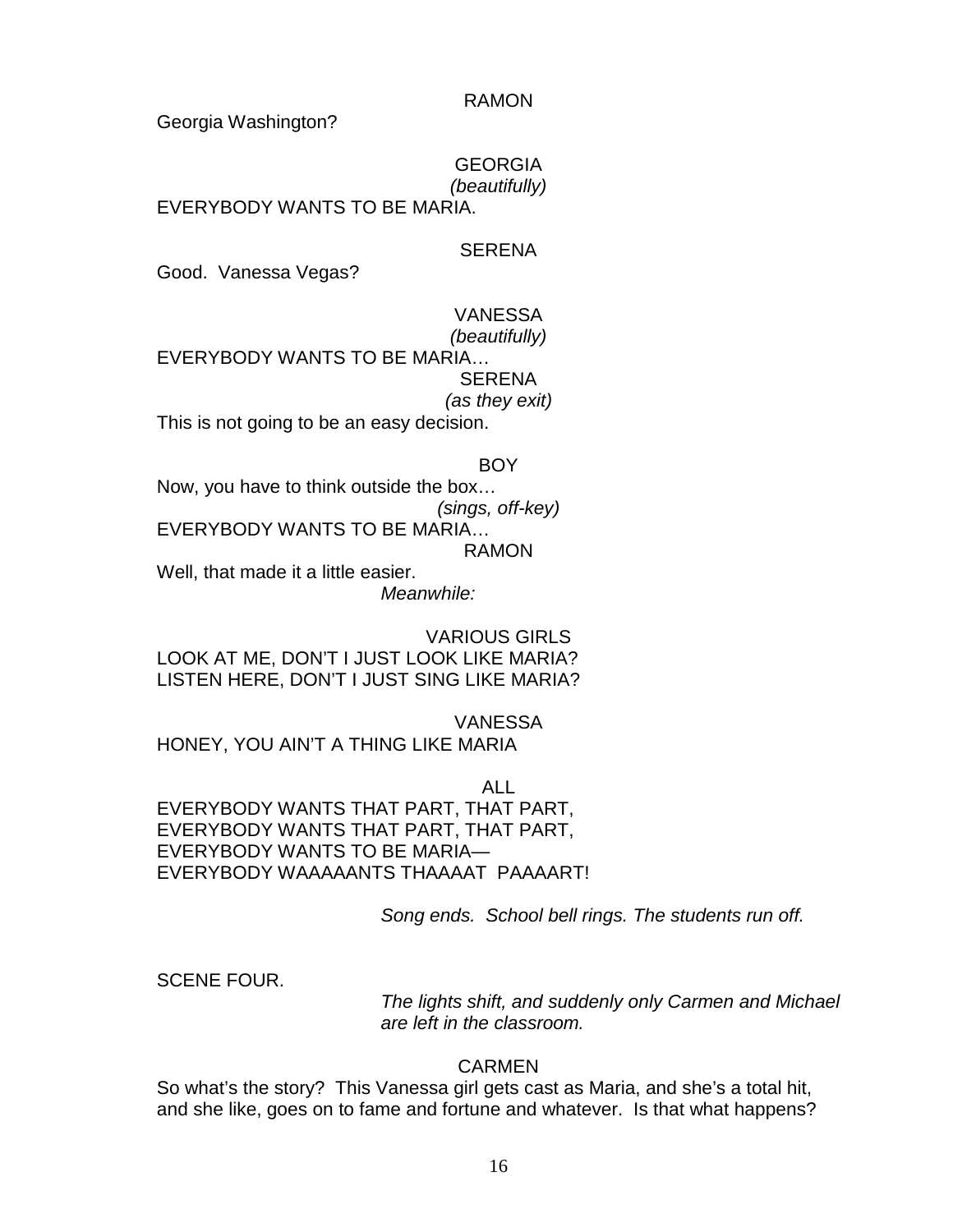## *#4a: AROUND & AROUND UNDERSCORE #2 begins.*

#### **MICHAEL**

Maybe yes and maybe no. Maybe not maybe so.

## CARMEN

What is that supposed to be all mysterious?

#### **MICHAEL**

Maybe it is and maybe it isn't.

#### CARMEN

Oh, stop it!

#### **MICHAEL**

You make peace with the past, you are drawn to the future… and then you embrace the present.

#### *Music out.*

#### CARMEN

Yeah, yeah. You told me that already. What you didn't tell me is who you are?

#### **MICHAEL**

My name was Michael. Michael Peters. I went here. Performing Arts when it was on 46<sup>th</sup> Street. And in that life I was lucky enough to work with two other Michaels: with Michael Bennett on *Dreamgirls* and Michael Jackson.

#### CARMEN *(skeptical)*

Are you serious? You worked with Michael Jackson? Doin' what?

#### MICHAEL

Choreography. The "Thriller" video. Heard of it? *(He does The Moonwalk backsteps.)* I did a lot of things. I worked with Donna Summer and Diana Ross. I helped Angela Bassett transform into Tina Turner in "What's Love Got To Do With It."

#### CARMEN

I watched that movie. You gotta be kiddin' me!

#### **MICHAEL**

And then I died one year later.

### **CARMEN**

You mean you went to sleep.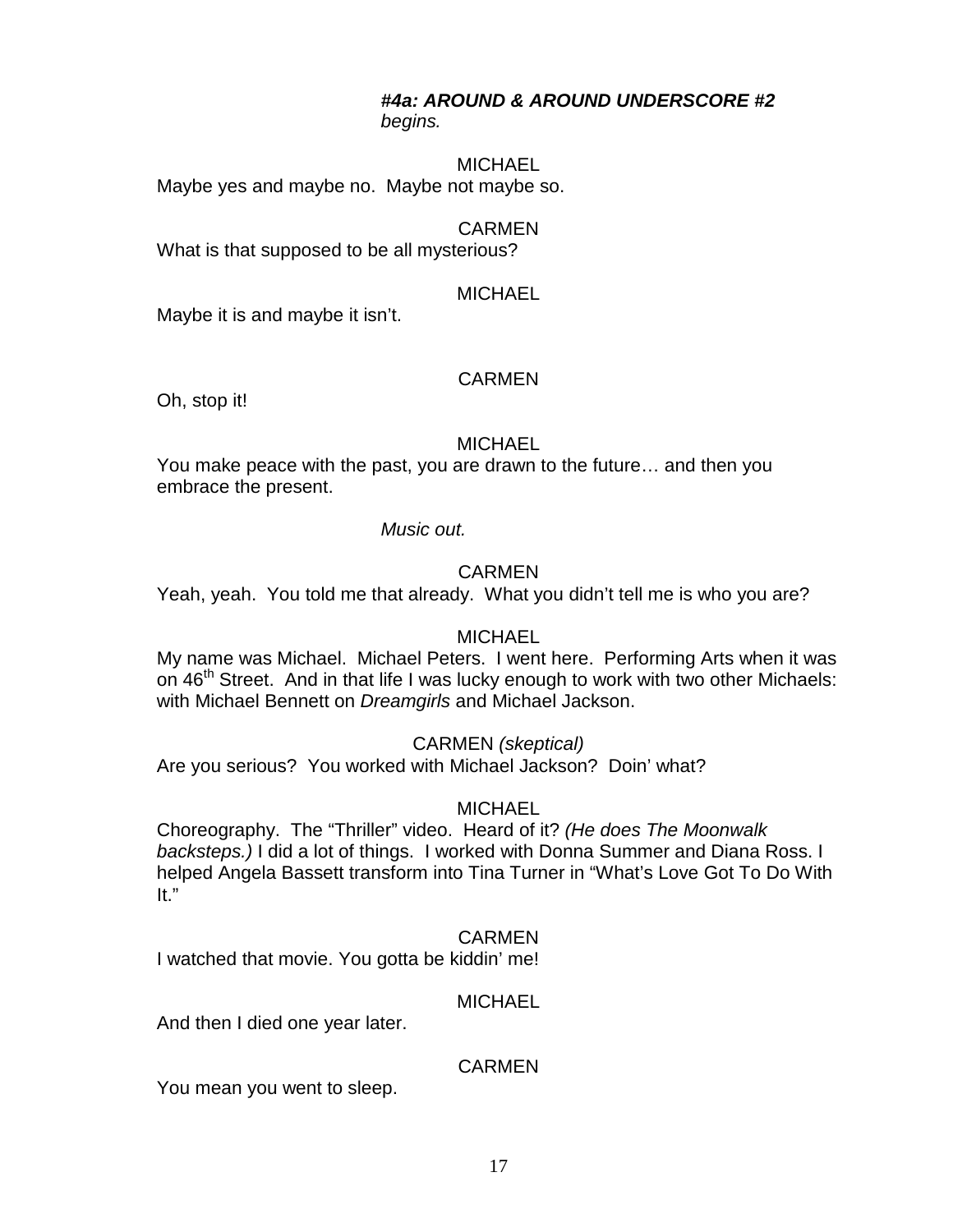#### MICHAEL

Yeah. But now, life is calling me back to this place where my creative spirit was first ignited. And YOURS! The thing is Carmen, I think this is where that spirit is gonna be reborn – be touched by some New Destiny*.* We're gonna learn how to fly and fly without wings and learn new things.

# *#4b: TIME FLYER – FLY ME HIGHER begins*

*As Michael sings he choreographs his movement to the song.*

GONNA LEARN HOW TO FLY GONNA FLY WITHOUT WINGS SO HIGH NO MEMORIES, NO HISTORIES SO FRESH OUT OF THE BLUE OOO…

GONNA SLEEP ON THE CLOUDS FAR AWAY FROM THE NOISE AND CROWDS A COSMIC CRADLE WAY UP IN THE SKIES WHERE I CAN DREAM NEW DREAMS AND THEN SURPRISE I'M GONNA WAKE TO BE ANOTHER ME!

MICHAEL *(con't)*

TIME FLYER FLY ME HIGHER HIGHER AND HIGHER, TIME FLYER BEYOND ALL GRAVITY LIKE A BEAUTIFUL BALLOON FLOATING ROUND A SILVER MOON TILL IT'S TIME FOR ME TO BLOOM AGAIN.

PEOPLE GONNA SAY WHO'S THAT? WHO'S HE? WHO'S THAT? WHO'S SHE? WHO'S THAT? WHO'S THAT? NOBODY KNOWS GONNA BE A MYSTERY WHO'S THAT? WHO'S HE? WHO'S THAT? WHO'S SHE? WHO'S THAT? WHO'S THAT?

WHAT A TALENT! WHAT A PERSONALITY! GONNA BE A MYSTERY!

TIME FLYER FLY ME HIGHER HIGHER AND HIGHER TIME FLYER TIME FLYER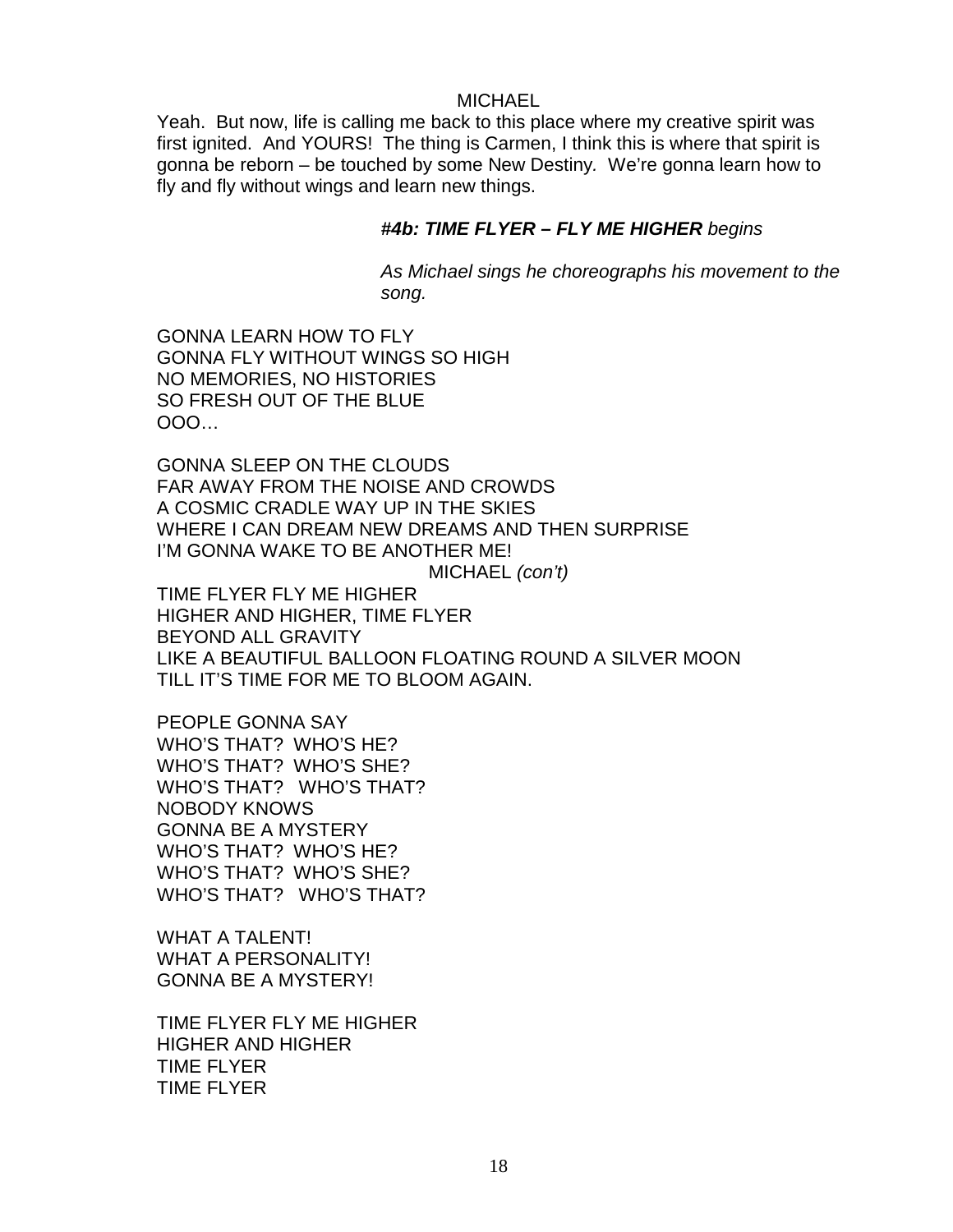FLY ME HIGHER HIGHER AND HIGHER TIIME FLYER GONNA FLY SO HIGH

GONNA LEARN HOW TO FLY GONNA FLY WITHOUT WINGS SO HIGH NO MEMORIES, NO HISTORIES SO FRESH OUT OF THE BLUE

#### CARMEN

I don't believe what you're telling me.

**MICHAEL** I can't make you believe in anything. But you should trust me.

#### CARMEN

Why?

#### **MICHAEL**

Because I'm here to guide you. For now. You're gonna have to figure things out for yourself after…

#### **CARMEN**

After what?

#### **MICHAEL**

After I go back. Believe it or not.

*They stare at each other for a beat. Then a rush of high energy music enters* 

### *#5: BEAT OUT DAT RHYTHM (from CARMEN JONES) and…*

SCENE FIVE.

*…we move to Tyrone's dance studio where we are treated to The Tyrone Jackson Dance Theatre rehearsing Tyrone's newest piece.*

*Door bell rings. Tyrone answers and Mabel enters.*

**TYRONE** I can't believe it. Mabel Washington. You finally showed up.

#### MABEL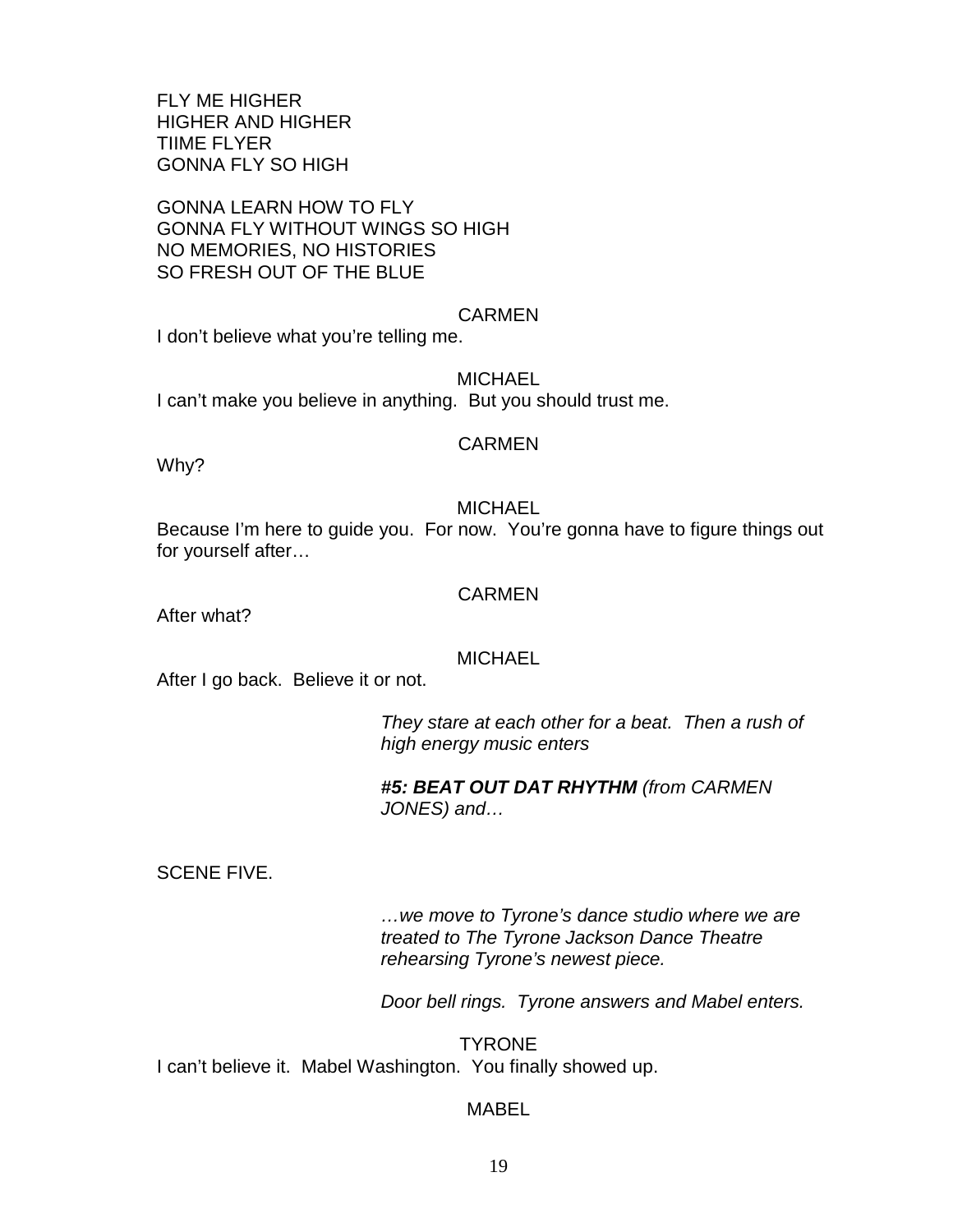Oh, Tyrone, don't let me interrupt! This is some company you got here. Y'all are cookin'!

TYRONE Pretty sweet, huh? It's my little take on "CARMEN JONES".

#### MABEL

I love it!

*CHANTELLE, Tyrone's younger, somewhat haughty girlfriend, detaches herself from the group. Everybody stops dancing.*

### **CHANTELLE**

Baby? Who is this?

**TYRONE** An old friend of mine. Meet Mabel Washington

#### MABEL

A pleasure.

# **CHANTELLE**

Oh,wait. I know you. You do the weather on Channel 1.

MABEL

Yeah. And you must be Chantelle! Tyrone has told me lots of things – all good, don' t worry. So –

#### **CHANTELLE**

Hey, is it supposed to rain this weekend?

#### TYRONE

All right, let's take ten.

### **CHANTELLE** *(to the group)*

That's ten, people.

*Music stops. Chantelle and the dancers exit.*

# **TYRONE**

What brings you by, kiddo?

#### MABEL

Well, I just had this job interview, is all. To be the host of a new show.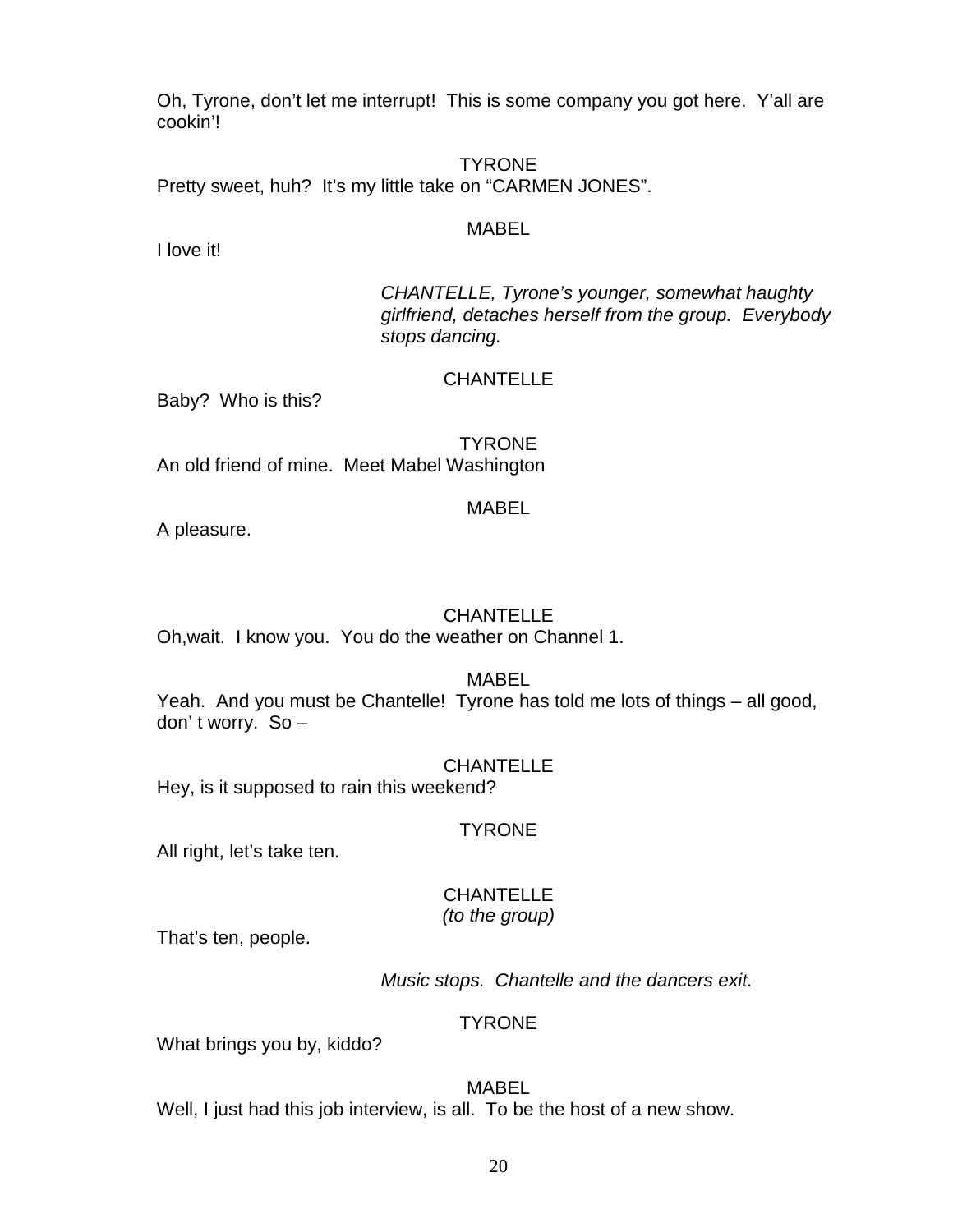#### TYRONE

Good for you, Mabel. How'd it go?

#### MABEL

Ah, not so good. I mean, I don't know. Who knows? They asked me to give them what my "Big Idea" for my first story would be... and you know what I said? I said I'd like to do stories about people trying to make their dreams come true. People like my friend Tyrone Jackson, the choreographer.

### TYRONE

Sounds like a pretty cool guy.

#### MABEL

Mind if I hang out and watch you work for a bit? Watching you is gonna lift my spirits, and I think they need a little liftin' today.

#### **TYRONE**

You're always welcome, Mabel. You stay as long as you want.

*Chantelle, passing by with her water bottle:*

# CHANTELLE

Are we all done chit-chatting, darling?

#### TYRONE

OK, people – back to work!

*#5a: TRANSITION TO JOE (CARMEN JONES' music resumes.)* 

*The dancers return to their routin, which now really gets our attention with Chantelle showing us a glimpse of her special dancer's talent.*

*Cross-fade…*

SCENE SIX.

*…to Joe at home. Mabel, Georgia and Vanessa enter, all excited.*

*Music out.*

JOE

So, ladies, how was school?

## *#5b: EVERYBODY WANTS TO BE MARIA UNDERSCORE enters*.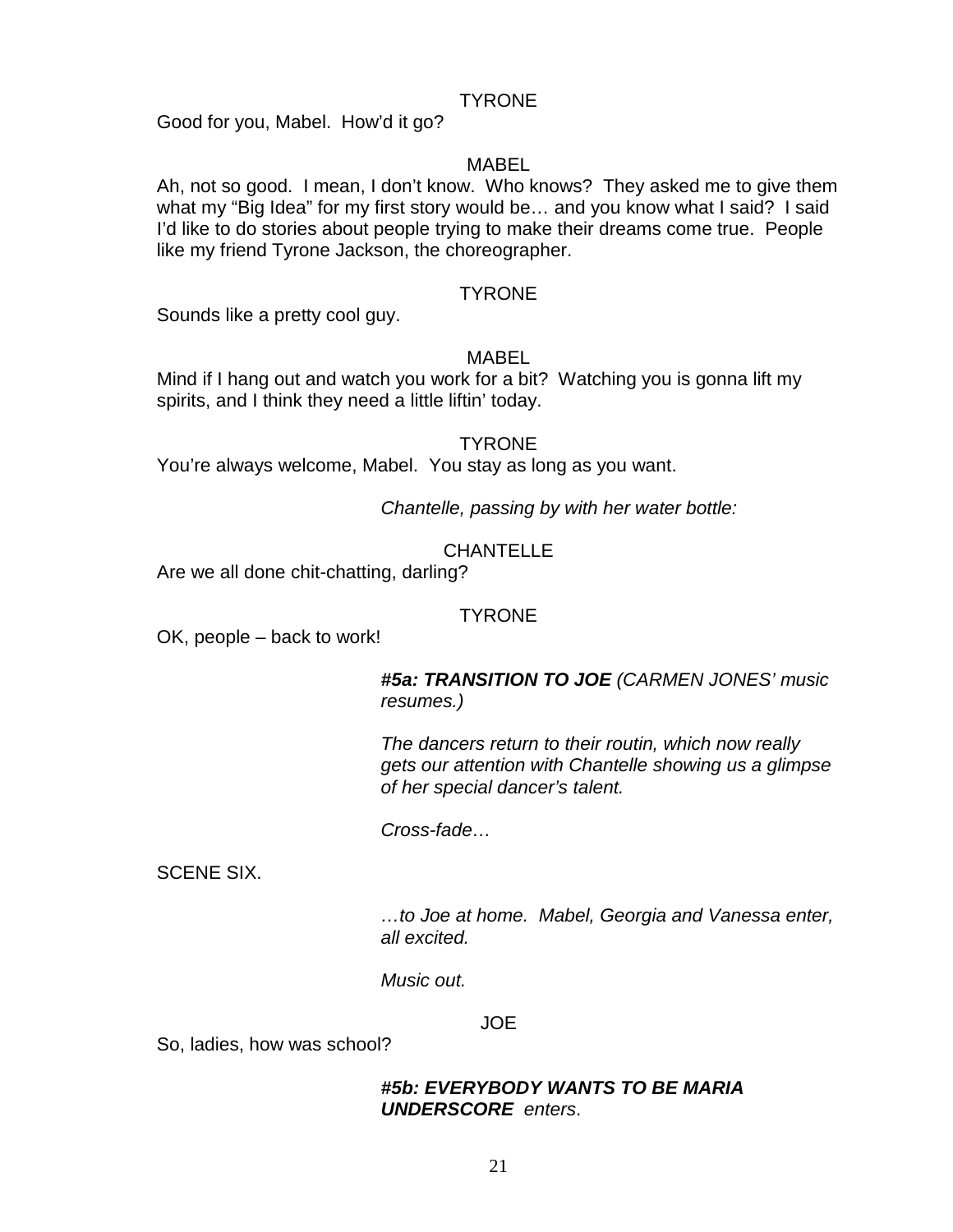### GEORGIA

# *(overlapping with Vanessa)*

Oh my God, they had auditions for "WEST SIDE STORY" today and everybody wants to be cast as Maria but Vanessa is totally going to get it –

#### VANESSA

#### *(overlapping with Georgia)*

Don't say that because you just never really know. I think it went pretty well, but I may have been a little flat on…

JOE

Stop! Stop! Girls!

### *Music out.*

# **GEORGIA**

Vanessa you are totally going to get that role. You're *perfect* for it!

### VANESSA

It has always been my dream to play Maria, and I mean, they're doing it my senior year – *our* senior year – and I mean, I am kind of perfect for it… right, Dad?

### JOE

No doubt, my princess.

# VANESSA

Besides, Dad and I agree it is crucial I get a lead role senior year. He knows a guy who's the assistant casting director for Broadway musicals and he thinks he might be able to get him to come see me! Right, Pop?

JOE

You're goin' to the big leagues, little lady… that is a Joey Vegas guarantee!

# VANESSA

Ms. Washington. Thanks for the surprise lunch today. Now Georgia and I are gonna watch a movie in my room. Come on Georgie. Maybe you can sleep over tonight.

*The girls run off.* 

# MABEL

#### *(to Joe)*

You shouldn't get her hopes up, Joe.

# JOE

Why shouldn't I? You telling me that girl is *not* going to be a superstar?

# MABEL

Here we go.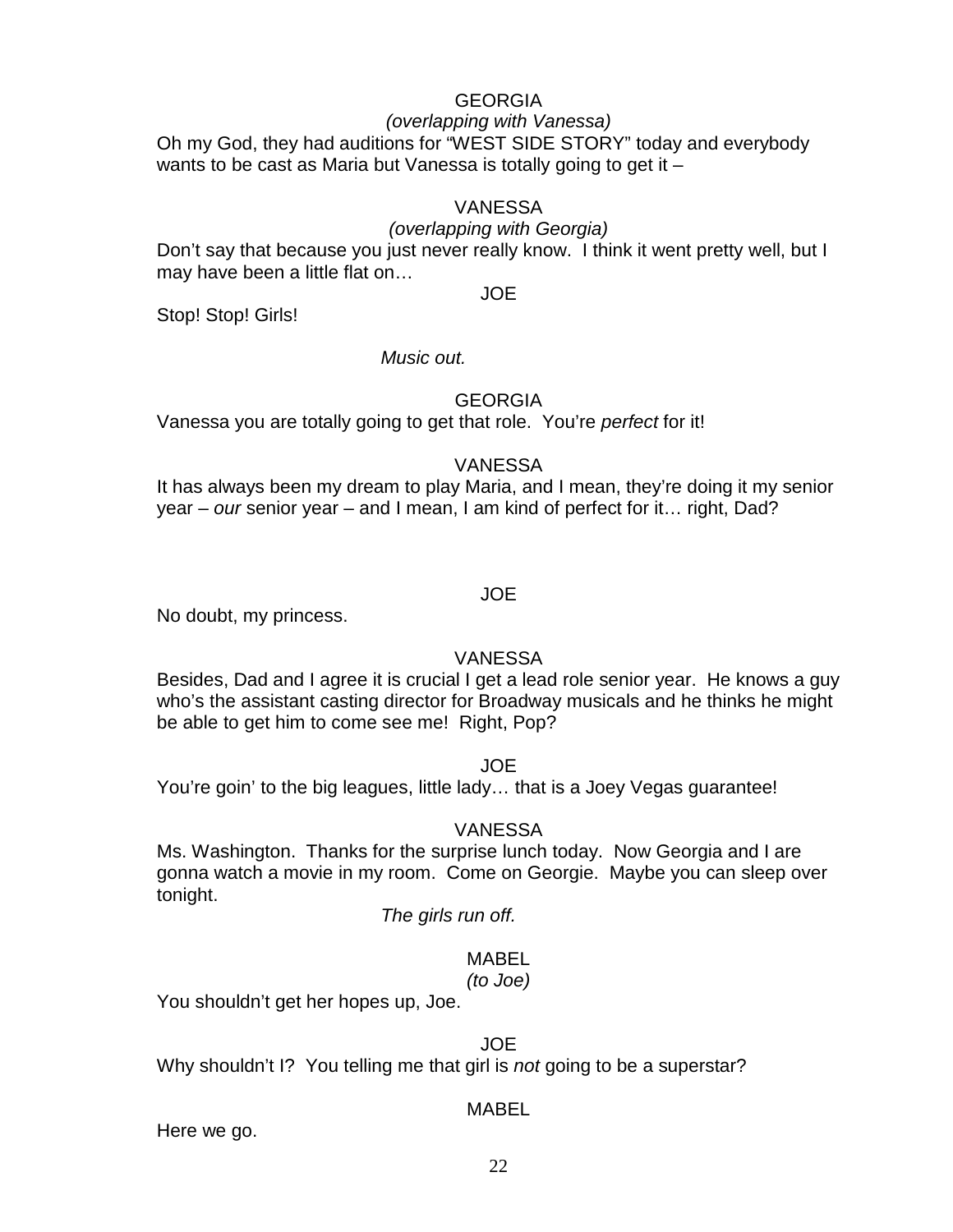JOE

I got big plans for that kid. Playing Maria is just the next step.

MABEL

Wait, now, honey! What makes you think my Georgia won't get the part?

#### JOE

Oh, now, Mabel…

#### *#6: IT'S IN HER DNA begins.*

JOE *(cont'd)*

…Georgia is a very talented young lady. But ah…you know. Not like Vanessa.

EVER SINCE MY LITTLE GIRL WAS JUST A LITTLE GIRL SHE'S BEEN LIKE A LITTLE FRED ASTAIRE HER FAVORITE GAME TO PLAY WAS DANCE AROUND THE HOUSE ALL DAY AND EVERY STEP WAS LIGHT AS AIR! EVEN WHEN MY LITTE BUG WAS CRAWLING ON THE RUG JOE *(cont'd)* SHE WAS CUTE AND CHARMING AS CAN BE SHE DANCED BEFORE SHE WALKED AND SANG BEFORE SHE TALKED AND EVERY NOTE WAS RIGHT ON KEY!

WHERE DID IT COME FROM? HOW DID SHE GET THAT WAY? THERE AIN'T NO QUESTION – IT'S IN HER DNA

WHERE DID IT COME FROM? HOW'D SHE END UP THAT WAY? SHE'S GOT THE MAGIC MOLECULE SHE'S HAD THE LEAD IN EVERY SCHOOL PLAY! IT'S IN HER DNA!

My Vanessa was born a star. Nobody sings like her.

MABEL My Georgia has got some chops, too, ya know!

*(sings)*

WHEN SHE WAS IN SECOND GRADE WASN'T SELLIN' LEMONADE PRACTICE, PRACTICE, PRACTICE DAY AND NIGHT REHEARSALS ALL THE TIME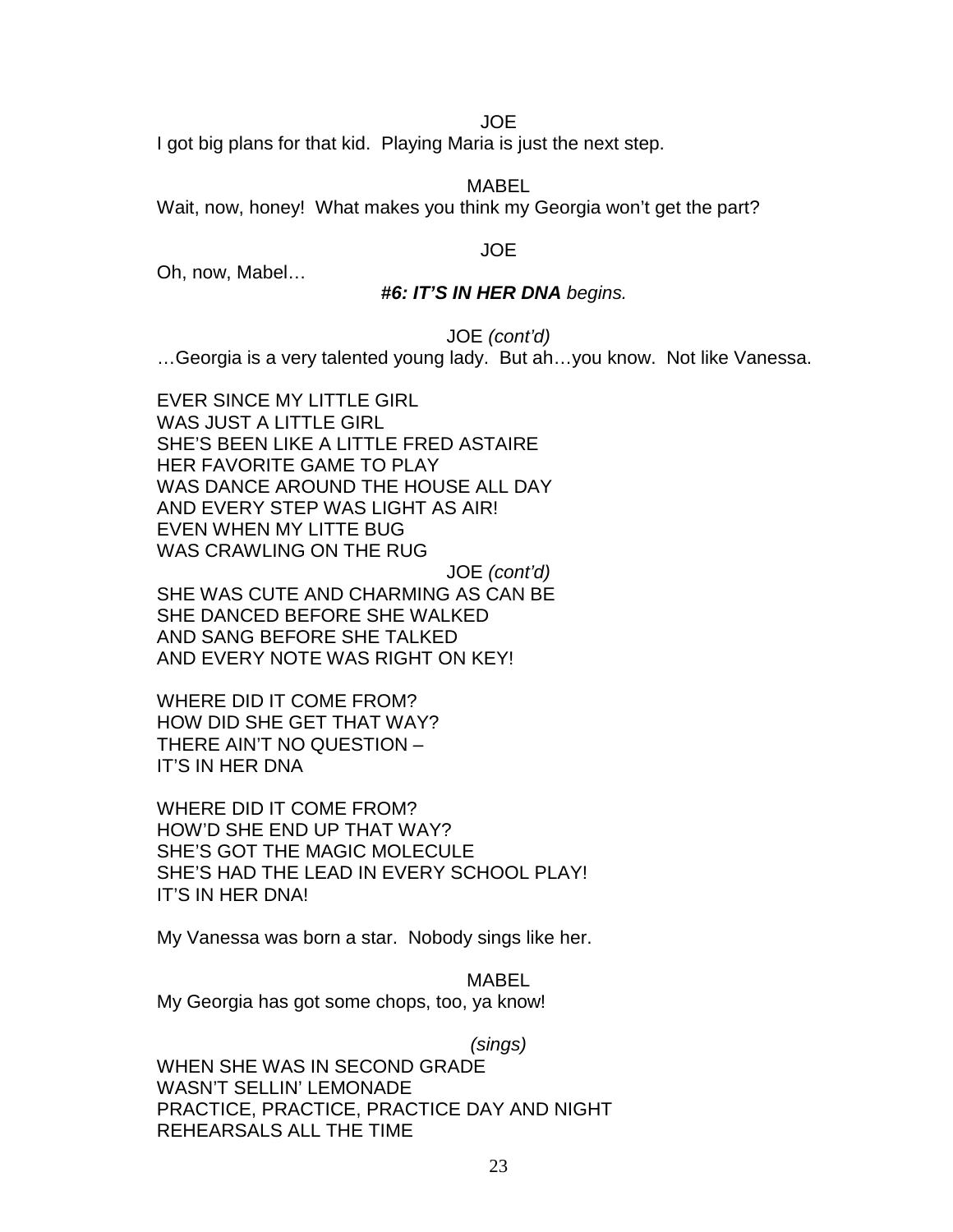BALLET AND TAP AND MIME SHE DID IT ALL, AND DID IT ALL JUST RIGHT! WHEN SHE WAS SIX YEARS OLD, A WONDER TO BEHOLD YOU SHOULD HEAR THE LITTLE SONGS SHE WROTE SHE'D SING 'EM ON THE BUS AND FOLKS WOULD STARE AT US AND THEN THEY'D CHEER FOR EVERY NOTE!

MABEL *(continued)* WHERE DID IT COME FROM? HOW DID IT GET THAT WAY? THERE AIN'T NO QUESTION— IT'S IN HER DNA WHERE DID IT COME FROM? HOW'D SHE END UP THAT WAY? YOU DON'T HAVE TO BE A SHERLOCK HOLMES TO SEE WHICH WAY THE CHROMOSOMES LAY: IT'S IN HER DNA!

JOE

AMBITION!

MABEL

ABILITY!

JOE

TALENT!

# MABEL

AGILITY!

JOE & MABEL IT'S THANKS TO HER FAMILY TREE YES, ALL THAT SHE GOT, SHE GOT FROM ME EACH OF US BEAR IT, WHAT WE INHERIT THEY CALL IT DNA!

> *Dance Break. Joe and Mabel ad lib about their kids talents.*

> *Vanessa and Georgia return at the end of the dance break, and stay through the end of the song happily applauding their parent's theatrics.*

JOE & MABEL *(cont'd)*

AMBITION! ABILITY!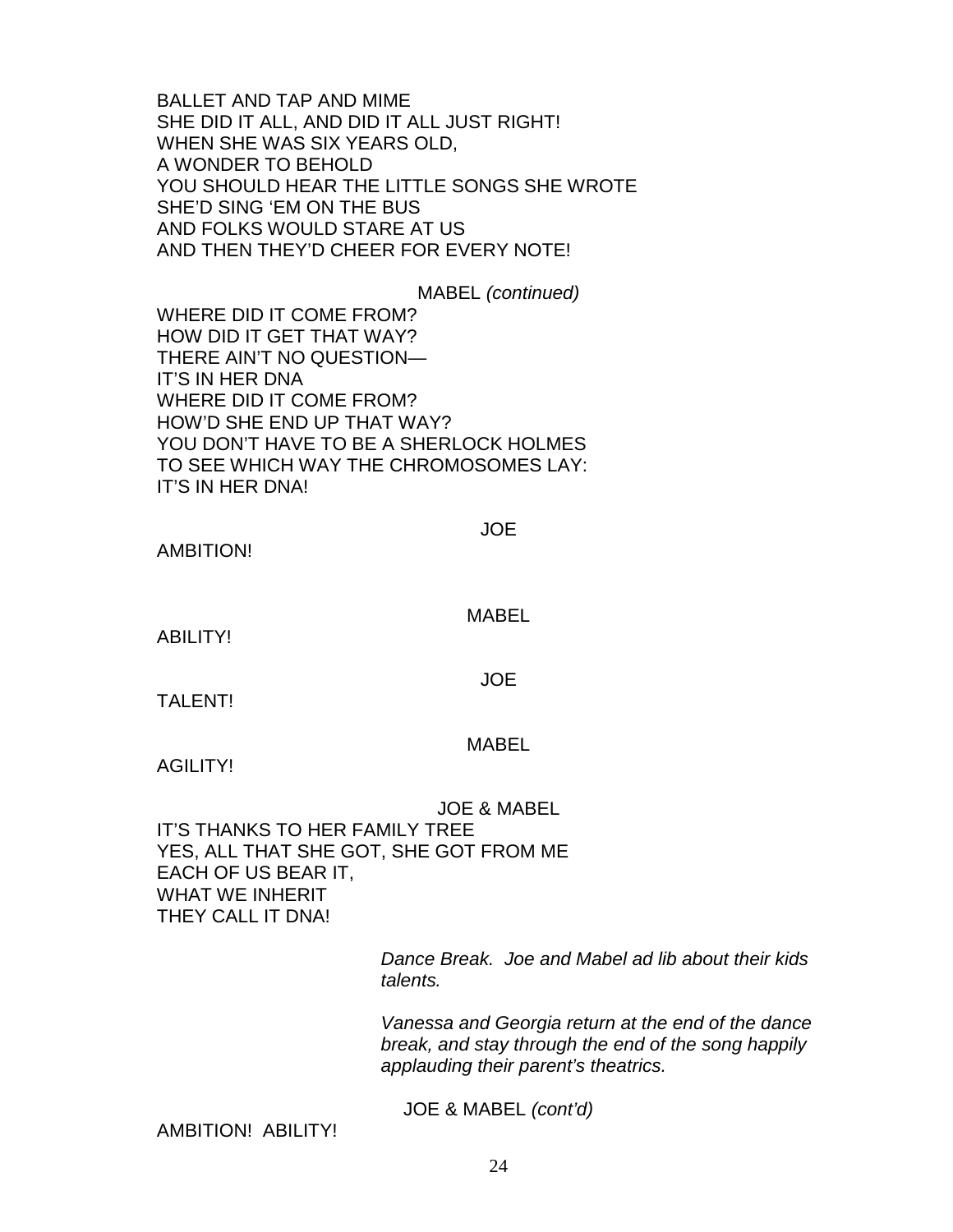TALENT! AGILITY! IT'S THANKS TO HER FAMILY TREE ALL THAT SHE GOT, SHE GOT FROM ME EACH OF US BEAR IT, WHAT WE INHERIT THEY CALL IT DNA!

JOE

*(to Vanessa)*

MY LITTLE VANESSA

MABEL *(to Georgia)*

MY DARLING GEORGIA

JOE & MABEL A GENIUS AT THE AGE OF THREE!

#### JOE

MY DARLING VANESSA

MABEL

MY LITTLE GEORGIA

#### JOE & MABEL

A DANCER! A SINGER! A REAL HUMDINGER JUUUUUST LIIIIIKE MEEEE IT'S IN HER DNA!

> *Song ends. #6a: TIME FLIES/TRANSITION TO GRETA'S OFFICE music transitions us to…*

SCENE SEVEN.

*…Greta's office. Tyrone enters.* 

*Music out under Greta dialog.*

# GRETA

Look who's here. The brilliant Tyrone Jackson. So proud. So proud of you! *(She gives him a hug.)* So? Sit. Make yourself comfortable.

#### **TYRONE**

Heya, Ms. Bell. So what do you need?

### GRETA

Need? Why do I have to need something? I can't call my favorite alumni dancer just to say hello?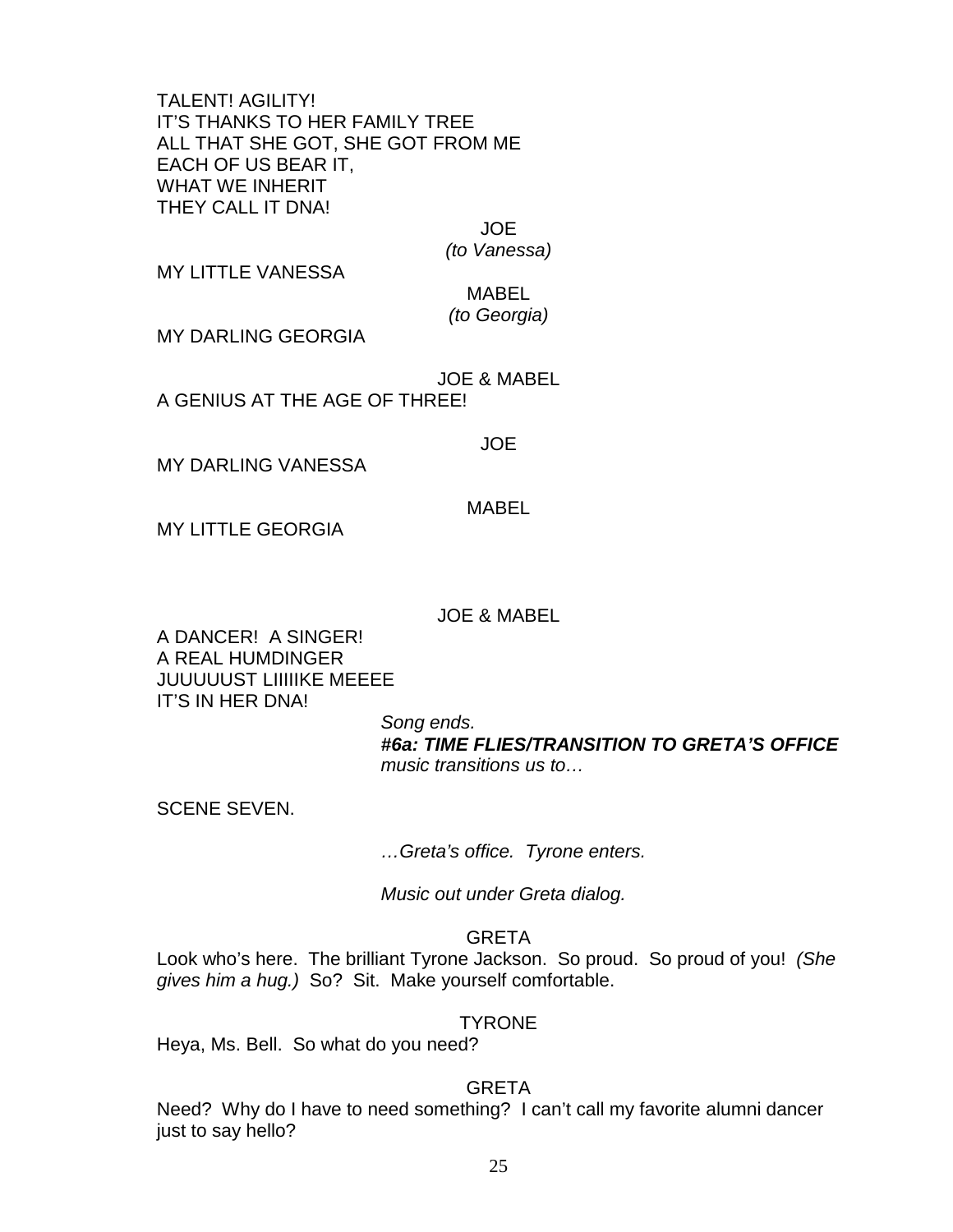### **TYRONE**

So what do you need?

## GRETA

I need you to dance at the reunion.

# TYRONE

GRETA

You got it. Done. My pleasure.

With Iris.

# *Beat.*

# **TYRONE**

You mean like, Iris Iris? I don't know…

# **GRETA**

It's a natural. Hot, handsome choreographer reunited with his high school sweetheart for a one-time-only performance. It'll be fun. It'll be adorable. AND-

# **TYRONE**

I knew there was gonna be an "and".

# GRETA

And her husband is loaded. In case you haven't heard. If she comes to the reunion and has a good time, perhaps she'll get him to donate a little of his real estate money to the school.

# **TYRONE**

I don't know, Ms. Bell.

# GRETA

Look me in the eyes and tell you don't miss dancing with Iris Kelly?

*Beat.*

# **TYRONE**

You got her number?

# *Greta dials.*

# *#6a.1 CELL PHONE RING*

*Elsewhere on stage, IRIS KELLY-TOMPKINS answers her cell phone.*

# IRIS

Hello?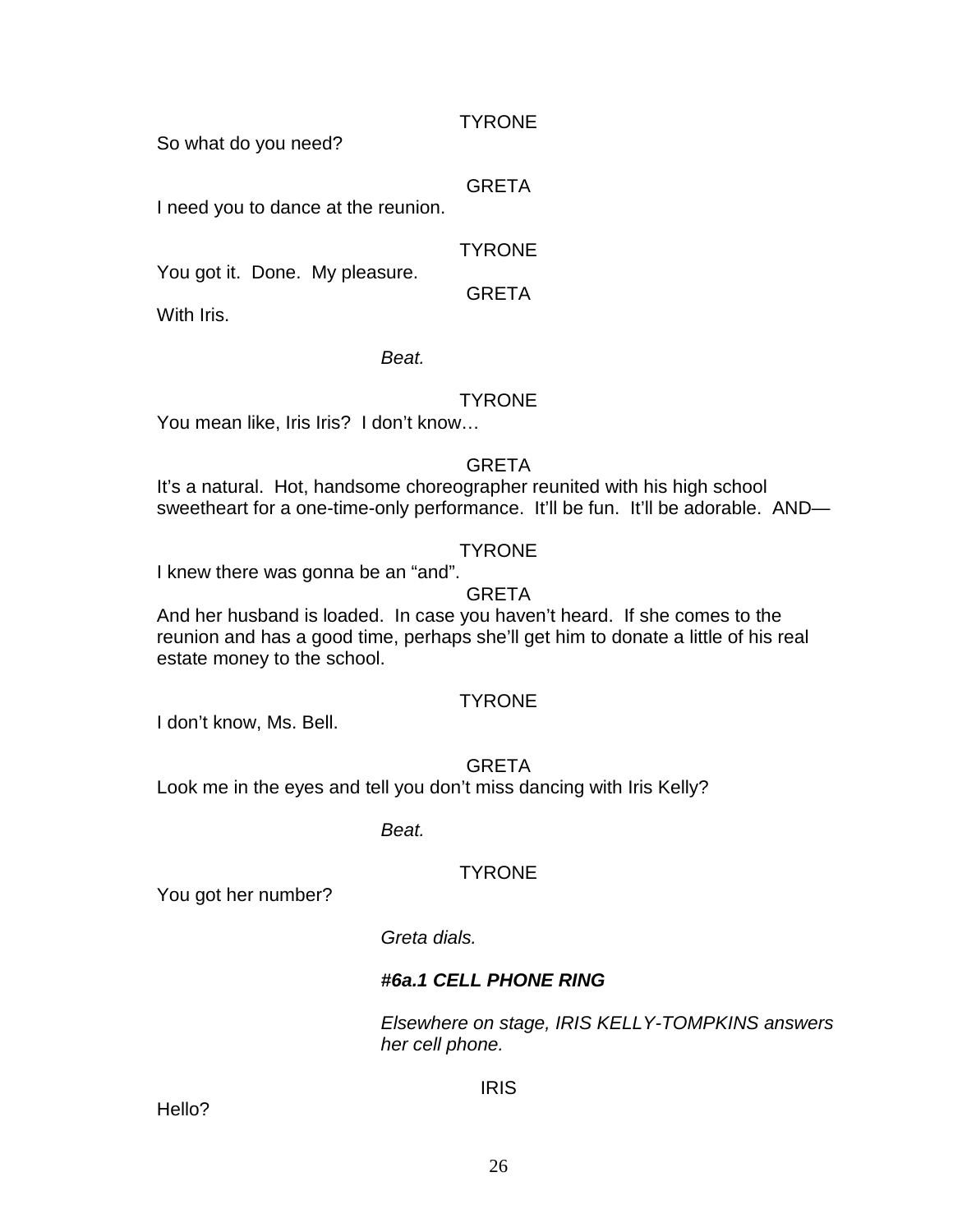# TYRONE *(into the phone)*

Iris?

# *#6b: IT WOULD MEAN A LOT TO ME UNDERSCORE #1 begins.*

|                                                                             | <b>IRIS</b>                   |                                                     |
|-----------------------------------------------------------------------------|-------------------------------|-----------------------------------------------------|
| Oh my God: Tyrone Jackson?!                                                 | <b>TYRONE</b>                 |                                                     |
| The one and only.                                                           |                               |                                                     |
| It's been forever.                                                          | <b>IRIS</b>                   |                                                     |
| How ya doin' gorgeous?                                                      | <b>TYRONE</b>                 |                                                     |
| I'm fine. I'm fine. Wow. Tyrone!                                            | <b>IRIS</b>                   |                                                     |
|                                                                             | speaker phone.                | Music out as Greta punches a button, putting her on |
| And Ms. Bell!                                                               | <b>GRETA</b>                  |                                                     |
| Well, hello!                                                                | <b>IRIS</b>                   |                                                     |
| Tyrone and I were wondering if you'd like to dance with him at the reunion. | <b>GRETA</b>                  |                                                     |
| You gotta be kidding me!                                                    | <b>IRIS</b>                   |                                                     |
|                                                                             | #7: IT WOULD MEAN A LOT TO ME |                                                     |
| IT'S KIND OF YOU TO ASK! THE ANSWER'S NO                                    | <b>IRIS</b>                   |                                                     |
| IT WOULD MEAN A LOT TO ME                                                   | <b>GRETA</b>                  |                                                     |
|                                                                             |                               |                                                     |

IRIS I PUT THAT WORLD BEHIND ME YEARS AGO

# TYRONE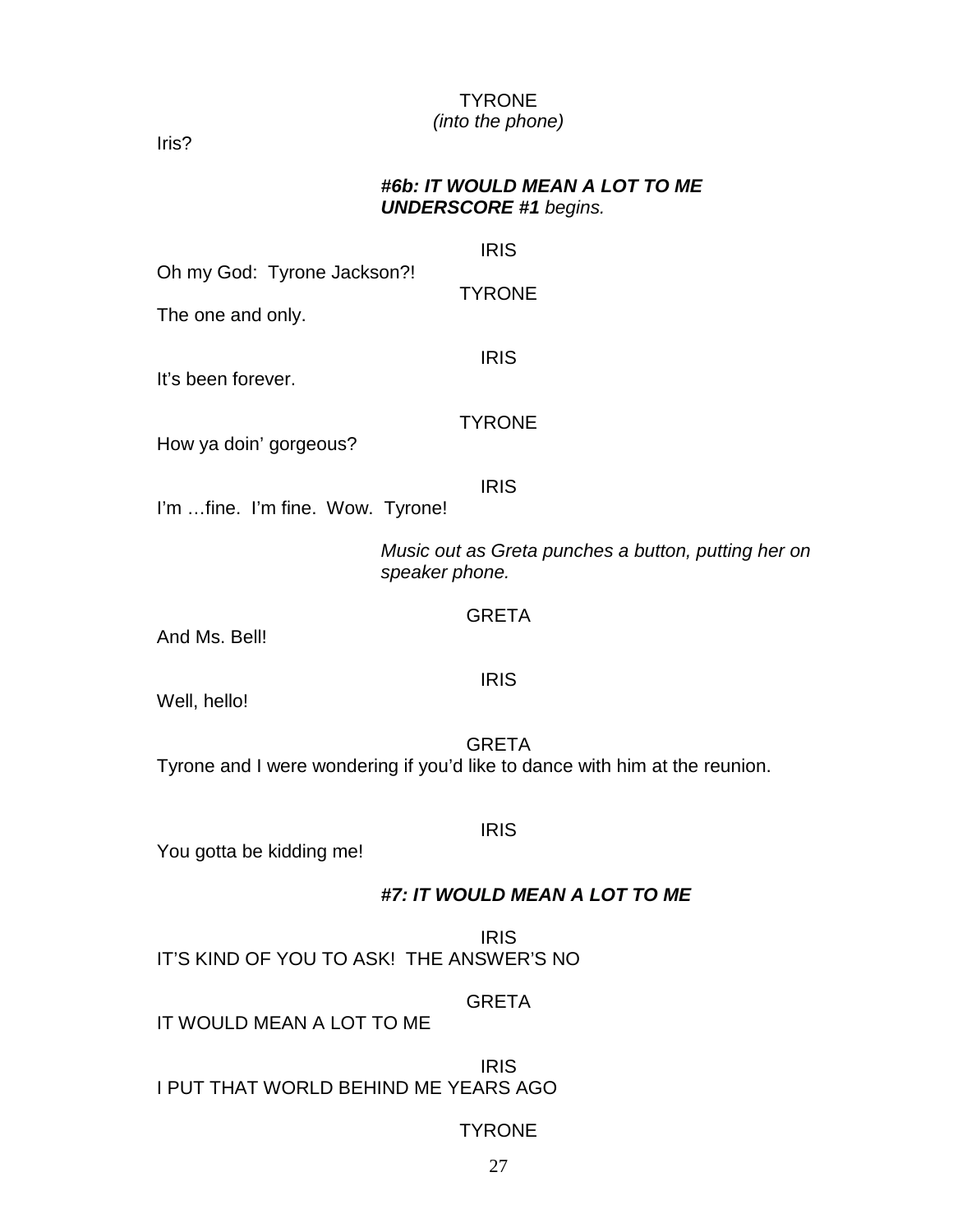IT WOULD MEAN A LOT TO ME

IRIS

I DON'T SEE WHY I WOULD

GRETA DEEP DOWN YOU KNOW YOU SHOULD

IRIS IT'S SUCH A SWEET IDEA, BUT I WON'T BE ANY GOOD! I'M REALLY NOT A DANCER ANYMORE

**TYRONE** 

IT WOULD MEAN A LOT TO ME

GRETA

NOW, IRIS, DON'T BE SHY

IRIS

THAT'S NOT THE REASON WHY

TYRONE YOU'LL NEVER KNOW WHAT COULD BE IF YOU DON'T GIVE IT A TRY!

*A spotlight on "young Iris", dancing in Iris' memory.*

# GRETA & TYRONE

A LOT TO ME IT WOULD MEAN A LOT TO ME

IRIS

I HAVEN'T DANCED A STEP IN TWENTY YEARS!

TYRONE AND SO THE WHOLE WORLD WAITS FOR YOU TO COME BACK ON THE SCENE AND, OH, IT WOULD REALLY MAN A LOT TO ME

GRETA

IT WOULD MEAN A LOT TO ME

**TYRONE** 

NOW WE DON'T MEAN TO FORCE

**GRETA** OF COURSE WE DON'T, OF COURSE!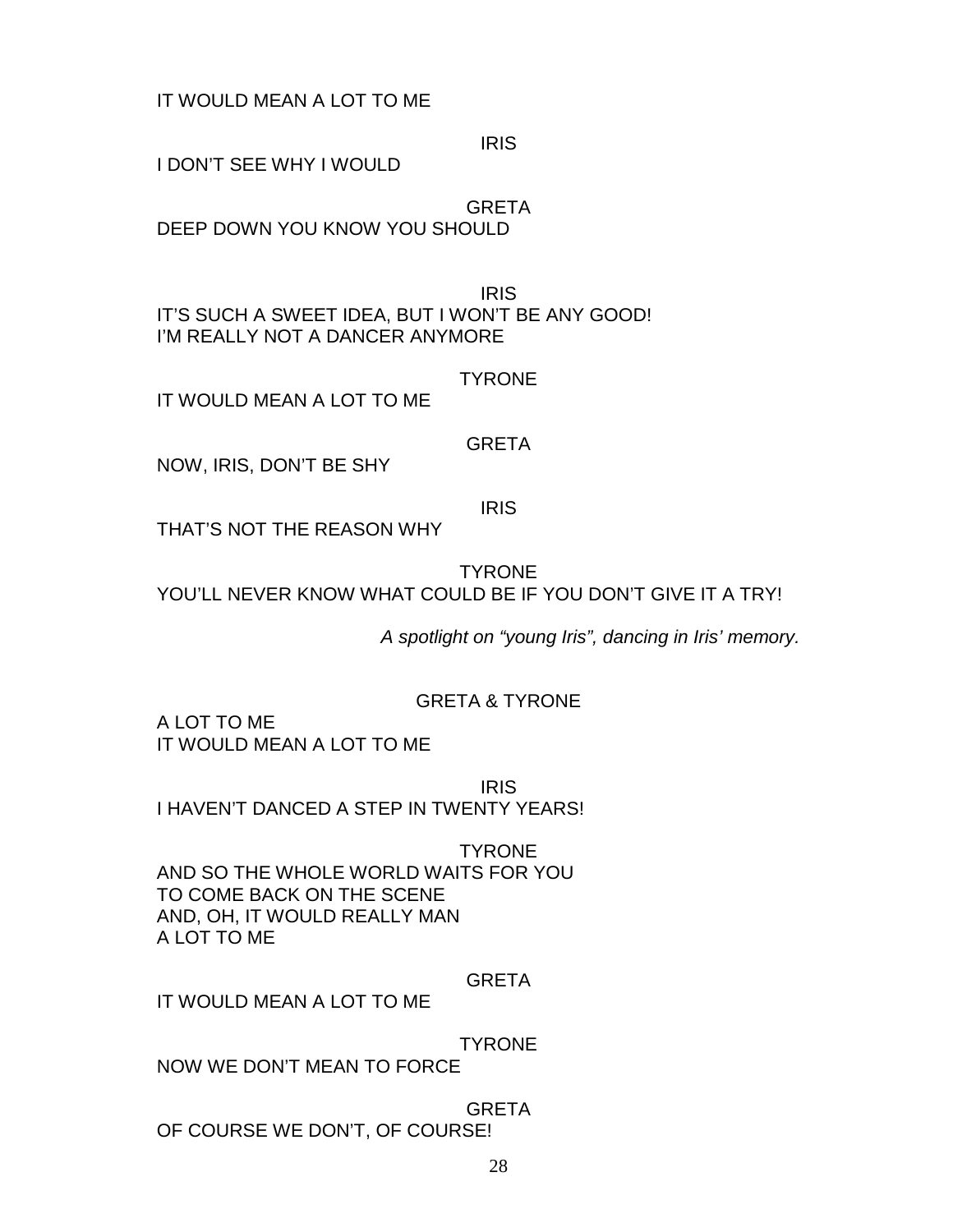#### IRIS

#### WELL FINE THEN…

#### GRETA

You'll do it?

# **TYRONE**

That's great, Iris!

*Iris lowers her cell phone for a moment.*

IRIS *(to herself as an aside)* Maybe it will help me get through my damn divorce.

#### TYRONE

What'd you say?

IRIS *(into her cell phone)*

I'm in!

IRIS *(sings)*

IT WILL MEAN A LOT TO ME

GRETA & TYRONE & IRIS

A LOT TO ME

*Song ends. #8: SONG WITHOUT WORDS piano solo underscore*

*Cross-fade from Miss Bell's office…*

SCENE EIGHT.

*…to Schlomo in his studio.*

*A light streams through the window and suddenly Carmen and Michael appear. Schlomo is playing on his keyboard. They listen intently for a few moments.* 

# **CARMEN**

He looks a little older. But Schlomo, it's really you. I guess life is passing by for everybody, but me. Michael, I don't know if he's forgotten all about us… he was in love with me… and I was in love with… his talent. I think he went to Juilliard… and I went somewhere… I can't remember where.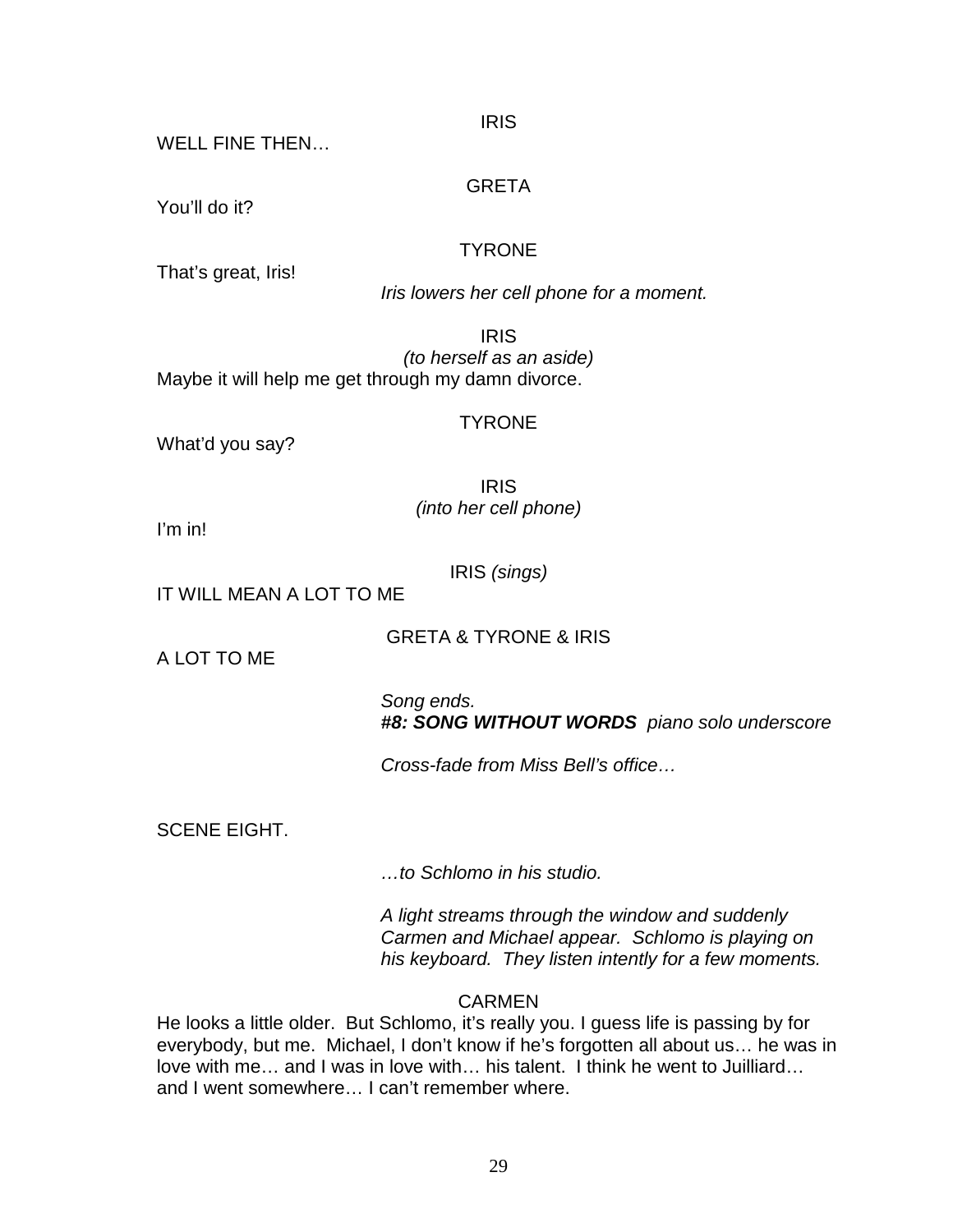*Bring on Tomorrow melody underscoring begins with violin.* 

CARMEN *(con't)* I remember that his father was a very famous violinist.

**MICHAEL** I heard him play. Died young. Heart condition.

# **CARMEN**

Schlomo inherited his talent.

**MICHAEL** And his heart condition. But he doesn't know that yet.

# CARMEN

What?

# **MICHAEL**

Tell me more Carmen.

# CARMEN

He wrote a beautiful sonata. I wrote the words. We wrote it together. *"Bring on Tomorrow" underscoring continues.*

# CARMEN

# *(remembering her lyrics)*

"Bring on tomorrow, we can make a difference, bring on tomorrow, I can't wait!" Oh, Schlomo, do you remember me? I wish we could write another song together... Michael, why does he seem so sad?

# **MICHAEL**

Maybe he feels frustrated that he'll never create anything as meaningful as that song he wrote with you.

# CARMEN

Why don't people see what an incredible thing life is when their livin' it? The miracle of it all!

# **MICHAEL**

That's Emily in "OUR TOWN."

# CARMEN

Who's Emily?

# **MICHAEL**

She was Debbie Cohen in our school production. I worked the lights. When I was fifteen I put the magical moonlight over Grover's Corners.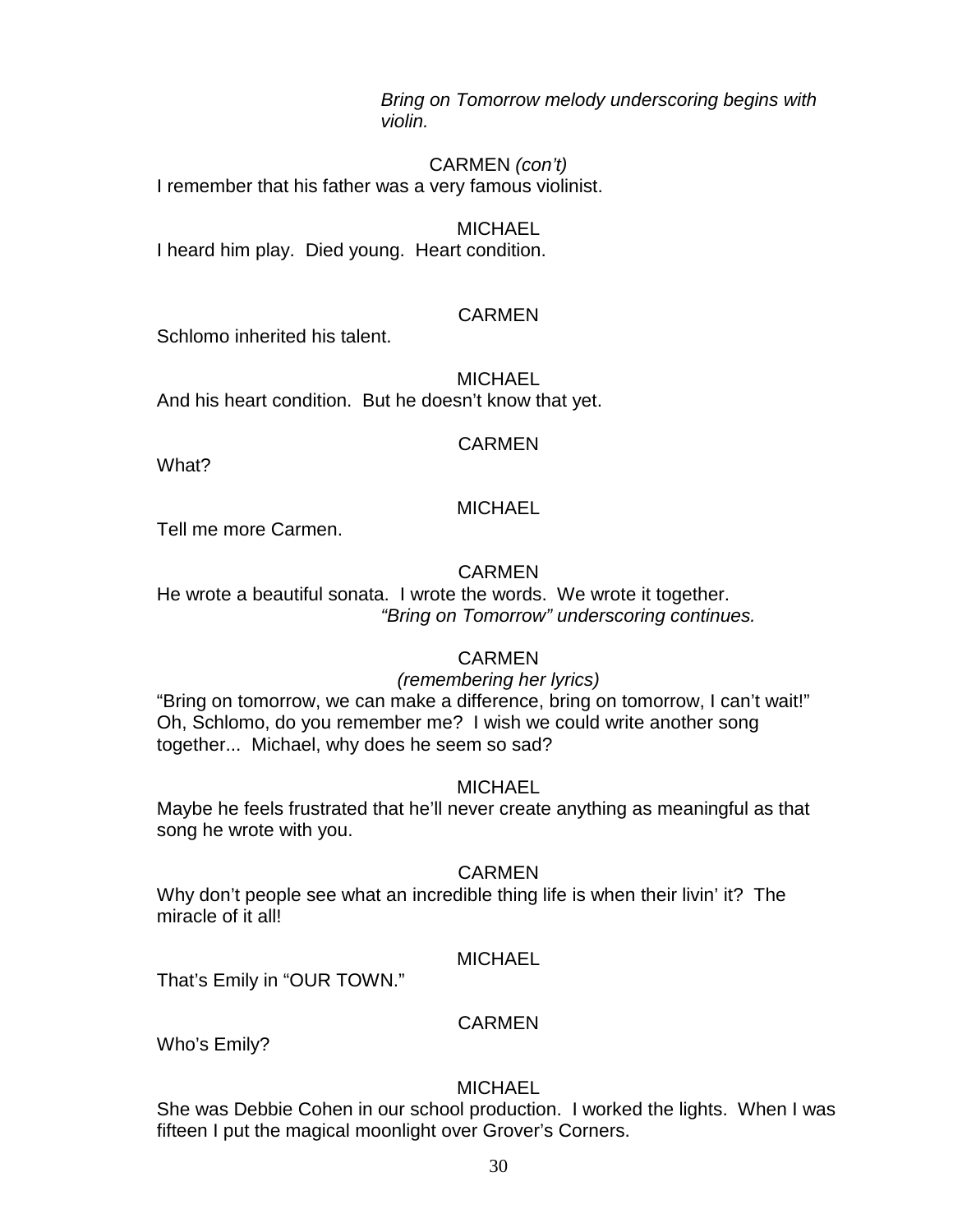*He gestures upward and the lights set a magical mood.*

# CARMEN

#### *(casting a spell)*

Schlomo, you have the breath of life in you. Believe in yourself. Believe in your music. Even if you can't see me, know that I'm here. Believe that what I'm whispering in your ear is true. The miracle of life is Now. And it's You. The Miracle is You…You ooo

CHORUS *(offtage)*

OO OO OO OO OO OO OO OO THE MIRACLE IS YOU OO OO AND THE MUSIC IS TOO OO SO MAKE IT A GOSPEL SONG SO WE CAN ALL SING ALONG TOO OO

> *An inspired Schlomo plays the introduction to "The Miracle is Me."*

#### **MICHAEL**

Lo and behold. I think he's got it! He's writing a new song!

#### CARMEN

What happened to me Michael? I wanted to be a singer. And I – blew it. I lost my chance.

#### **MICHAEL**

We have more than *one* chance. Cycles. Remember? It's not about what you want right now. Right now it's somebody else's turn to be in WEST SIDE STORY. My mother took me to see that show when I was ten year's old. And when I saw it, it's what made me want to be a dancer in the first place. *(Punctuated with his signature "theatrical gesture" of his hands.)*

*Segue back to classroom.* 

### *#8a: EVERTYBODY WANTS TO BE MARIA UNERSCORE begins.*

SCENE NINE.

#### RAMON

Now, which of these girls is going to play Maria? They both can sing it great.

#### **SERENA**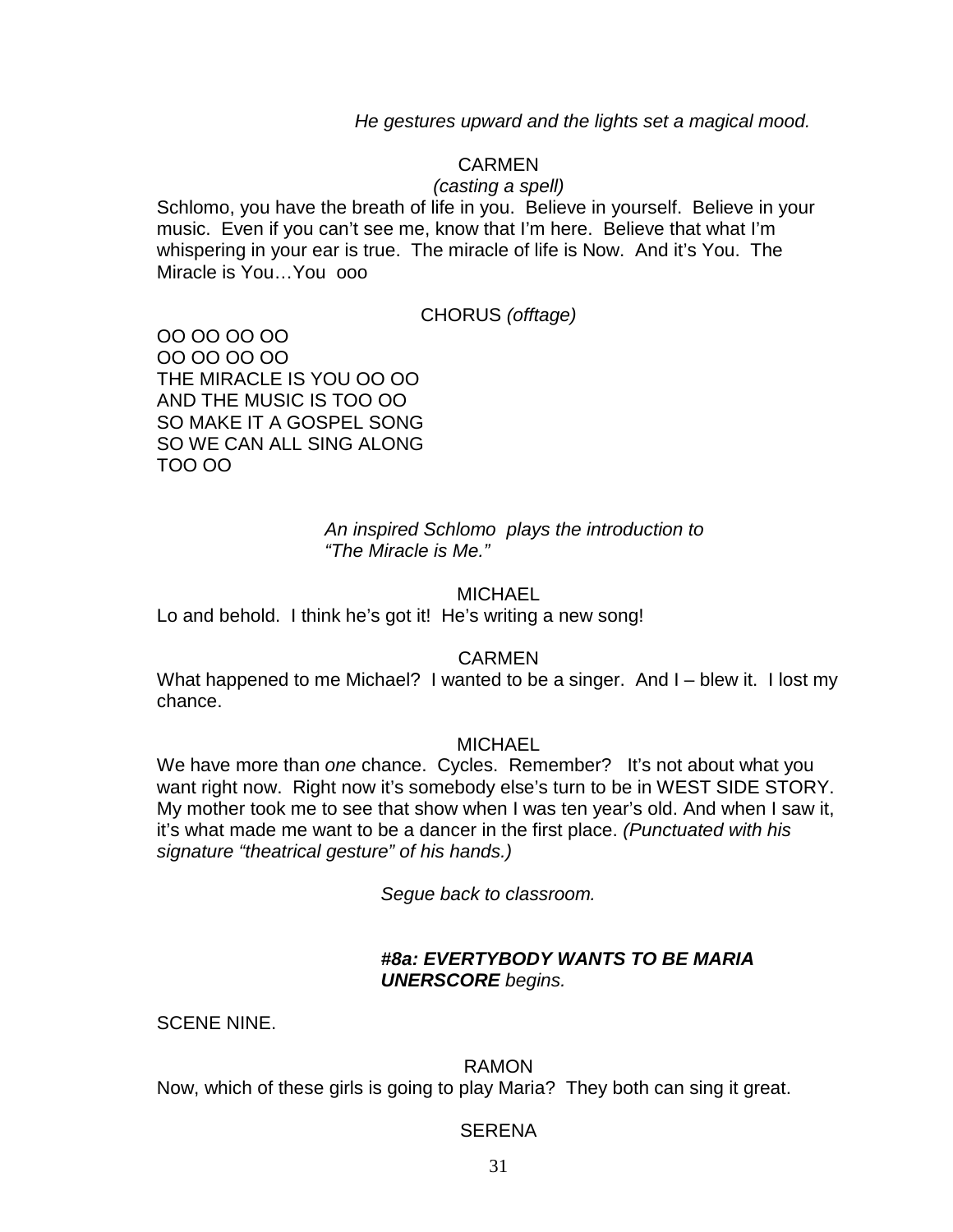Well, I think the choice is fairly clear.

### RAMON

As do I. Georgia Washington is a remarkable girl. She deserves this opportunity.

### **SERENA**

Georgia? Really?

### RAMON

Yes. She excels in my gospel choir class. Last weekend I arranged for them to see a matinee of CARMEN at City Opera. And Serena, you should have seen this kid's face light up when she heard that Bizet score. She gets it – she gets music in a way that kids her age just never do.

#### **SERENA**

That's all well and good, Ramon, but Vanessa Vegas –

### RAMON

Oh, come on. How many times has Vanessa already played lead roles?

### **SERENA**

There's a reason for that. We have a responsibility to put on the best possible show here.

#### RAMON

Of course we do, but… I gotta listen to my gut. My gut is saying Georgia is ready. She's the right choice.

# SERENA

#### *(skeptical)*

Your gut?

#### RAMON

Yes! My gut!

#### **SERENA**

Okay maestro. We'll follow *your* gut. But you're going to have to be the one to break the news to Poppy Vegas.

> *#8a.1 SCHOOL BELL rings as Serena rushes off. Kids noisily enter the classroom.*

*Ramon begins handing out the WEST SIDE STORY scripts.*

# **GEORGIA**

I'm Maria! Me? Really? I can't believe it.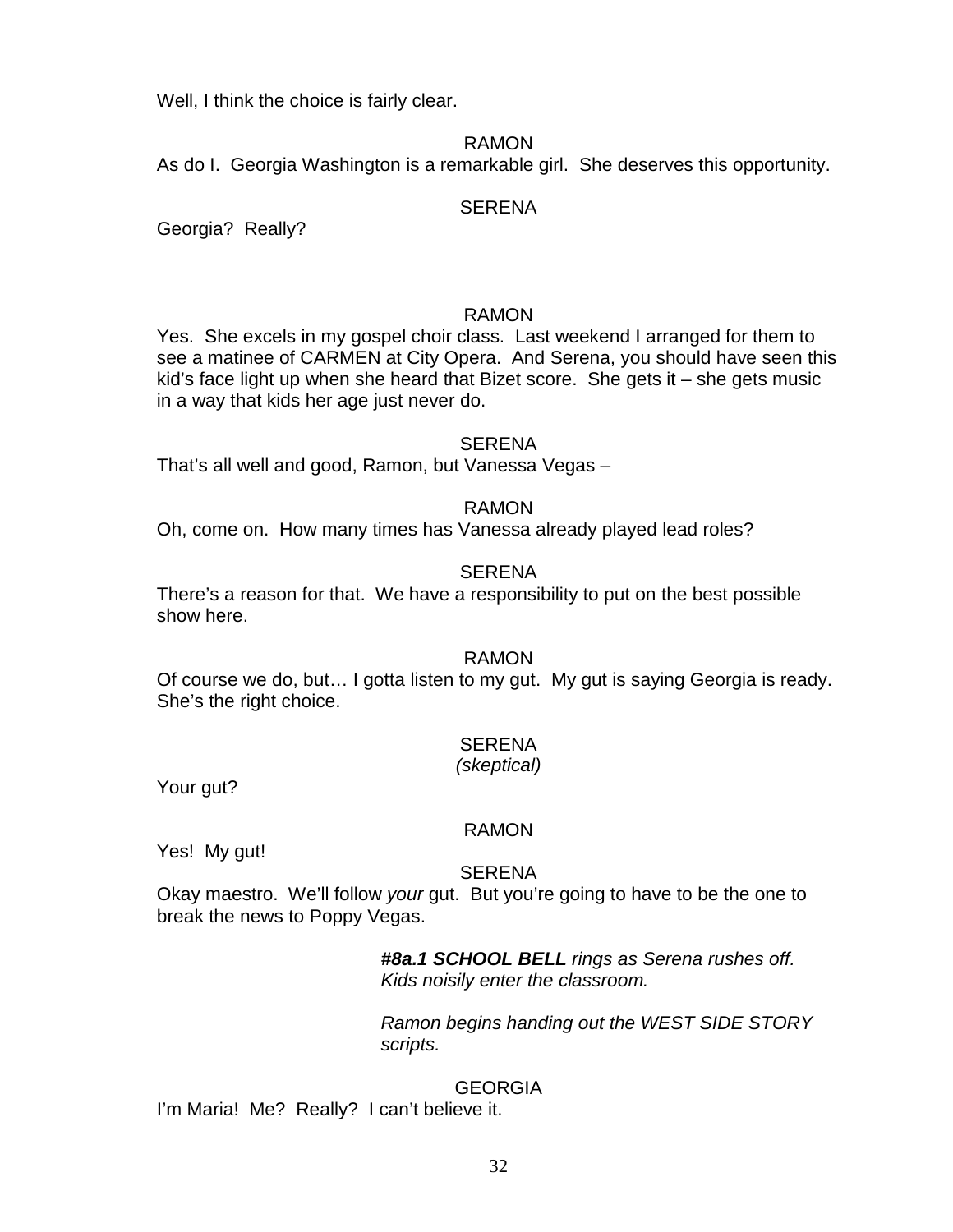#### RAMON

Yes, you may believe it or not, Miss Washington. Either way, you have quite a bit of work in your immediate future.

### VANESSA

Anybody's? I'm playing Anybody's? But she has nothing to sing.

#### RAMON

Vanessa, there are no *small* parts in the theatre. Congratulations to all of you for some very enthusiastic auditions. Rehearsals start tomorrow and we will not be wasting a moment.

*The kids exit, except for Georgia, Vanessa, and JJ.* 

GEORGIA

I'm Maria. How can I be Maria?

#### VANESSA *(with effort)*

Nice work, G.

# GEORGIA

I'm co-starring with JJ! This is amazing.

#### VANESSA

GEORGIA

I'm so happy for you.

You are?

# VANESSA

Of course. Look, it's just a stupid play.

GEORGIA I know, I just – maybe me and JJ will… you know?

# VANESSA

Yeah. Maybe!

GEORGIA Besides, Anybodys is a cool part, too!

# VANESSA

Right.

*JJ is crossing to exit and pauses.*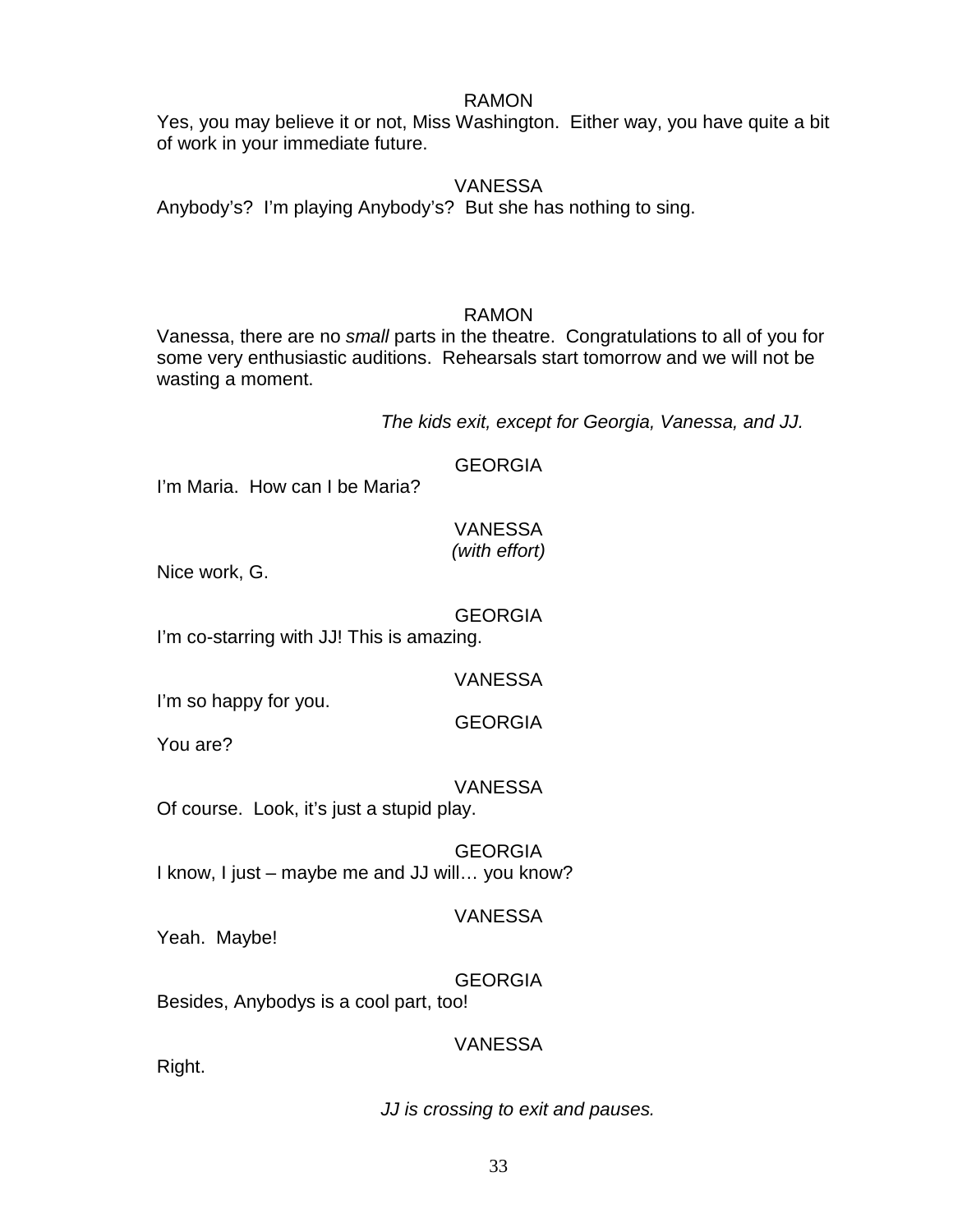JJ

Bravo, Maria. Guess I'll see you at rehearsal.

*He exits.*

#### GEORGIA

Oh my God! My mom is gonna freak. I gotta find her and celebrate. See you tomorrow.

#### VANESSA

So is my Dad.

#### *Georgia is gone.*

VANESSA *(cont'd) (self-mockingly and thinking she is alone)* "Congratulations." "Nice work, G." "It's just a stupid play."

*JJ re-enters, unnoticed.*

# *#8b: EVERYBODY WANTS TO BE MARIA EXCERPT*

VANESSA *(cont'd) (sings, a cappella, feeling miserable)* EVERYBODY'S GOT THAT ACHING IN THEIR HEART EVERYBODY WANTS TO BE MARIA… EVERYBODY WANTS THAT PART

#### *JJ bursts into applause.*

JJ

That's what I'm talkin' about.

# VANESSA

Damn, JJ. You scared me. I didn't think anyone was here.

JJ I'm not. Forgot my cap. You just keep on... doin' whatever it is you're doing.

#### VANESSA

Shut up.

JJ Alright. Guess I'll see you in rehearsal or whatever. It'll be fun.

# VANESSA

No it will not be fun.

JJ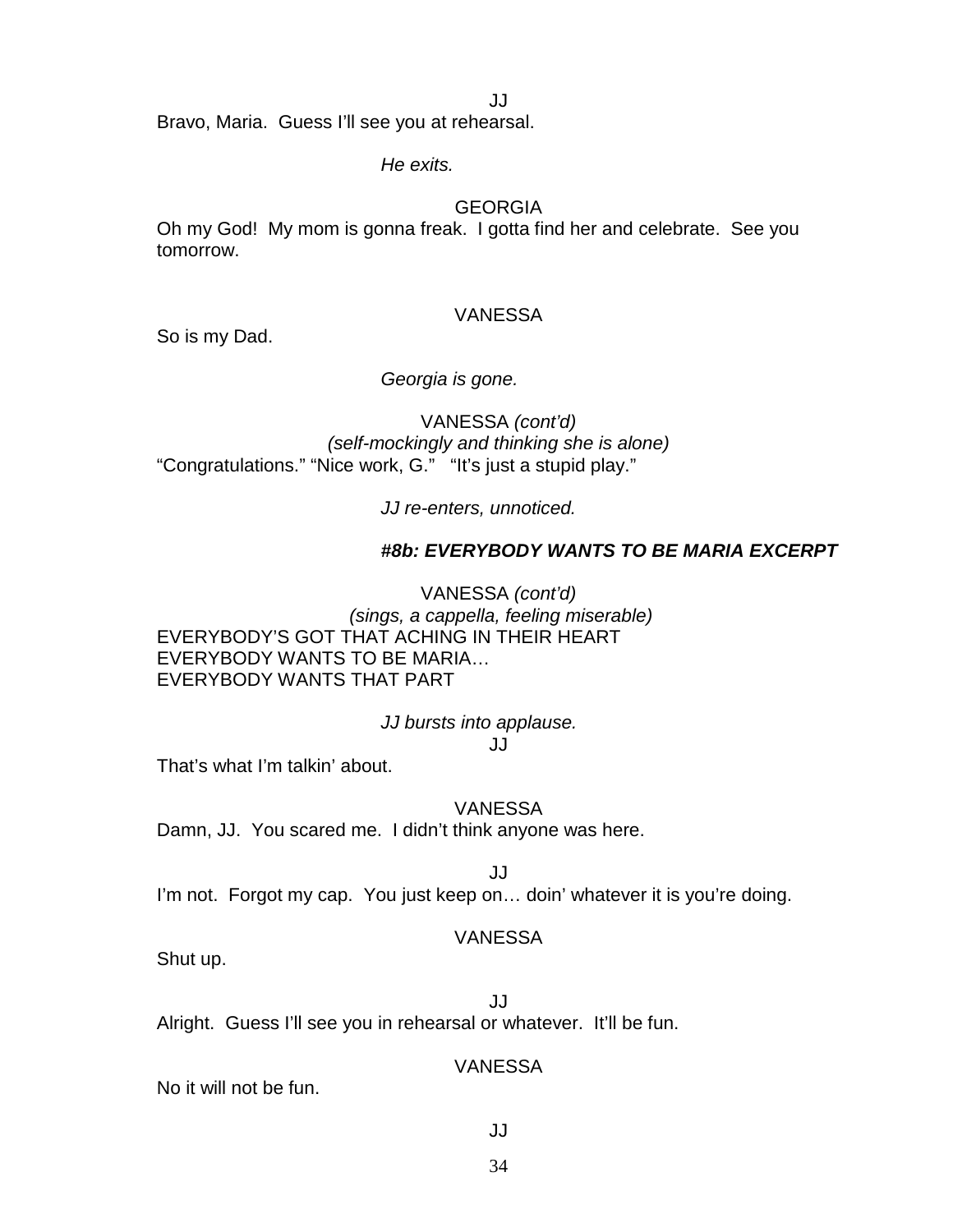Alright, well then I guess it won't.

### VANESSA

If I were playing Maria, it would be fun. A lot of fun. But I'm not, so it won't. Got it?

## *Beat.*

JJ Damn. You're pretty hot when you're pissed off. VANESSA

I'm not pissed off.

JJ

Oh yeah? Vanessa, I know good acting when I see it. I saw you acting like you were psyched for your friend, and I see you acting like you ain't pissed off now.

#### VANESSA

Whatever, JJ.

JJ

Not whatever. You got ripped off, no doubt about it. I'm the best actor, so I'm Tony – right? Well, you're the best actress, and everybody knows it, so you ought to be Maria. But you ain't, and that is a rip off. Is all I'm saying.

*He grabs his cap from the table and is about to leave.* 

#### VANESSA

So you think I'm the best, huh?

#### *#8c: EVERYBODY WANTS TO BE MARIA UNDERSCORE #2 enters.*

JJ

Oh, baby, you woulda *burned up* that stage.

#### VANESSA

It's too bad they ain't gonna let me.

## JJ

Aw, now, that's just a play, Vanessa. You and me, standing here right now? That's real life.

#### VANESSA

In *real life* you just coming on to me because you want to get into my panties?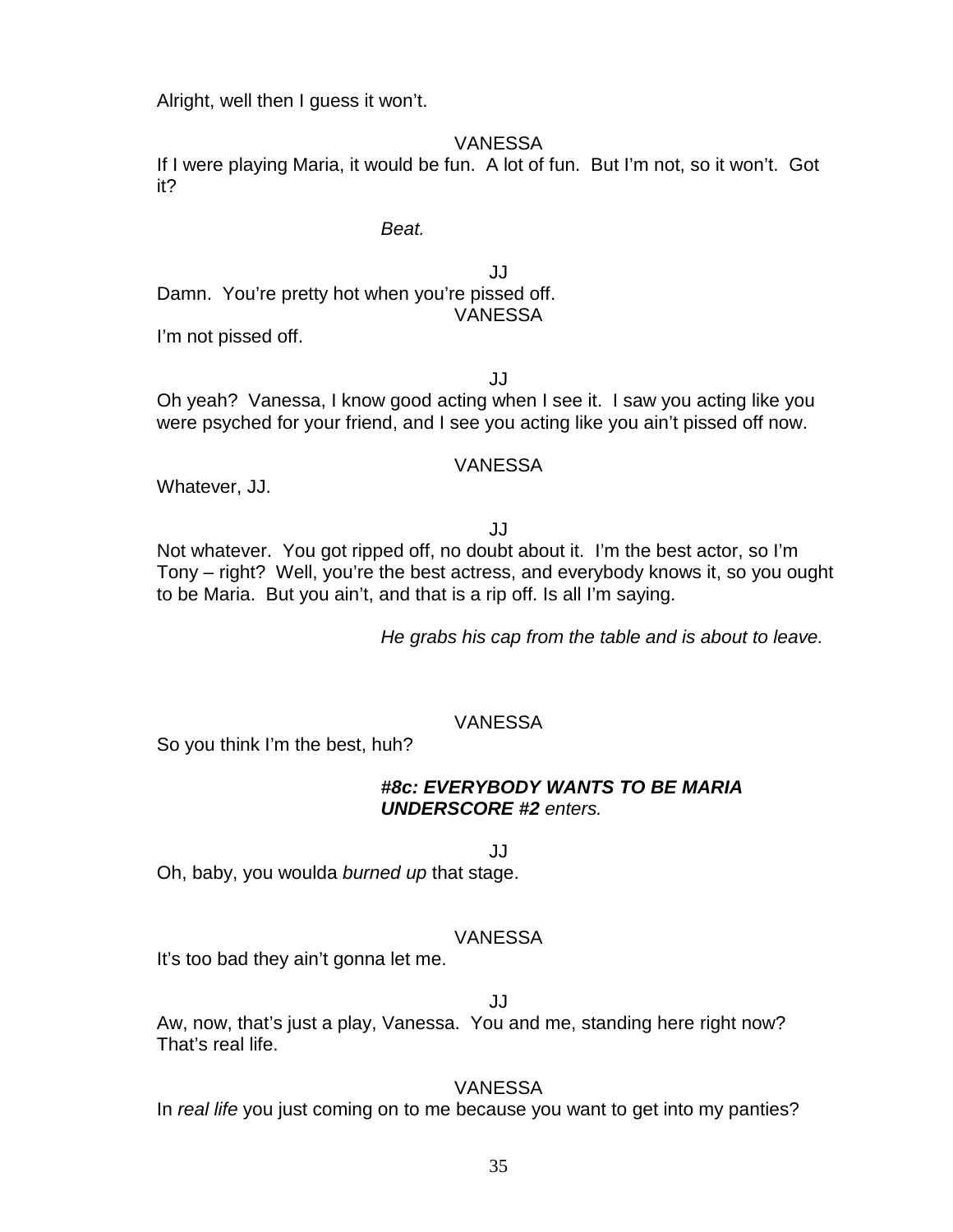JJ

Yeah I do! If you gimme a smile and a wink and your panties are pink.

|                         | <b>VANESSA</b><br>(Laughing)         |
|-------------------------|--------------------------------------|
| I'm not wearing any JJ. |                                      |
| That's good.            | JJ                                   |
| Kiss me.                | <b>VANESSA</b>                       |
| I'm going for it.       | JJ                                   |
|                         | They kiss passionately. Michael then |

*They kiss passionately. Michael then appears in his magical blue light and watches them intently. With outstretched arms he embraces them both in his light.* 

*Music out. Lights dim on Michael, JJ and Vanessa.*

*#9 ON THE OTHER HAND begins as music transition/underscoring as we cross-face to…*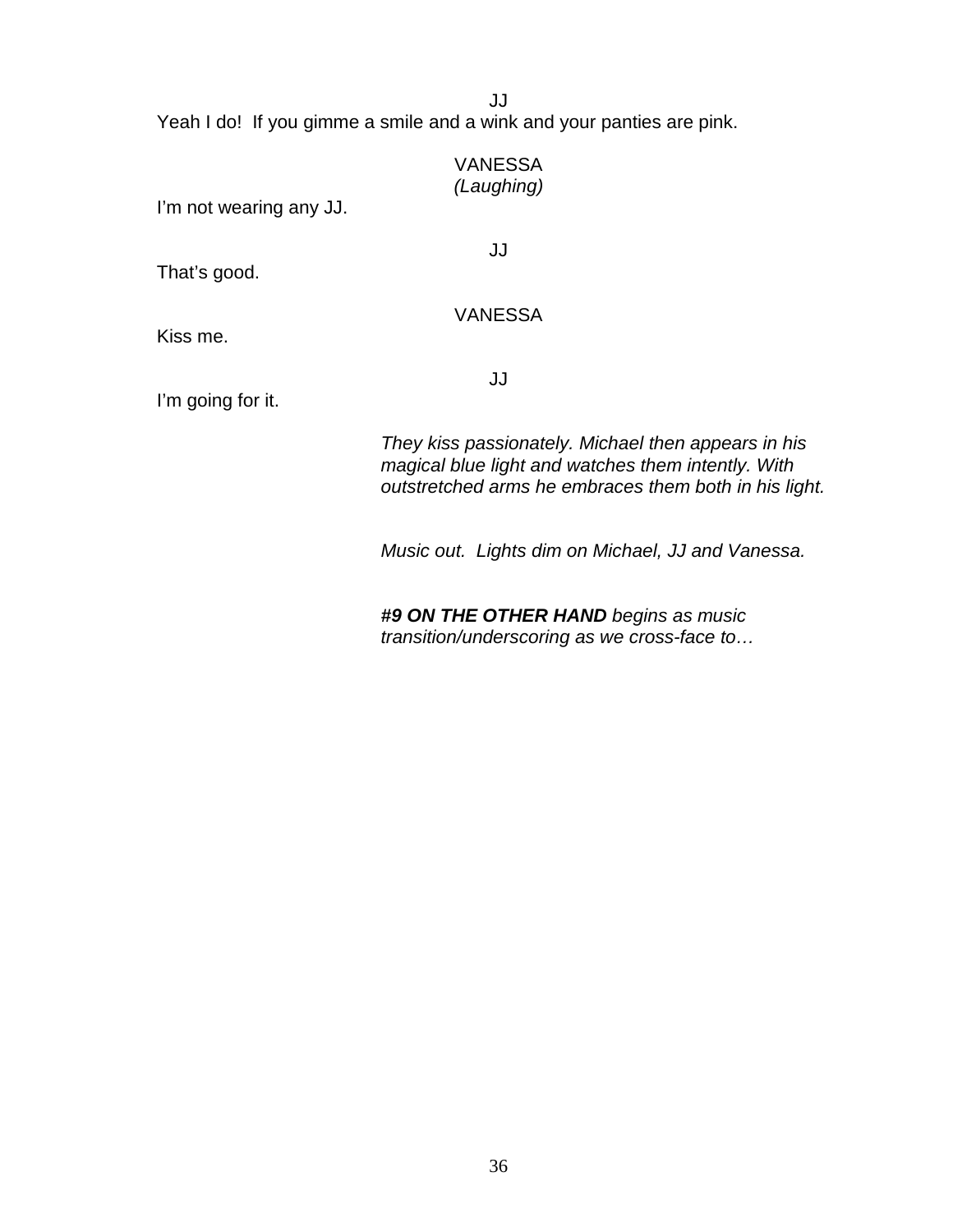SCENE TEN.

*…the projection of Washington's apartment. Mabel is at the kitchen table when Georgia bursts in*

### GEORGIA

I got it! Mom, I got the part! It's me! I'm Maria!

MABEL

Oh, honey, that is wonderful news! And no surprise , by the way.

### GEORGIA

What about you? Weren't you supposed to hear about your show today?

### MABEL

Still waiting, baby. They'll call when they call. And who cares about that – this is such a big day for you!

### GEORGIA

I know!!

THIS IS TOTALLY THE BEST DAY, THE MOST INCREDIBLE DAY— I MEAN, FAR AND AWAY EVER, EVER, EVER, EVER BUT ON THE OTHER HAND I'LL NEVER DO IT I CAN'T! NEVER, NEVER, NEVER I CAN'T LEARN ALL THOSE LINES AND I SING TOO SOFTLY AND THERE'S A HUNDRED OTHER THINGS I CAN'T DO NOTHING ABOUT— OH THEY'LL HATE ME! THEY'LL THROW ME OUT

#### MABEL

Georgia. Honey. Sit.

### GEORGIA

THIS IS, BAR NONE, THE GREATEST DAY OF MY ENTIRE LIFE AND I CAN'T WAIT FOR THE MONTH AHEAD BUT ON THE OTHER HAND, A TOTAL NIGHTMARE I WISH THAT I WERE DEAD

#### MABEL

I just don't want you to get overwhelmed.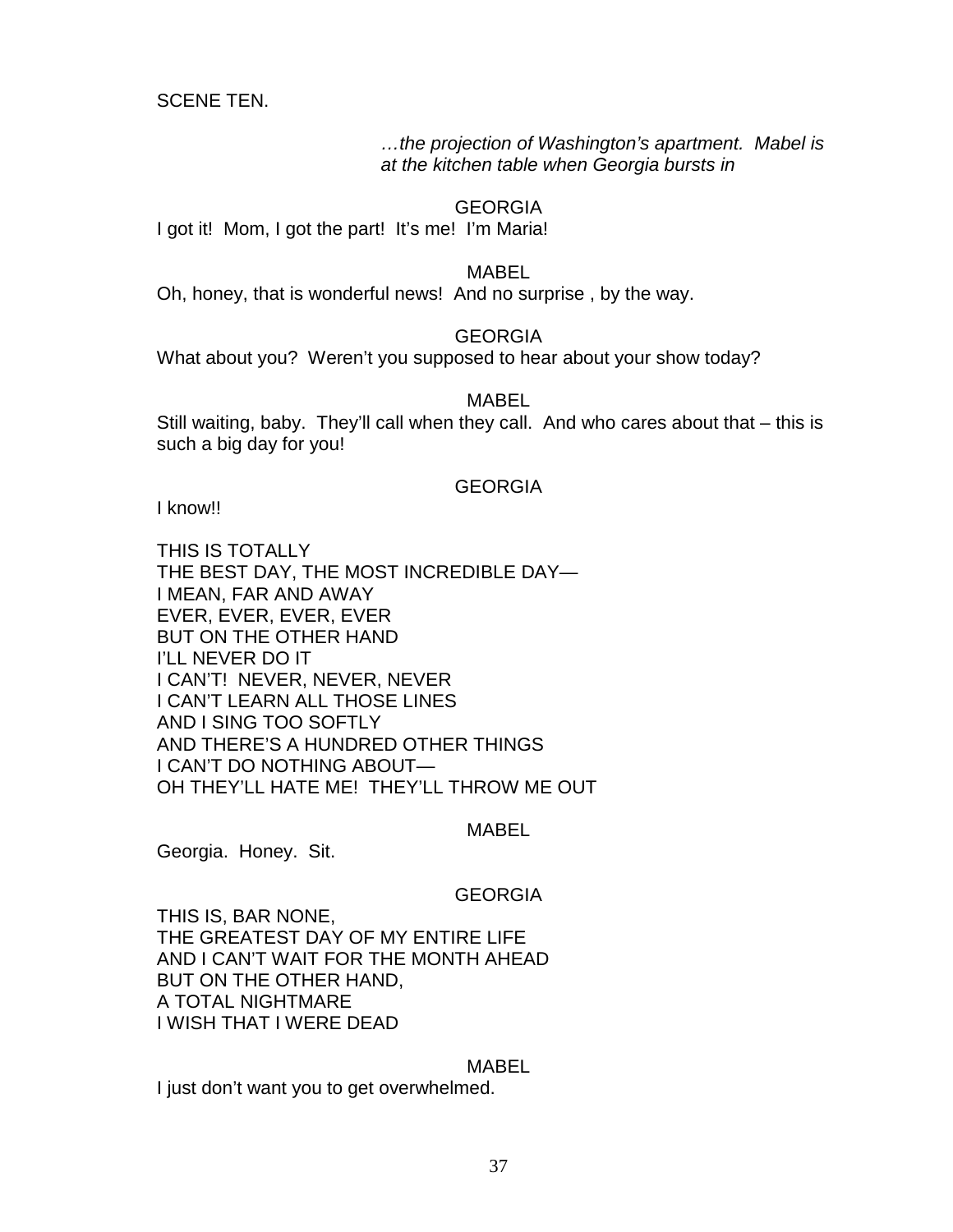#### GEORGIA

JJ! I GET TO SING WITH JJ? HOW COULD IT BE BETTER? WHAT POSSILBE WAY? TODAY IS THE BEST, BEST, BEST, BEST MOST WONDERFUL FABULOUS DAY

> *Mabel's cell phone rings – she takes the call as Georgia picks up her script and dances around with delight.*

> > MABEL

*(into her cell phone)*

Yes? Hello? Uh-huh…

#### GEORGIA

THIS IS TOTALLY THE BEST DAY, THE MOST SPECTACULAR DAY— I MEAN, FAR AND AWAY EVER, EVER, EVER, EVER

BUT ON THE OTHER HAND I'LL NEVER DO IT I CAN'T! NEVER, NEVER, NEVER

> *Mabel is still on her cell phone, getting more and more excited, while Georgia dances around the kitchen.*

MABEL *(into her cell phone)* Yes…hello… wait, seriously? Go on…

#### GEORGIA

*(practicing)* SO THEN MARIA SAYS "GOOD NIGHT" AND THEN TONY SAYS "GOOD NIGHT" AND THEN TONY 'N' MARIA ARE KISSING AGAIN…

*Mabel snaps shut her cell phone and spins around:*

MABEL It's happening, Georgia! It's a go! I got the show!

#### GEORGIA

Mom! That's fantastic!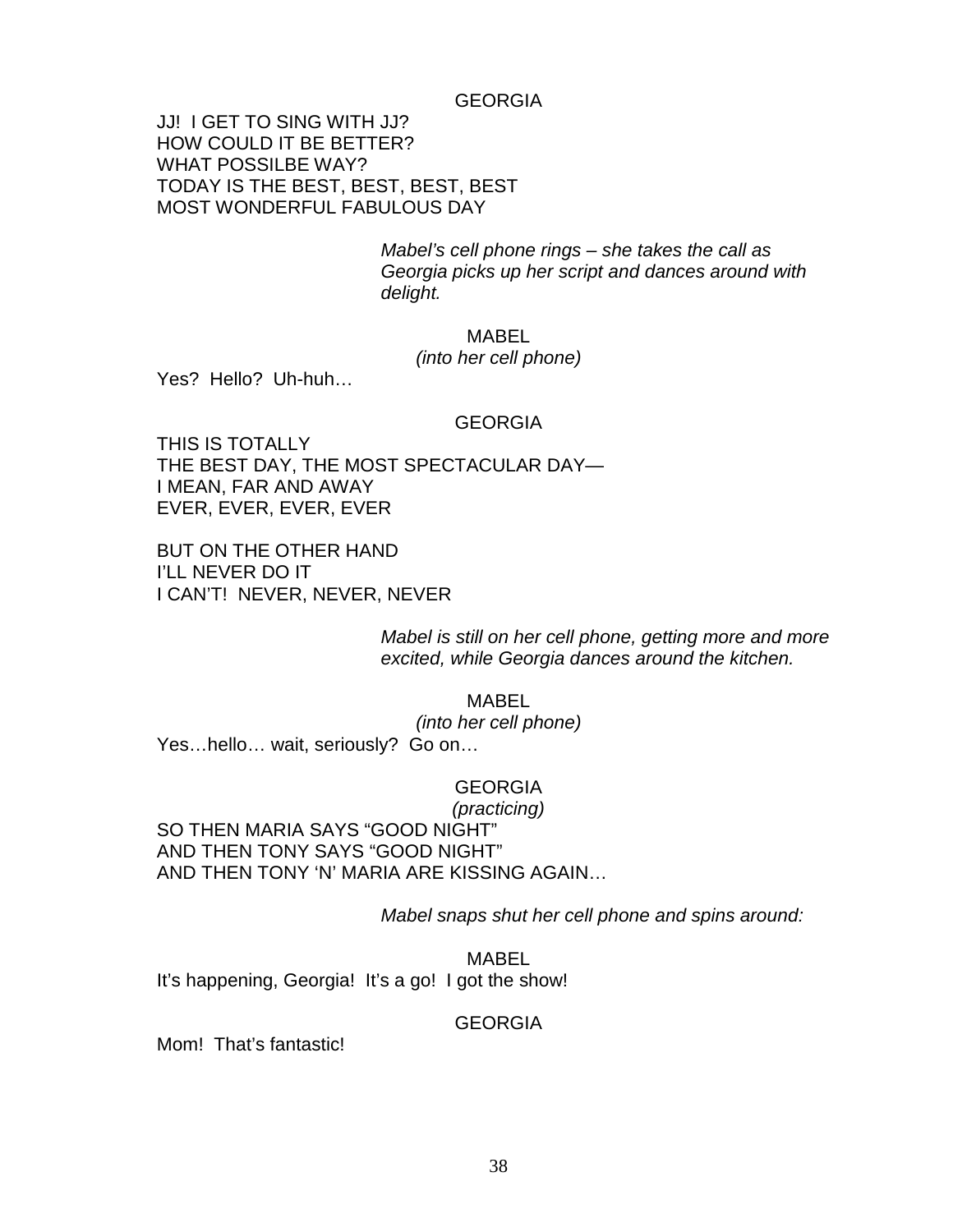#### MABEL

THIS IS SUDDENLY THE BEST DAY, THE MOST INCREDIBLE DAY— I MEAN, FAR AND AWAY EVER, EVER, EVER, EVER BUT ON THE OTHER HAND I'LL NEVER DO IT I CAN'T! NEVER, NEVER, NEVER I CAN'T HOST MY OWN SHOW! WHO DO I THINK I AM? THERE'S A HUNDRED LITTLE WAYS I'M NOT CUT OUT FOR THIS STUFF THEY'RE GONNA SEE THAT I'M NOT GOOD ENOUGH

**GEORGIA** Mom, you have your *own* show. This is awesome!

#### MABEL

On the other hand—

### GEORGIA

Mom!

MABEL

ON THE OTHER HAND IT MIGHT BE DISASTER

GEORGIA

ON THE HAND IT COULD BE SUCCESS!

MABEL

ON THE OTHER HAND, I SHOULD SAY "FORGET IT"

### GEORGIA

ON THE OTHER HAND, YOU GOTTA SAY "YES"!

### GEORGIA & MABEL *(overlapping, weaving)*

ON THE OTHER HAND, ANYTHING COULD HAPPEN ON THE OTHER HAND IT COULD ALL GO WRONG ON THE OTHER HAND IF YOU DON'T DO IT YOU'LL NEVER KNOW…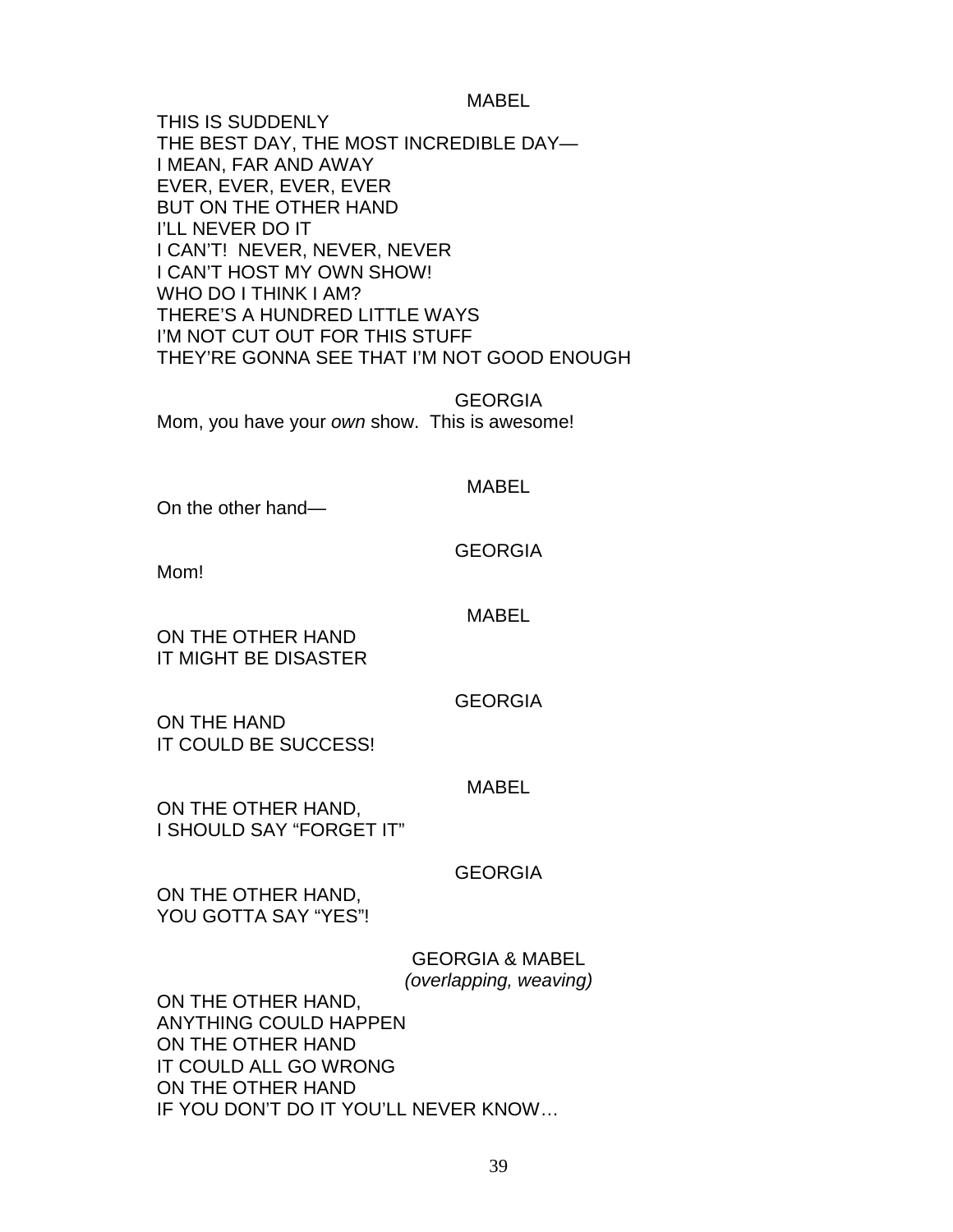### GEORGIA & MABEL *(cont'd)* BUT ON THE OTHER HAND WHO KNOWS WHICH WAY IT MIGHT GO? BUT ON THE OTHER HAND, LIFE IS MUCH TOO SHORT TO SAY NO! YES!

*Song ends. They hug excitedly, and then…*

*Segue: #9a: TIME FLIES/WARMING UP TO TANGO*

SCENE ELEVEN.

*…we are in a rehearsal room at the Tyrone Jackson Dance Theatre. Tyrone and Iris are warming up at the dance barre as the end of Schlomo's tango piece plays on a CD player.*

IRIS

What a talent!

**TYRONE** 

He calls it "Variations on the Tango".

IRIS

It's very sexy music.

**TYRONE** Now we just gotta figure out how to dance it. Come on, Iris. Let's do this.

*Tyrone holds out his hand.*

IRIS

Promise to go easy on me, Tyrone. I haven't danced in a long time.

**TYRONE** 

I promise nothing. Gimme your hand, girl.

### *#10: SCHLOMO'S TANGO VARIATIONS continues.*

*They dance, slowly at first, then faster and easier – two old partners finding each other's rhythms again.*

*Chantelle enters and observes their chemistry with a raised eyebrow.*

TYRONE *(cont'd)*

You're getting' it, kid.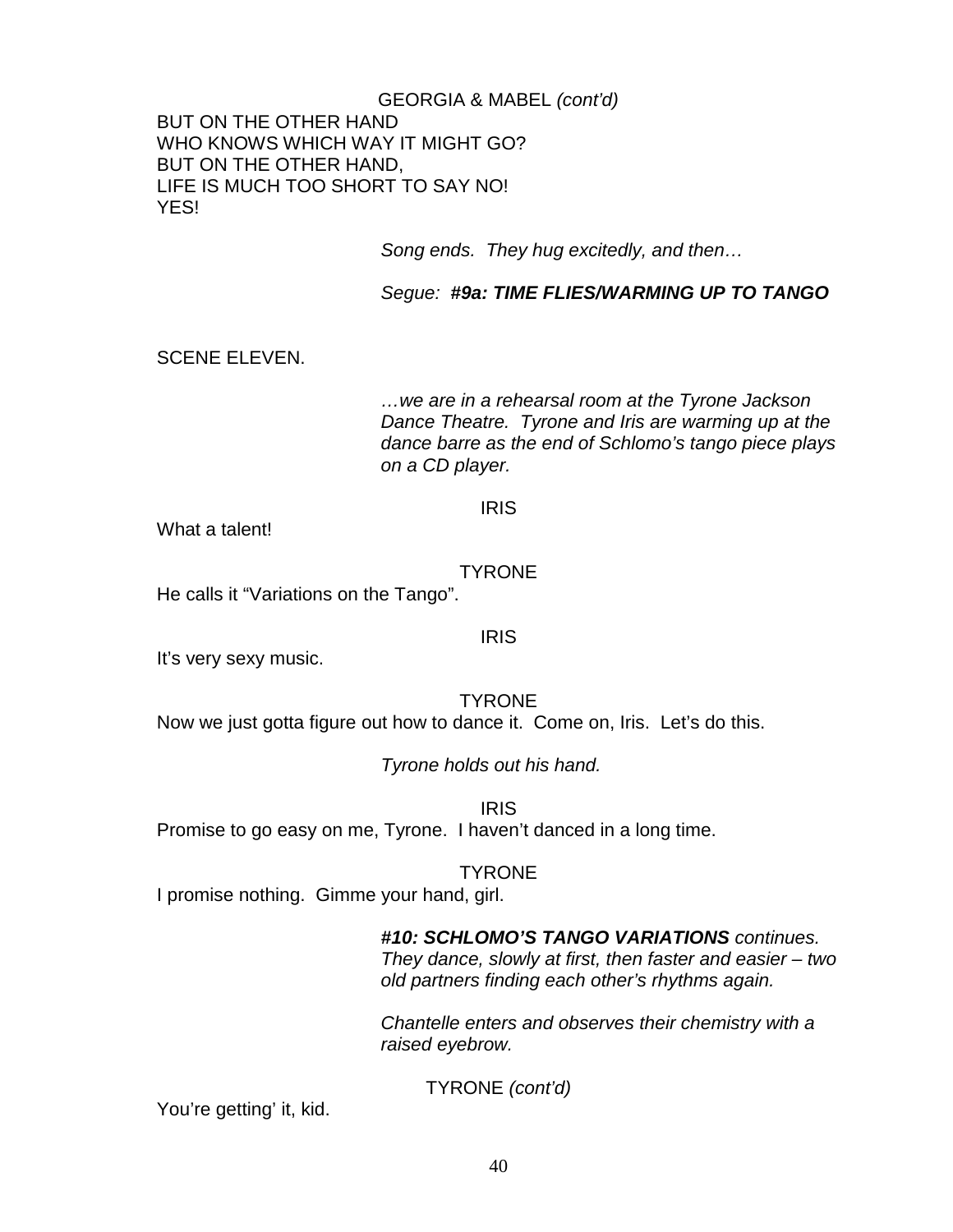IRIS

You're very sweet, Tyrone.

# **CHANTELLE** *(As she shuts off the CD player.)*

A little too sweet, if you ask me.

### **TYRONE**

Oh, hey baby. This is an old friend.

### **CHANTELLE**

I never knew a man with so many old friends.

# **TYRONE**

Chantelle, this is Iris. Iris, this is my, uh… this is Chantelle.

### CHANTELLE

Tyrone doesn't like labels.

### IRIS

A pleasure to meet you, Chantelle.

### **CHANTELLE**

Pleasure's all mine. You're the girl he was all into in high school. That's you, right?

I suppose it is.

# **CHANTELLE**

IRIS

Well you're pretty hot for a middle aged lady.

IRIS

Excuse me?

### **TYRONE**

Chantelle!

**CHANTELLE** All I said is she looks younger than she *really* is.

### **TYRONE**

We gotta rehearse, Chantelle.

### **CHANTELLE**

Nope. You gotta go to work.

### **TYRONE**

What? Oh, no.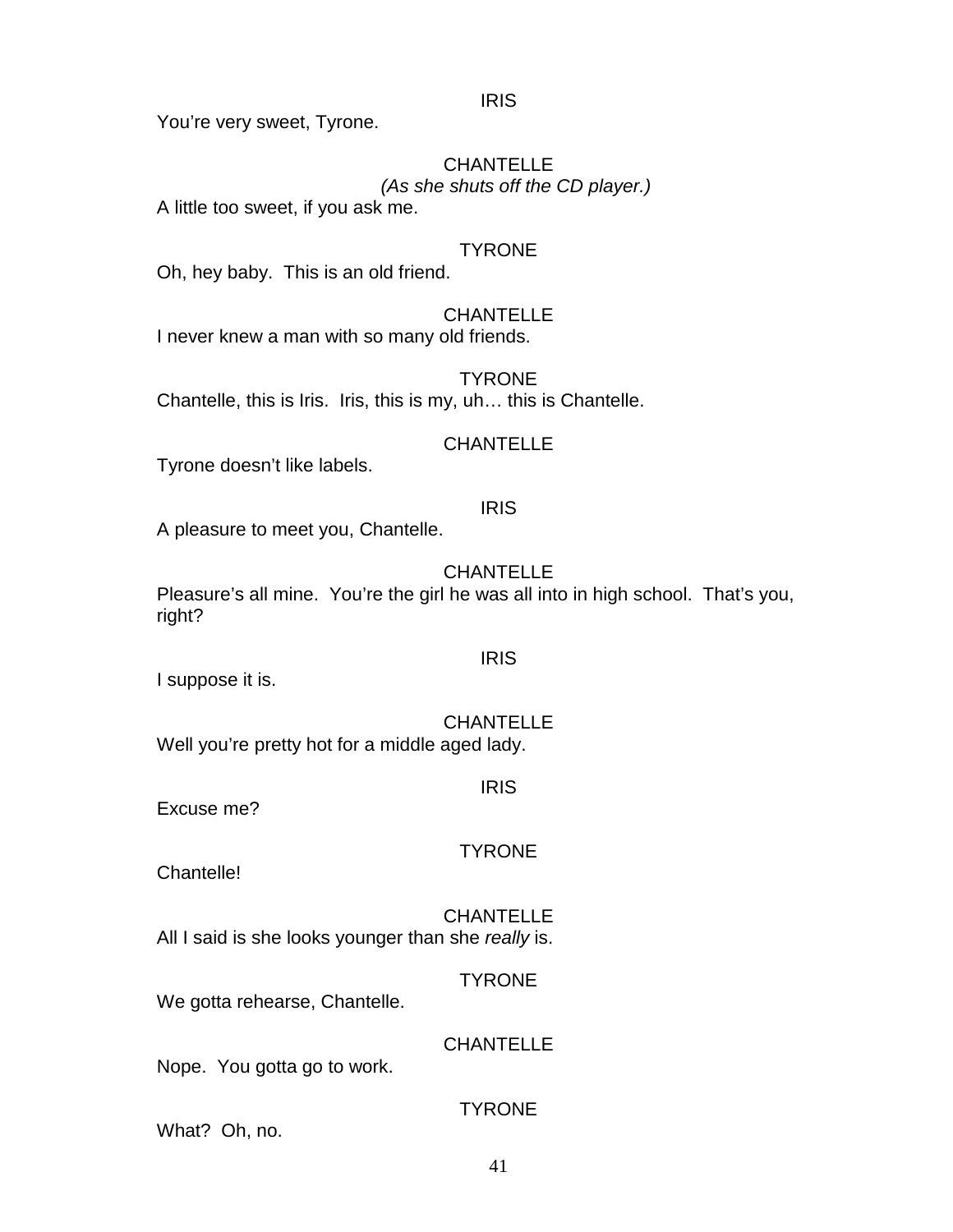### **CHANTELLE**

Sorry, baby. They tried your cell and it was off, so they called me.

### *Tyrone starts changing clothes.*

### IRIS

We're done?

### **TYRONE**

For now. My boss called. I gotta bolt.

It's ten p.m.

IRIS

**TYRONE** 

You hearda the rapper Preposterous?

IRIS

No.

## **CHANTELLE**

I'm shocked.

## **TYRONE**

Well, I'm his bodyguard.

### **CHANTELLE**

By day, mild-mannered choreographer. By night: a bodyguard! Like Batman. Pretty hot, huh?

**TYRONE** It pays for my overhead. Can we pick this up again tomorrow?

IRIS

Sure.

# CHANTELLE

*(meaningfully)*

Unless anybody minds?

I think I'll join you.

*Beat. Iris and Tyrone shake their heads.*

*Lights shift as we transition to…*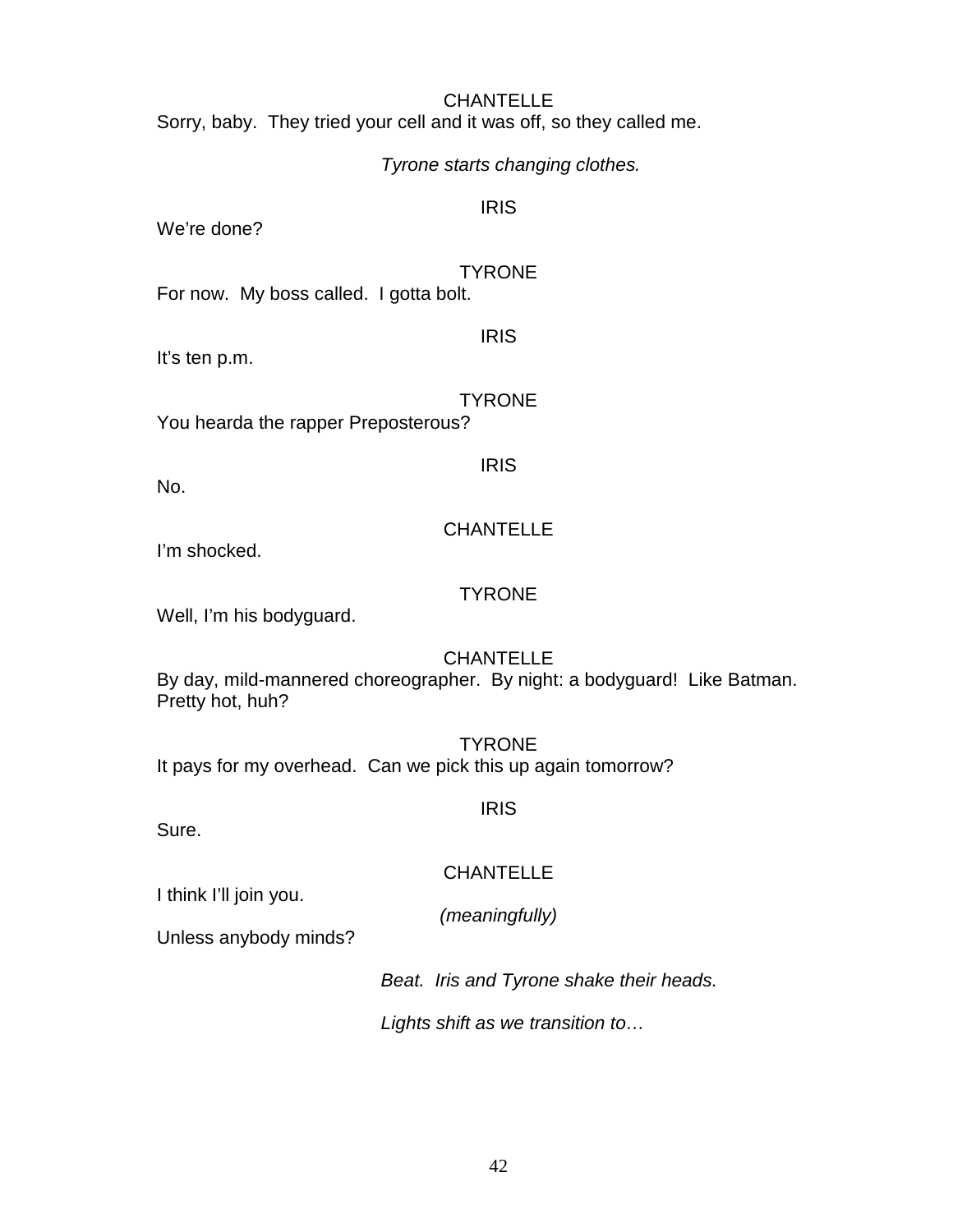SCENE TWELVE.

*…the lunch room. A student is practicing Bizet's Carmen Prelude on trumpet.*

*Georgia and Vanessa are having lunch. Vanessa spots JJ approaching.* 

### VANESSA

Here's comes our Romeo…

JJ

*(playfully)*

Vanessa, oh my sweet little "Somebody." Let me kiss the palms of your hands. Let me clutch you to my bosom.

VANESSA

### *(pulling away)*

GEORGIA

JJ, don't—stop!

Oh… oh my God!

Georgia…hold up…

VANESSA

**GEORGIA** 

Are you guys??

It was just ONE time.

#### **GEORGIA** *(raising her voice)*

VANESSA

OH MY GOD! How could you?

### VANESSA

Georgia, OK. We hooked up ONE time! Just ONCE! It was totally not a big deal.

### JJ

Not a big deal? That's not what you said –

### VANESSA

JJ, you shut up! Georgia, look, you got Maria. I got depressed. He made me feel better…I *needed* to be hugged.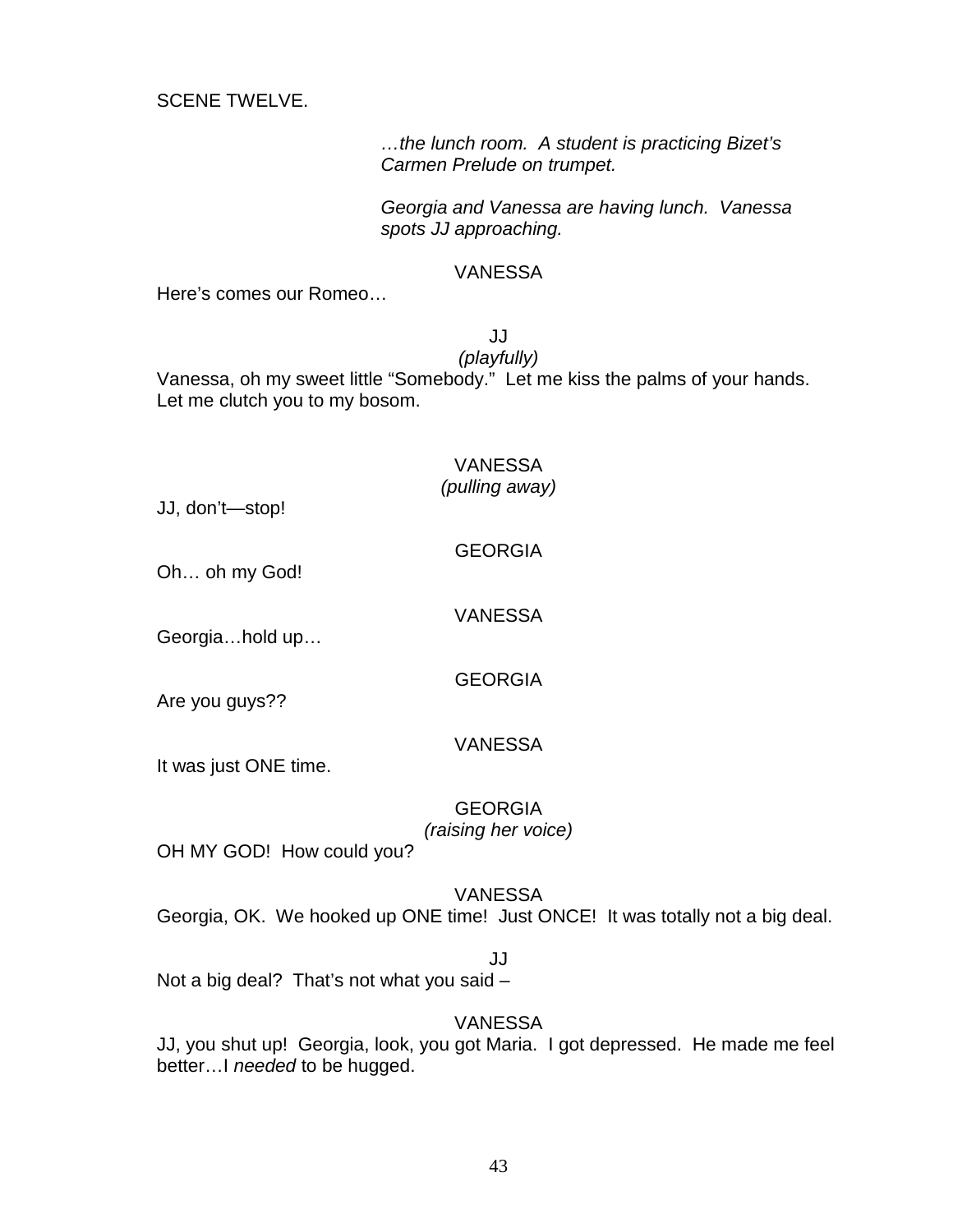### GEORGIA

You just *needed* to get laid!

*Georgia slaps her.* 

VANESSA I can't believe you just did that. (*She slaps her back.)* 

GEORGIA

You can't believe it! You can't! I can't believe my best friend is a slut behind my back.

*A physical fight erupts.* 

*Attacca: #10b: WEST SIDE MAMBO music atransition/underscore punctuates the drams and segues into Time Flies underscoring to…*

### SCENE THIRTEEN.

*"WEST SIDE STORY" dress rehearsal, onstage: kids running back and forth; some rehearsing mambo dance steps; barely controlled chaos.*

### **MICHAEL**

God, ain't this a kick? Dress rehearsal. I love it!

*Music out. The "real world" freezes, as Michael and Carmen interact as flute underscoring plays.*

### MICHAEL *(cont'd)*

I danced in a touring production of West Side when I was a kid. Hey you know something, one day I'm gonna choreograph this show AND direct it. Mark my words, girl, I will do it! *(With his "theatrical flair" hand gesture.)*

### CARMEN

I was in a show here… I was part of this world. But then… I freaked out. I ran from it all. And then—I got into trouble. Is this that moment again? Why can't I remember it?

### **MICHAEL**

Every moment is new Carmen. These kids aren't you. They've got their own problems and they've got their own dreams to walk away from or not.

### CARMEN

Tell me something. And be honest. If you did direct this show one day, if you ever do, do you think I could be in your production? Could I be Maria?

### MICHAEL

Oh I bet you could kid.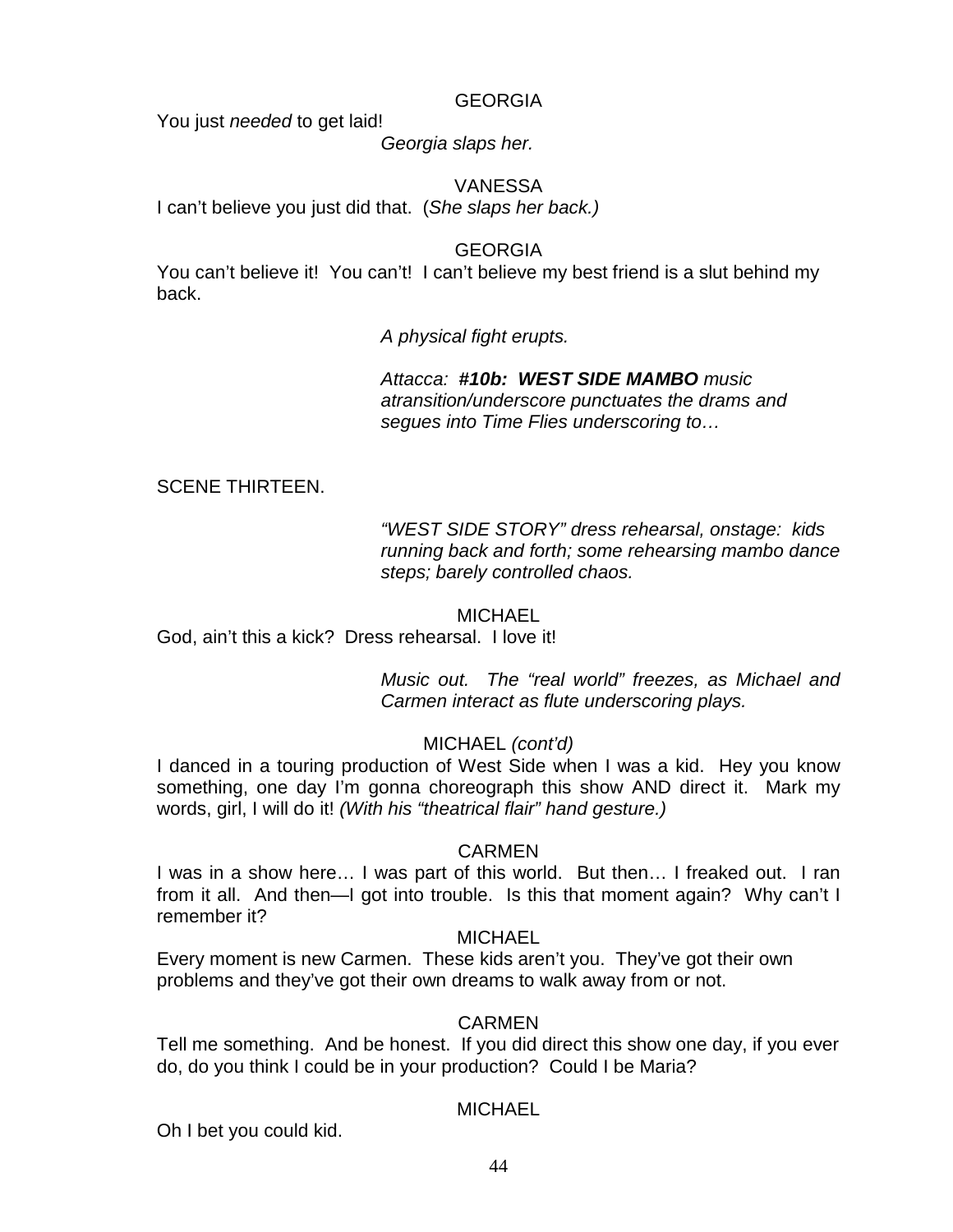### CARMEN

But how would you know it's me? Will I look the same?

### **MICHAEL**

I'll recognize you and your talent. I'll get your vibe. You'll *connect* to me. I know you'll find what you need to make it come true. Just show up! It's the secret of life! Showing up. *(Another signature "theatrical gesture.")* Remember I'm gonna be The Director. *He* picks the talent. And I'll pick YOU. And you wanna know something else that I believe… I believe that some of *our* dreams are born *before we* are… and it's all part of our Destiny.

### *#10c: EVERYBODY WANTS TO BE MARIA UNDERSCORE #4 piano underscore plays.*

*Cross-fade to the balcony scene.*

### SCHLOMO

Ramon. I love West Side Story. I'm gonna sit in the back and watch some of the rehearsal. When you have a break I wanna have a chat with you.

*Georgia, as Maria, leans in towards JJ.*

GEORGIA *(AS MARIA)*

I cannot stay. Go quickly.

| JJ (AS TONY) |  |  |  |  |
|--------------|--|--|--|--|
|--------------|--|--|--|--|

I'm not afraid.

GEORGIA *(AS MARIA)*

They are strict with me. Please.

JJ *(AS TONY)*

Good night.

GEORGIA *(AS MARIA)*

Buenas noches.

VANESSA *(imagining that she is in the scene)*

Buenas noches.

JJ (AS TONY)

I love you.

VANESSA

I love you.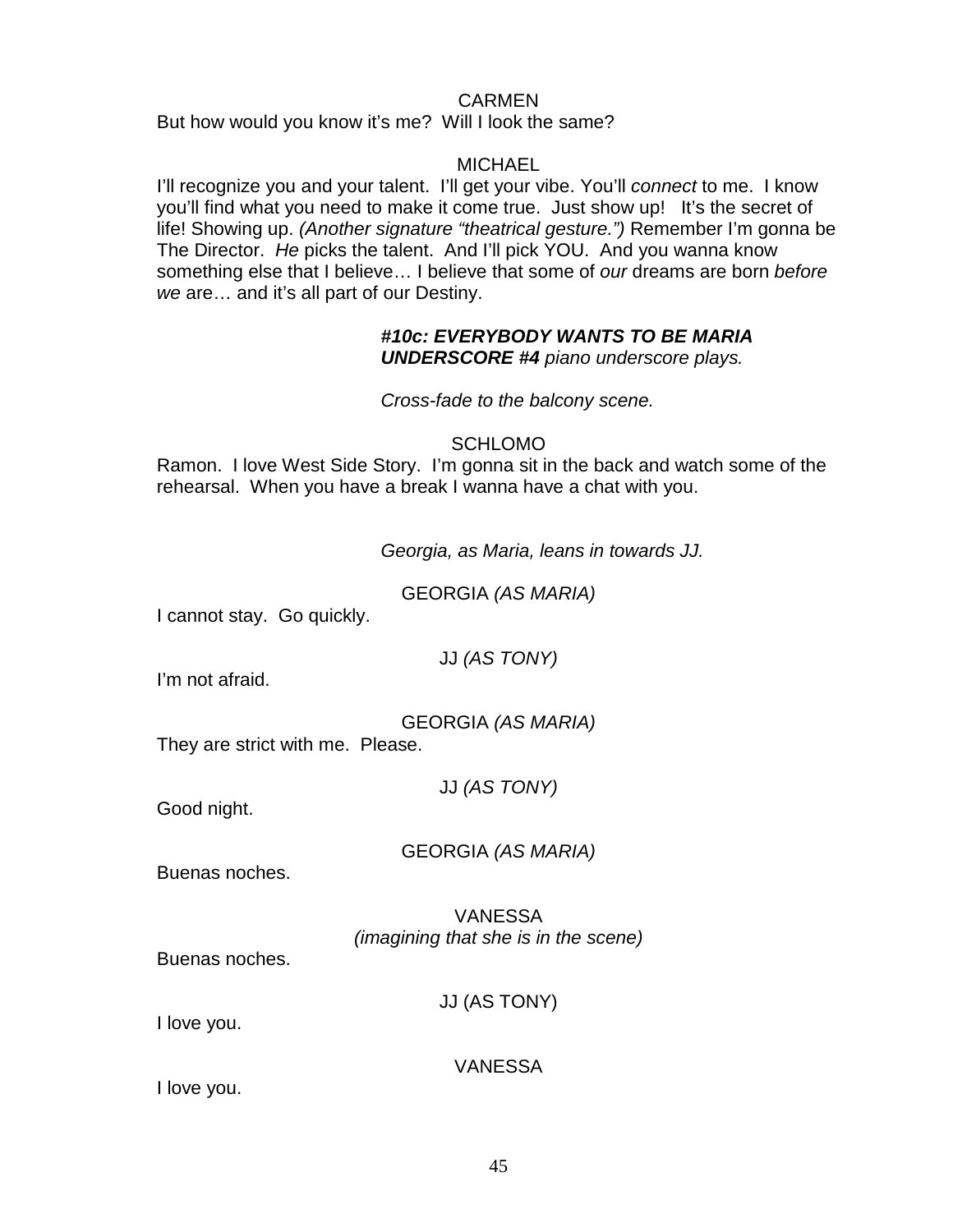### *JJ and Georgia kiss. Then the moment is interrupted as Vanessa bursts on stage.*

### VANESSA *(cont'd)*

As if!

*Music out. "Maria" and "Tony" pull apart.*

### GEORGIA

Vanessa! Anybodys isn't in this scene.

### VANESSA

She is now.

### GEORGIA

But you don't have any lines.

JJ

Come on, you guys. Let's all just be professional, OK?

VANESSA

What's wrong, "Maria"? Don't you like it when somebody messes up your dreams?

### **GEORGIA**

Maybe some people don't deserve to have dreams, because they just take everything they want, even other people's true loves.

JJ

Hey, come on! Let's act professionally. You're ruining my moment here, girls!

### VANESSA

What the hell do you know about love, Georgia?

### **GEORGIA**

Maria! My name is Maria, damn it!

*Mambo music again punctuates the drama.* 

RAMON

"WEST SIDE STORY" is gonna be ruined.

SCHLOMO No Ramon. I think perhaps it has been – deepened.

### RAMON

Excuse me?

### SCHLOMO

It's been deepened by these kids, by all their passion and outrage.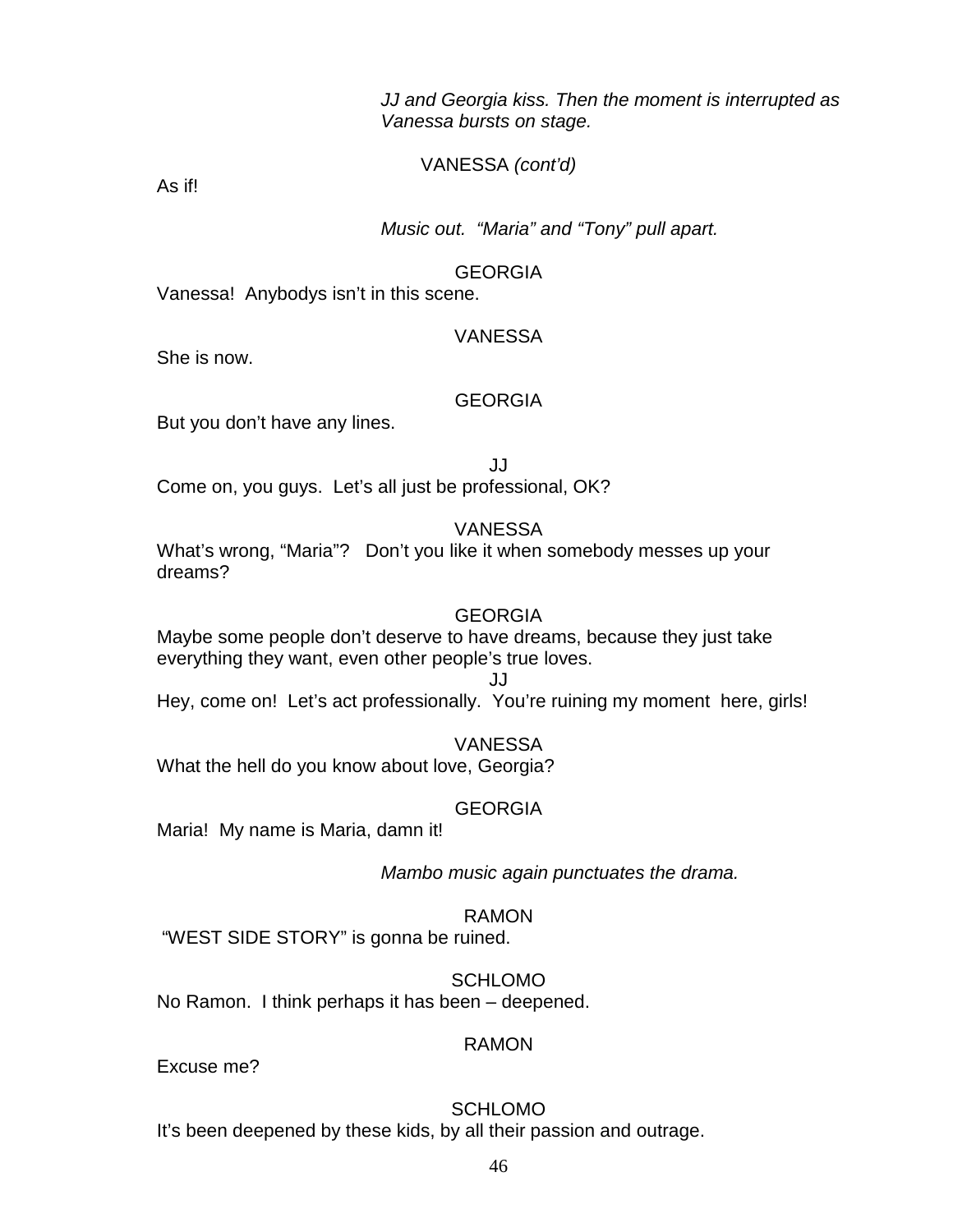### RAMON

You think so Mr. Metzenbaum?

### SCHLOMO

My God, how long has it been since I felt that way – since I let myself feel that way – let myself feel anything! Locked away in my little studio, trying to write something people will care about a hundred years from now. For God's sake, that's not the point at all! Art is about changing people's lives today.

#### RAMON

Can't argue with that.

### SCHLOMO

#### *(getting excited)*

You know what Ramon? I've been working on a new song – a very *special* song. The inspiration for it came to me in a dream I had about a girl I knew in high school. The next morning the words and the music just poured out of me. I didn't know who I was writing it for. But now I do! It's perfect for *your* kids to sing at their graduation! It's a gospel song.

### RAMON

A gospel song? Really?

### **SCHLOMO**

Yeah, really!

*Schlomo rushes off stage. Ramon is left standing there, skeptical.*

*#10d: TIME FLIES TRANSITION TO RAMON'S CLASS music plays as the set transforms; kids come on and off stage – a feeling of hustle and bustle as time moves forward. It is now…*

SCENE FOURTEEN.

*…a few days later. Ramon is addressing his class.*

*Music out.*

### **GEORGIA**

A gospel song? Really?

RAMON

That's exactly what I said. But then I heard it. Let's get to work, shall we people?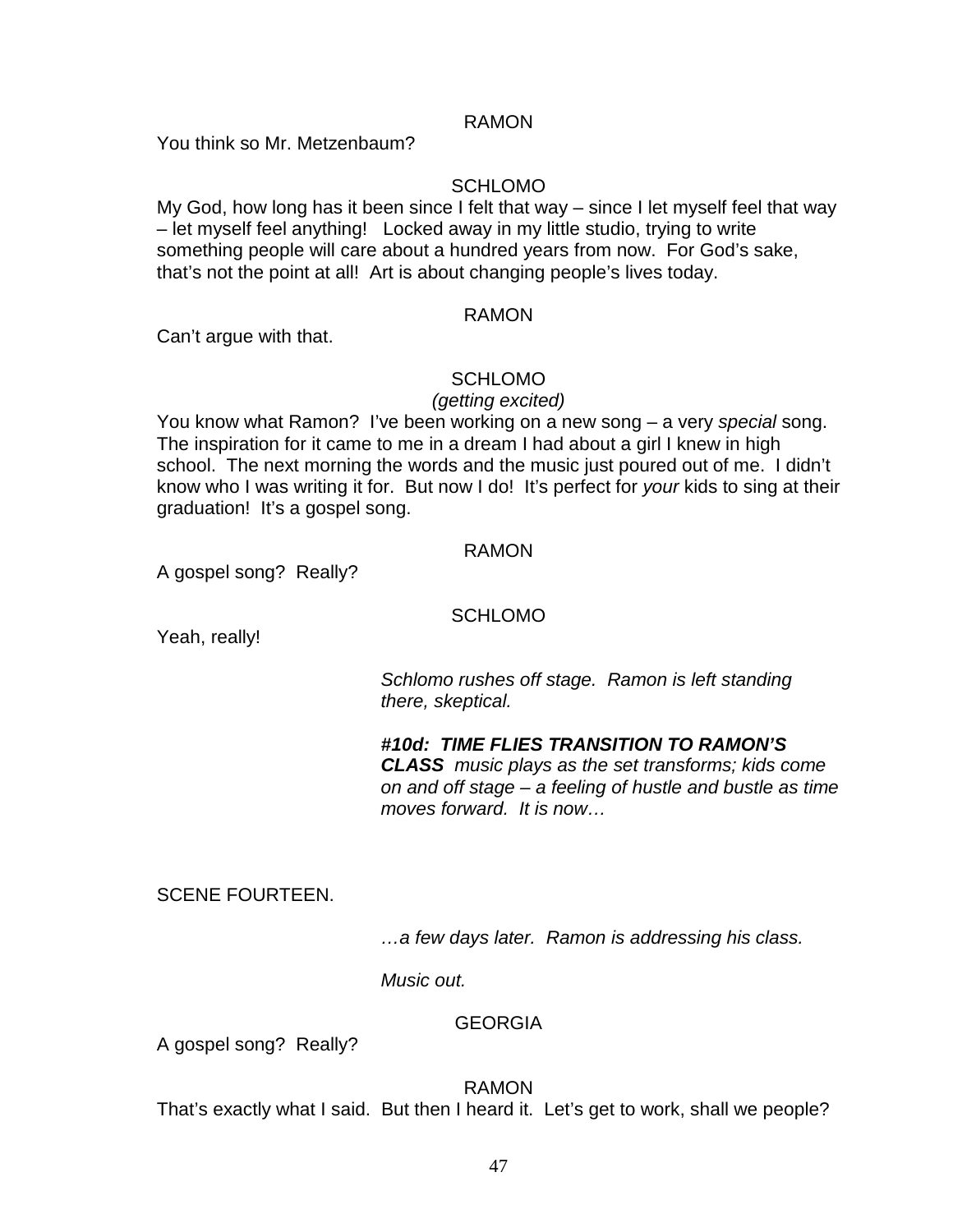*He hands out sheet music. #10e: MIRACLE IS ME UNDERSCORE quietly enters. Ramon stands before the class. Schlomo observes, eager to see his new song come to life.*

### RAMON

Attention class, we have the honor of having the composer joining us today. So everybody needs to be on their best behavior. And everybody needs to hit the right notes!

### VANESSA

*(to Georgia)*

Hey – can I talk to you about something, real quick?

#### **GEORGIA**

I don't want to talk to you, Vanessa Vegas – not now, and not ever.

### VANESSA

I'm late, Georgia – you know what I'm sayin'? Late.

*Beat.*

### GEORGIA

Oh, shit!

### *#11: THE MIRACLE IS ME begins.*

*Serena, Schlomo and Greta gather around to listen.*

RAMON

*(at keyboard)*

OK people are we ready to learn this thing? All right, kids – after me:

THERE'S A REASON WE'RE SET DOWN UPON THIS EARTH BY OUR CREATOR

KIDS

THERE'S A REASON WE'RE SET DOWN UPON THIS EARTH BY OUR CREATOR

RAMON

A REASON THAT WE GET SHAPED INTO FLESH FROM LUMPS OF CLAY

KIDS

A REASON THAT WE GET SHAPED INTO FLESH FROM LUMPS OF CLAY

### RAMON

WE DON'T KNOW THE REASON NOW, BUT WE'RE GONNA FIND OUT LATER AND LORD, IT'S GETTING CLEARER EVERY DAY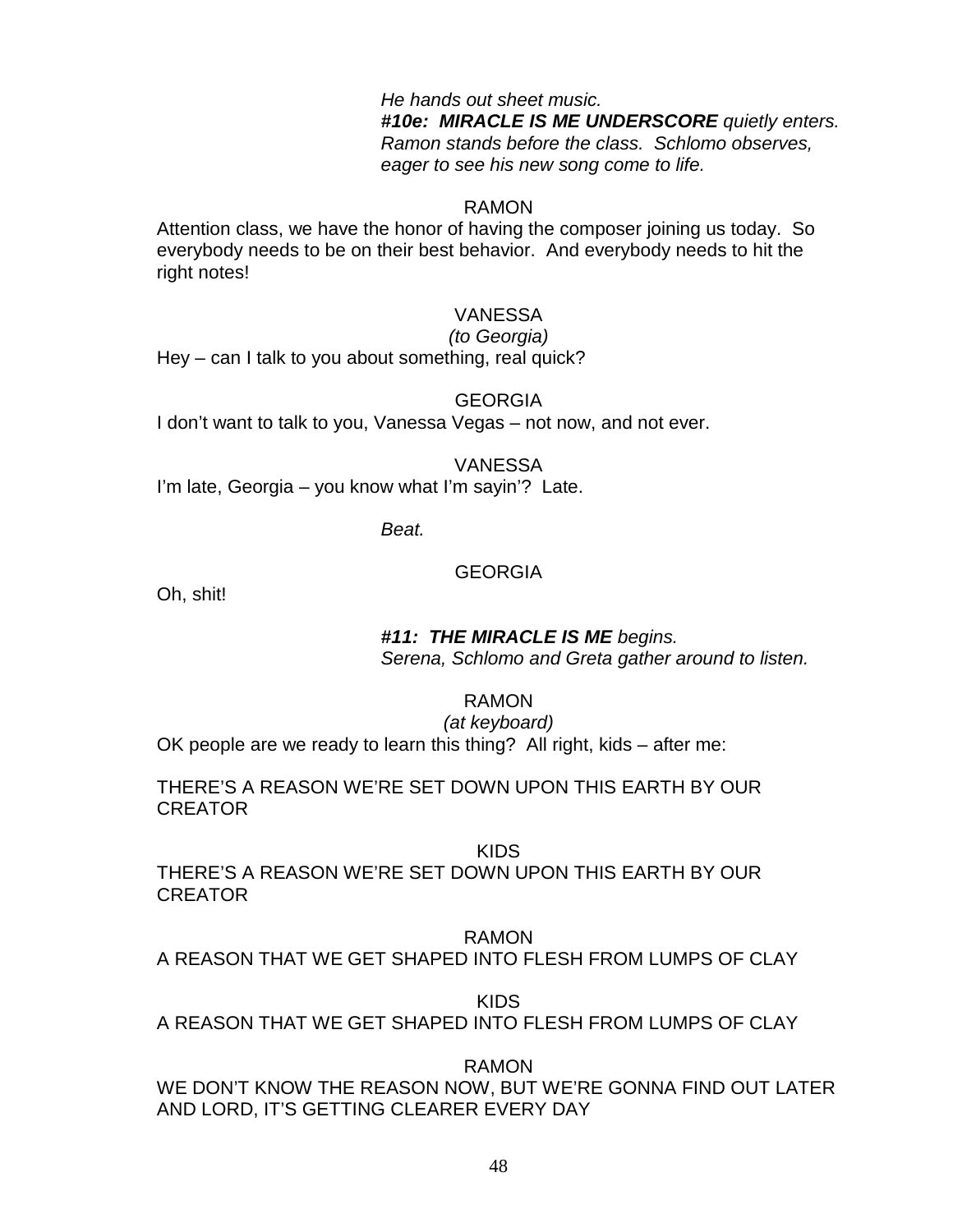#### KIDS

### AND LORD, IT'S GETTING CLEARER EVERY DAY

*The music intensifies, shifting from the introduction into the full song…*

### RAMON

Come on, people – sing it like you care!

### GEORGIA

I WAS HIDIN' HIDIN' IN THE SHADOWS SHAKIN' LIKE A KITTEN WHO'S SITTIN' TREMBLIN' AT THE TIPPY TIPPY TOP OF THE TREE

YES, I WAS HOPIN' HOPIN' FOR A MIRACLE WHEN LO AND BEHOLD THE MIRACLE WAS ME.

### RAMON

Good. Very good, Georgia—

VANESSA (and/or KIDS) I BEEN WAN'DRIN! (I BEEN LOST AND OUT OF PLACE!) I BEEN CRYIN'! (TEARS BEEN STREAMIN' DOWN MY FACE!) I BEEN WAITIN'! (WAITIN'!) HURTIN', (HOPIN', HESITATIN'!) I BEEN WAITIN' FOR A BOLT OF LIGHTNIN' TO FILL THE SKY SO I CAN SEE (SO I CAN SEE)

RAMON

Nice! Very nice!

### VARIOUS KIDS

WAITIN' FOR A MIRACLE WAITIN' FOR A MIRACLE WAITIN' FOR A MIRACLE WAITIN' FOR A MIRACLE LO AND BEHOLD THAT MIRACLE WAS ME.

JJ and VARIOUS KIDS (KIDS)

I BEEN LOOKIN' LOOKIN' FOR THE REASONS CALLIN' OUT FOR RESCUE LIKE I'M (DROWNIN' AT THE VERY VERY BOTTOM OF THE DARKEST SEA) OH! I BEEN SEARCHIN' (OOO) SEARCHIN' FOR A MIRACLE (OOO) BUT (LO AND BEHOLD, THE MIRACLE) IS ME.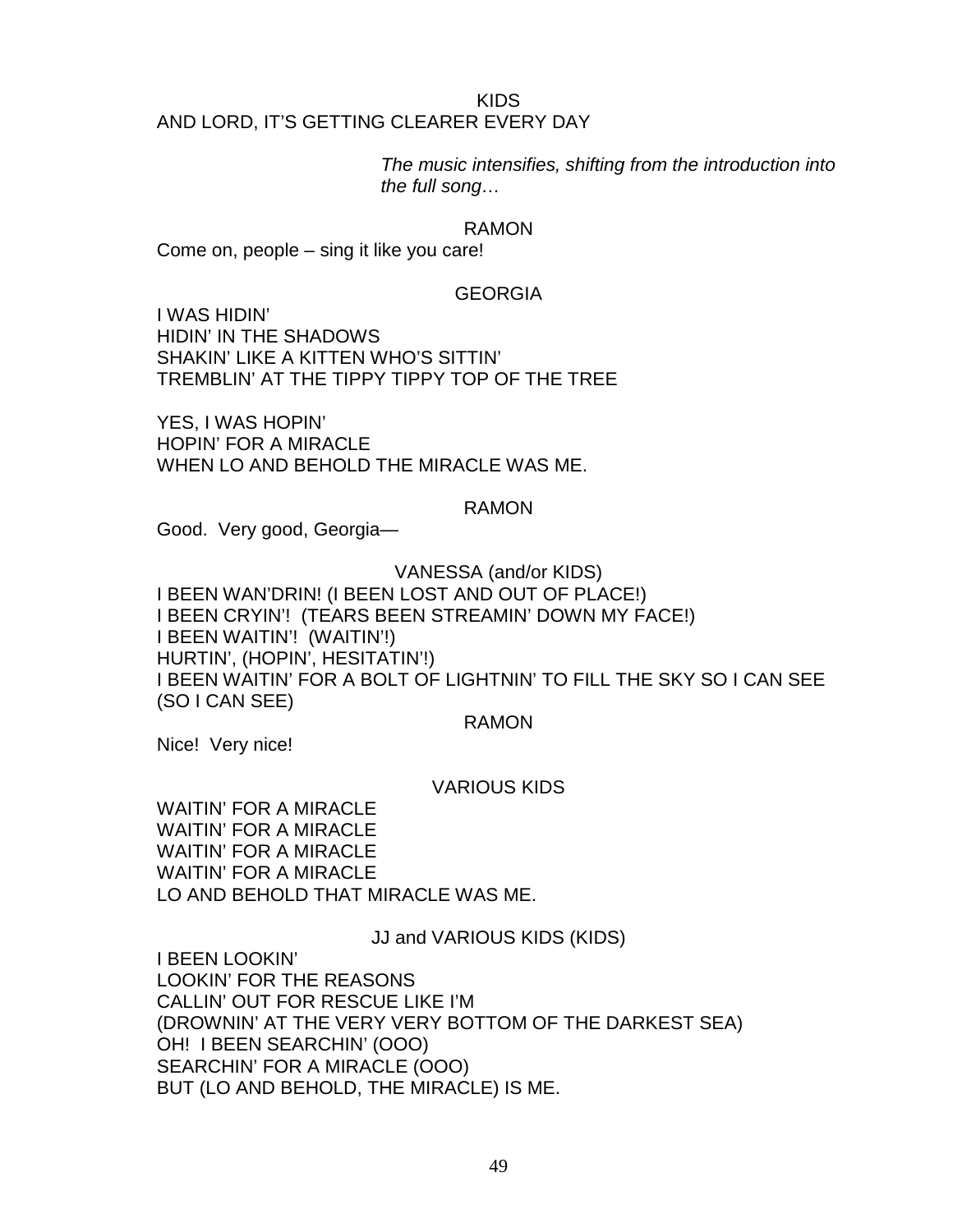VANESSA (and/or KIDS) I BEEN WAN'DRIN' (WAN'DRIN') I BEEN (LOST AND OUT OF PLACE!)

GEORGIA (and/or KIDS)

I BEEN CRYIN'! (CRYIN'!) TEARS BEEN (STREAMIN' DOWN MY FACE!)

VANESSA (KIDS)

I BEEN WAITIN'! (WAITIN'!)

VANESSA & GEORGIA (and/or KIDS) HURTIN', (HOPIN', HESITATIN'!) I BEEN (WAITIN' FOR A CLAP OF THUNDER TO SHAKE THE SKY AND SET ME) FREE… (SET ME FREE)

GEORGIA (KIDS)

SET ME FREE (SET ME FREE)

VARIOUS KIDS (COUNTERPOINT) WAITIN' FOR A MIRACLE (MIRACLE) WAITIN' FOR A MIRACLE (MIRACLE) WAITIN' FOR A MIRACLE (MIRACLE) WAITIN' FOR A MIRACLE (WAITIN' FOR A MIRACLE)

*(Michael and Carmen speak after a cappella section begins)*

**MICHAEL** 

Life is calling me back Carmen.

### CARMEN

Will I see you again?

**MICHAEL** 

You better believe it!! Remember kid, talent springs eternal.

*As Michael disappears in a flash of light.* 

KIDS (w/COUNTERPOINT)

LO AND BEHOLD (AH) THE MIRACLE UNFOLDS, A MIRACLE MY EYES CAN SEE (MY EYES CAN SEE/LO AND BEHOLD) LO AND BEHOLD THE MIRACLE UNFOLDS, THE MIRACLE, THE MIRACLE, THE MIRACLE, THE MIR-A-CLE IS ME!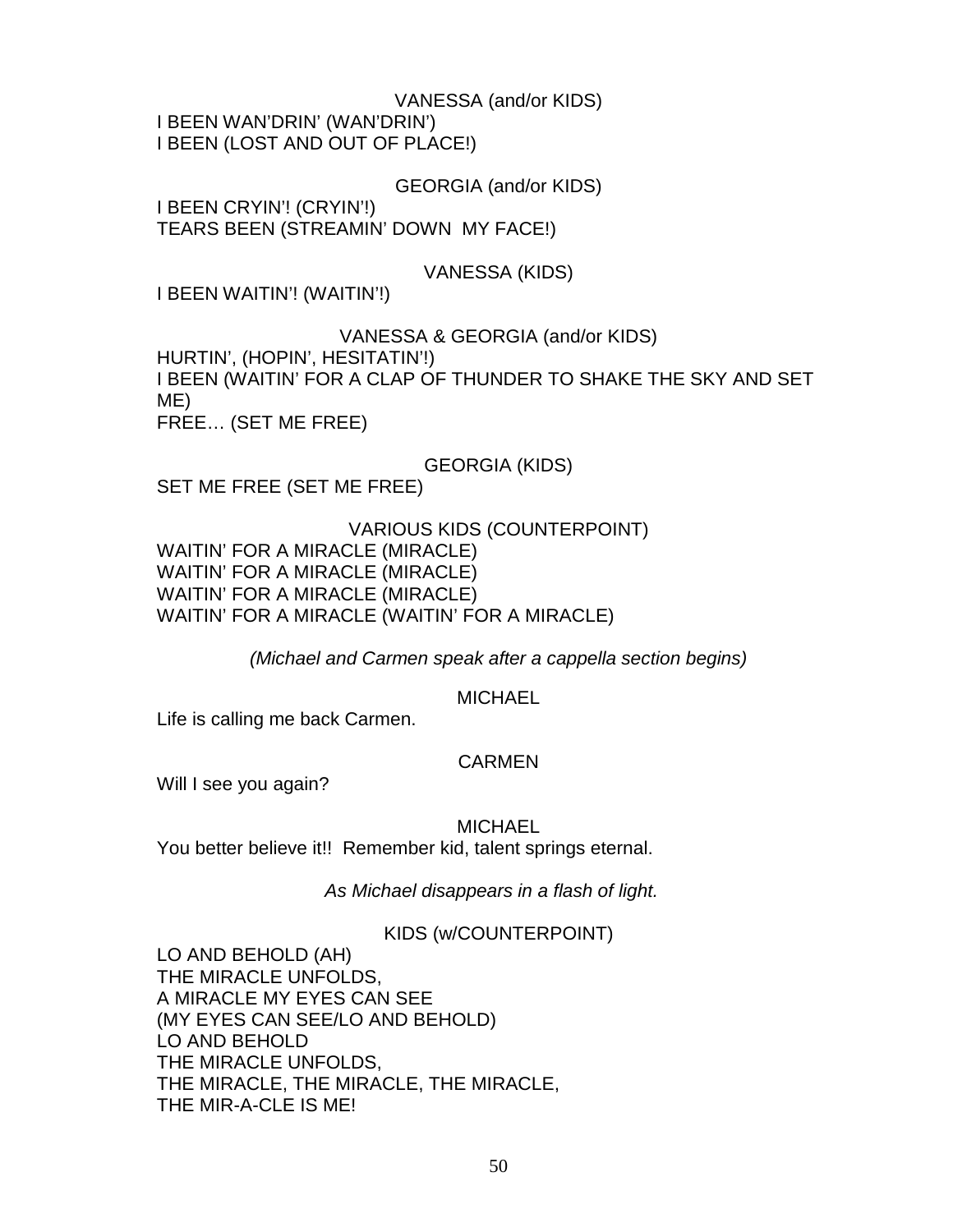GOSPEL CHORUS – VANESSA, GEORGIA & KIDS (COUNTERPOINT) WAITIN' FOR A MIRACLE (MIRACLE!) WAITIN' FOR A MIRACLE (MIRACLE!) WAITIN' FOR A MIRACLE! WAITIN' FOR A MIRACLE! WAITIN' FOR A MIRACLE!

MICHAEL & GOSPEL CHORUS (COUNTERPOINT) LO AND BEHOLD (OOO), THE MIRACLE (AAH) IS ME! (ME! ME!) MIRACLE IS ME! (ME! ME!) IT IS ME! (ME! ME!) I'VE BEEN WAITIN' FOR A MIRACLE! IT'S ME! (ME! ME!)

MICHAEL & GOSPEL CHORUS (COUNTERPOINT) *(cont'd)* MIRACLE IS ME! (ME! ME!) IT IS ME! (ME! ME!) I'VE BEEN WAITIN' FOR A MIRACLE! IT'S ME! (ME! ME!) MIRACLE IS ME! (ME! ME!) IT IS ME! (ME! ME!)

I'VE BEEN WAITIN' FOR A MIRACLE! I BEEN WAITIN' FOR A BOLT OF LIGHTNIN' TO COME, BUT THE MIRACLE IS ME!

> *As the song ends, Vanessa jumps up clutching her stomach as she faints to the floor startling those around her. Michael disappears into the chorus with a flash of light as the curtain falls.*

### END OF ACT ONE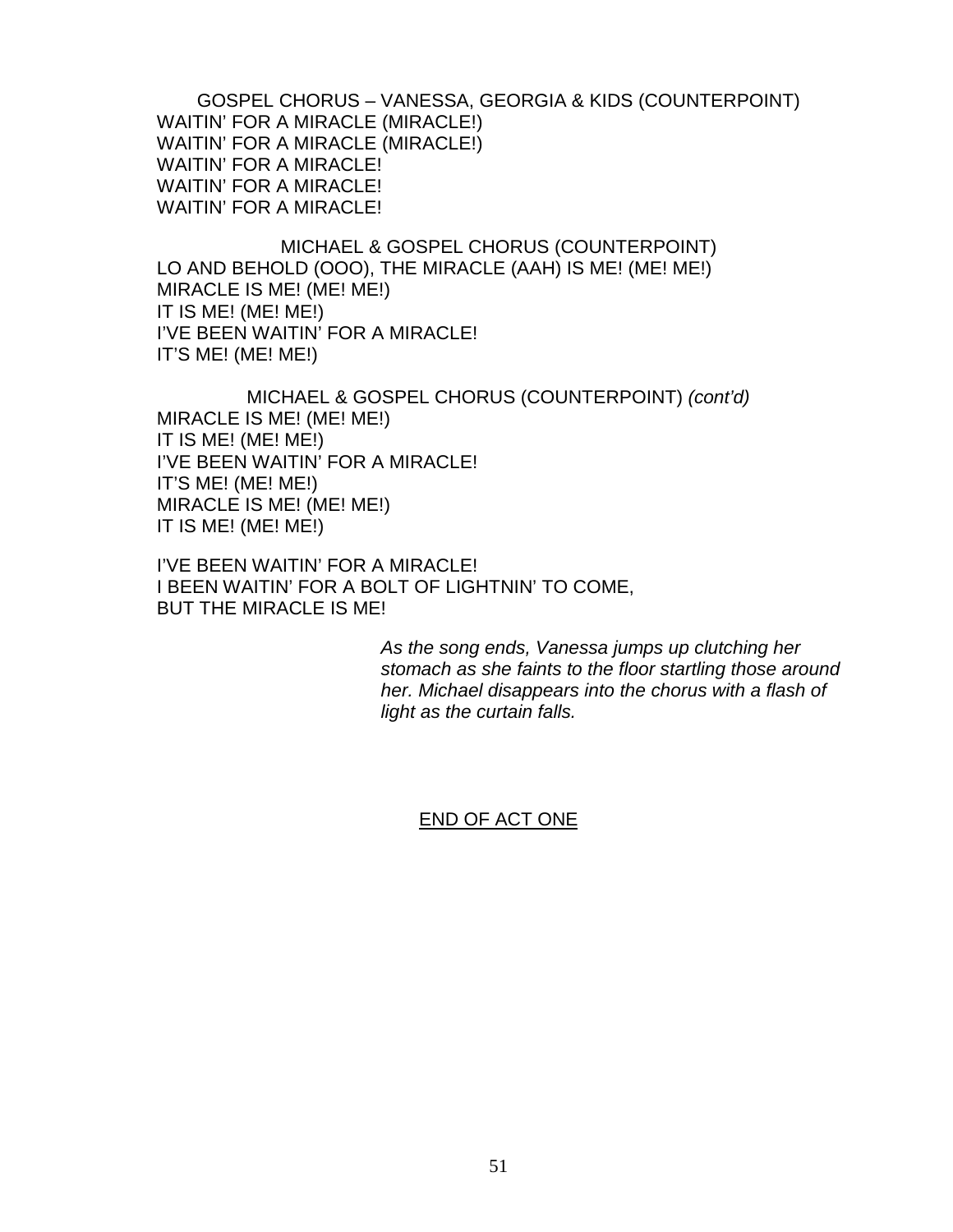# **ACT TWO**

*[NOTE: Act One was the planning of the 20th Reunion of the Class of '84. Act Two opens with the celebration of that reunion. Then TIME FLIES as we jump ten years to the 10th Reunion of the Class of '04 and the 30th Reunion of the Class of '84. We want to feel the emotional impact of time moving very fast in life.]*

SCENE ONE. THE 20<sup>TH</sup> REUNION OF THE CLASS OF '84

*#12: TIME FLIES/THE 20th REUNION REPRISE* 

*begins, taking us into the 20th Reunion celebration.*

*[NOTE: A banner indicates that this is the 20th Reunion of the Class of '84.]* 

GRETA & ALUMNI (COUNTERPOINT) IT'S FINALLY OUR REUNION! THE LAST SATURDAY IN MAY TIME TO SEE WHERE WE'VE ALL GONE TO AND HOW WE'VE CHANGED ALONG THE WAY AM I DIFFERENT NOW? ARE THEY? TODAY WE'LL FIND OUT ALL OF THIS AND MORE (ALL OF THIS AND MORE) IT'S THE TWENTIETH REUNION IT'S THE TWENTIETH REUNION…

GRETA

THERE'S A MILLION THINGS TO DO, FOLKS IN CASE YOU HAVEN'T HEARD SILENT AUCTION ON THE FIRST FLOOR AND DANCING ON THE THIRD TODAY IS FINALLY HERE SO GO ON HAVE A BLAST AFTER TWENTY YEARS OF WAITING YOUR REUNION'S HERE AT LAST! AND ALL THAT I CAN PROMISE IS A SURPRISE OR TWO IN STORE

ALL

IT'S THE TWENTIETH REUNION OF THE CLASS OF EIGHTY-FOUR!

A*s the song ends, "Time Flies" continues as music/transition underscoring. The stage is filled with excitement; streamers and balloon, etc. Alumni wear nametags. The reunion is under way…*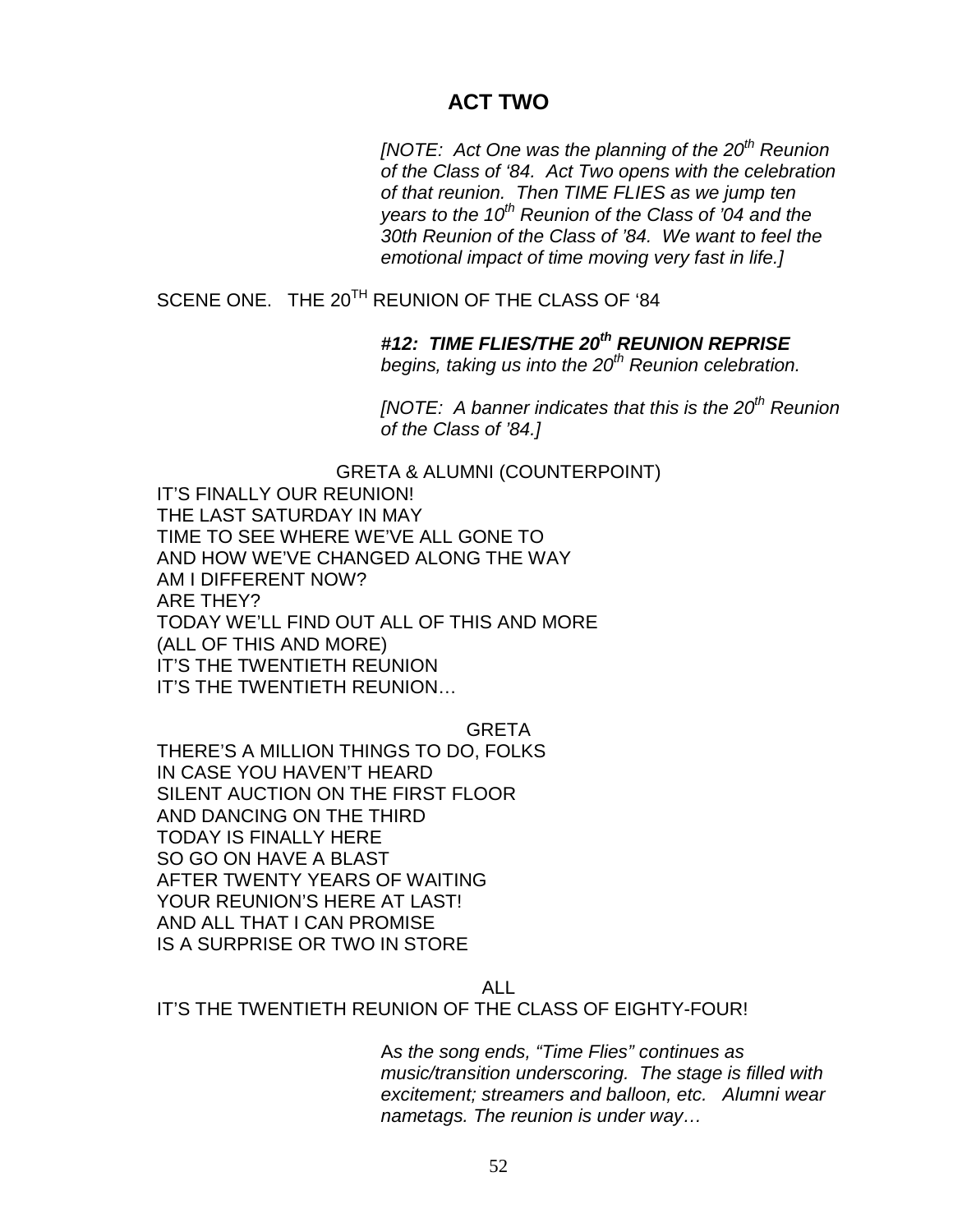SCENE TWO.

*..enter Schlomo with a female STUDENT PHOTOGRAPHER and a male STUDENT REPORTER. The photographer takes quick snaps of Schlomo throughout, while the reporter takes notes interviewing him. Carmen is standing nearby and listening to their conversation. Alumni and guests mingle around the three, chatting away and taking cell phone pics of each other.* 

*Music out.*

### STUDENT REPORTER

So, OK. About this scholarship you're giving tonight, Mr. Metzenbaum.

#### SCHLOMO

You may call me Schlomo.

### STUDENT REPORTER

OK, so, Schlomo – so this scholarship is in honor of a girl you knew when you went here?

### *#12a: BRING ON TOMORROW UNDERSCORE enters.*

#### **SCHLOMO**

That's right. She was my first love. One never forgets one's first love.

#### STUDENT PHOTOGRAPHER

I heard she, like, died of a drug overdose.

### STUDENT REPORTER

Shut up, Sheila.

#### STUDENT PHOTOGRAHER

What?

### STUDENT REPORTER

Um…so, did she? Overdose?

#### SCHLOMO

In fact she did.

*Carmen painfully absorbing the fact, in a gesture of shame, holds her hands to her face.* 

**SCHLOMO** She dropped out of PA and followed her dream to Hollywood.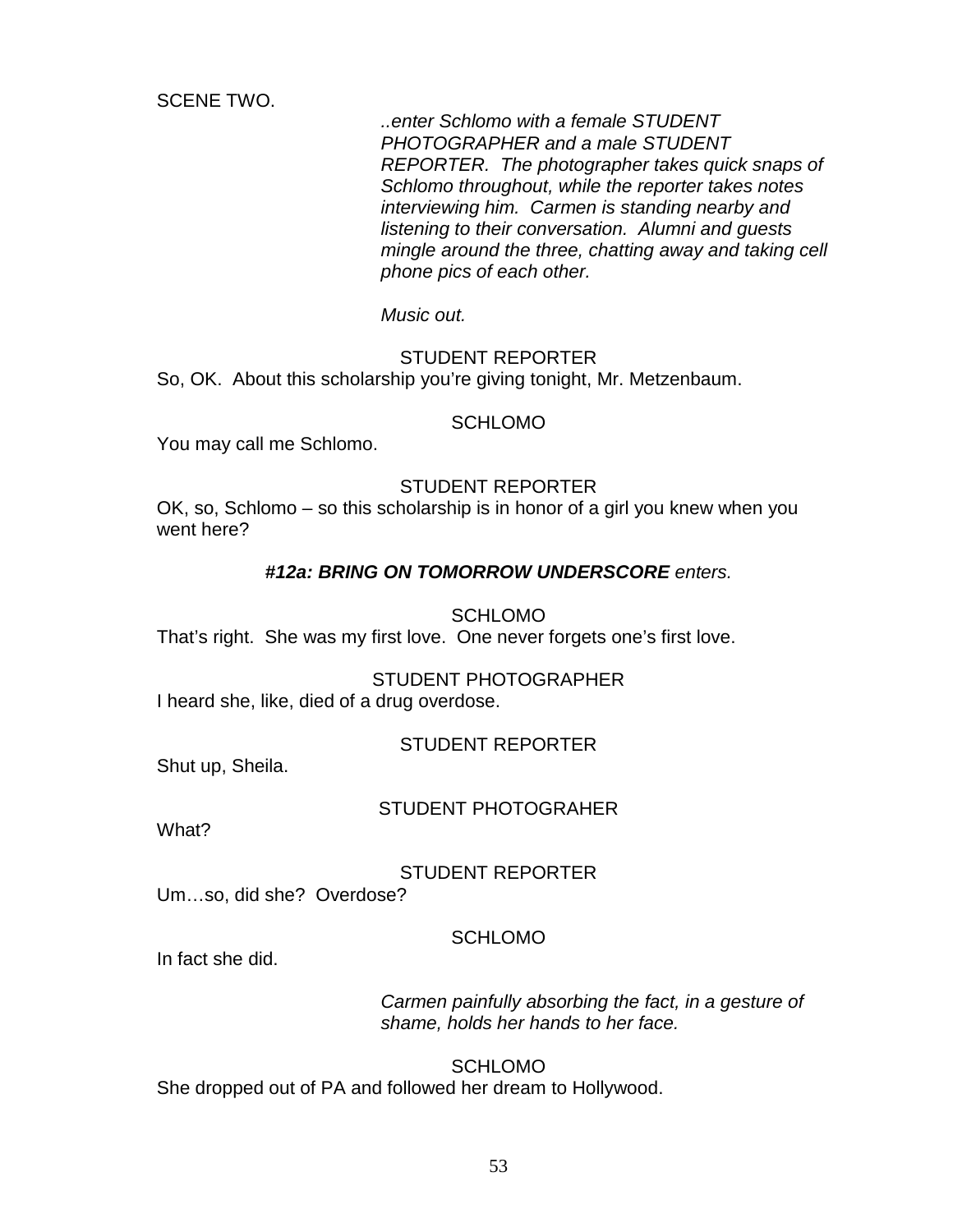#### STUDENT REPORTER

And so that's why you're putting up, like, a zillion bucks for a scholarship? For your first love?

### SCHLOMO

I am putting up the money because I have it – and I'm lucky to have it. And my father, God rest his soul, sent me to this incredible *public* school to learn the value of the creative arts, and because he made that decision I met kids here that I never would have met in a *private* school like Carmen Diaz.

### CARMEN

Oh Carmen Diaz. That's me. Schlomo, thank you for remembering who I was and still liking me… I wish could go back and start all over.

### CHORUS *(offstage)*

OO OO OO LIFE IS WAITING FOR YOU TIME TO GRAVITATE TO A NEW PART, A NEW START A BRAND NEW YOU YOU WANNA MAKE MAGIC YOU WANNA STEP OUT AND DANCE THE DANCE AND MOVE TO THE MUSIC IN YOUR HEART YOU WANNA ANOTHER CHANCE

### *Music out.*

*As they exit, Vanessa and JJ enter from opposite sides. The business and excitement of the reunion filter around them.* 

### VANESSA

JJ.

*The sound of Vanessa's voice draws Carmen's attention.* 

JJ

What's up, Vanessa? Ms. Bell has me helping out with food and drinks upstairs.

*He's crossing past her.*

### VANESSA

JJ, hold up a second.

*He stops, turns back to her.*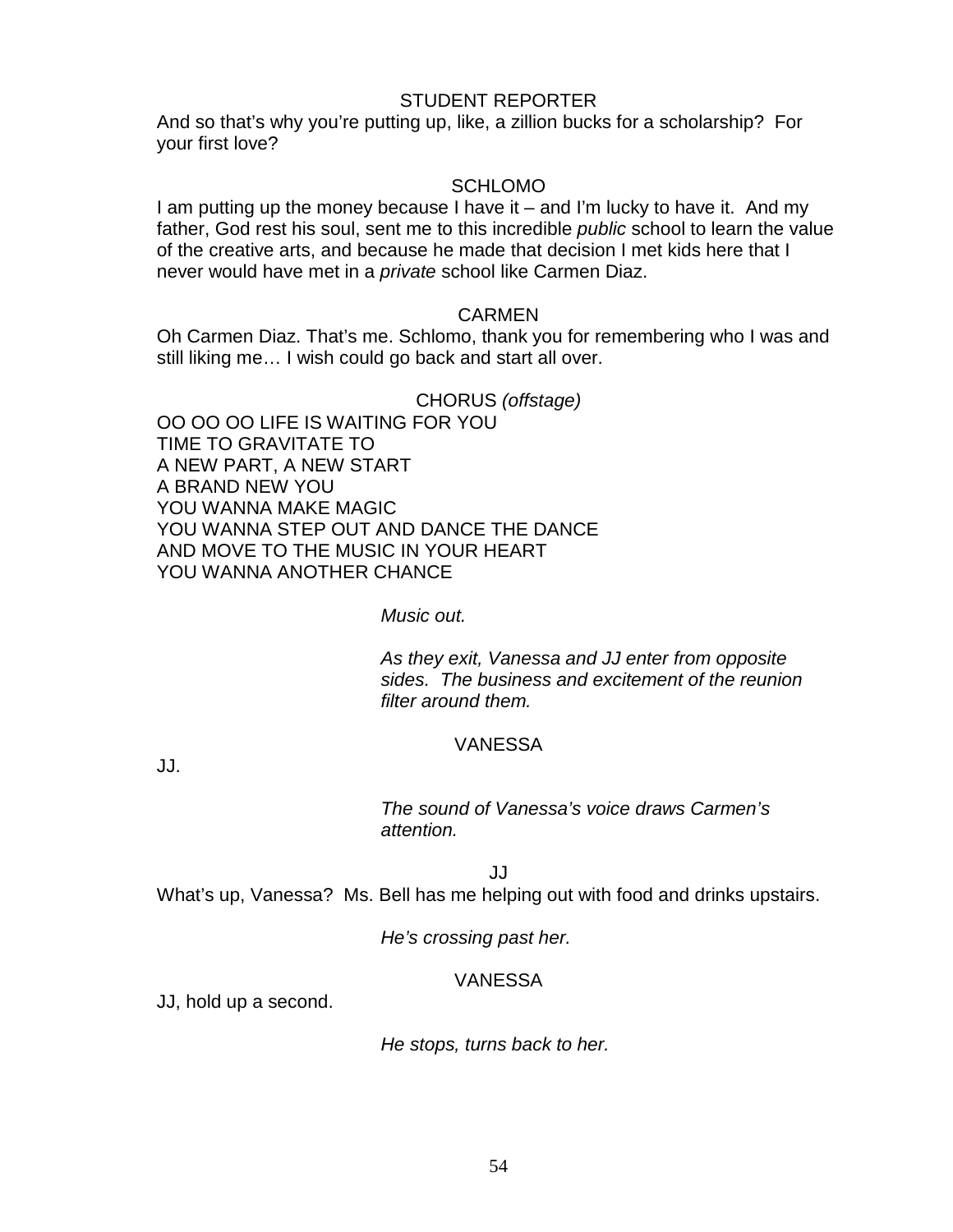JJ

Oh, actually, lemme ask you something. I got an audition next week for this agent. I'm thinking Bernstein or Sondheim – maybe "Being Alive". From COMPANY? What do you think?

### VANESSA

I really don't know.

JJ

Well. Geez. Sorry to bother you, Vanessa. We ain't all nominated for big fancy scholarships. I'm sorry things didn't work out between us, all right? But this is a big moment for me.

VANESSA

Yeah. Me too. I'm pregnant.

JJ

What?

### VANESSA

I'm having a baby.

*Two hear two Time Flyer arpeggio chords.* 

JJ

But we were  $-1$  mean, we used a  $-$  we were careful, weren't we?

### VANESSA

Well, I guess something happened.

*Repeats Time Flyer arpeggio chords.* 

*#12b: JUST WHEN YOU THINK UNERSCORE enters and extends until vocal starts.*

### *VANESSA*

You gotta step up here, JJ.

JJ

Look, Vanessa…is it too late to—ya know—take care of it? VANESSA

Not an option. This is happening, JJ, and you can help me, or not help me. You don't have to, like, marry me, you don't have to love me, but just please – just please be part of this. OK?

### JJ

I'm sorry, Vanessa.

### VANESSA

JJ…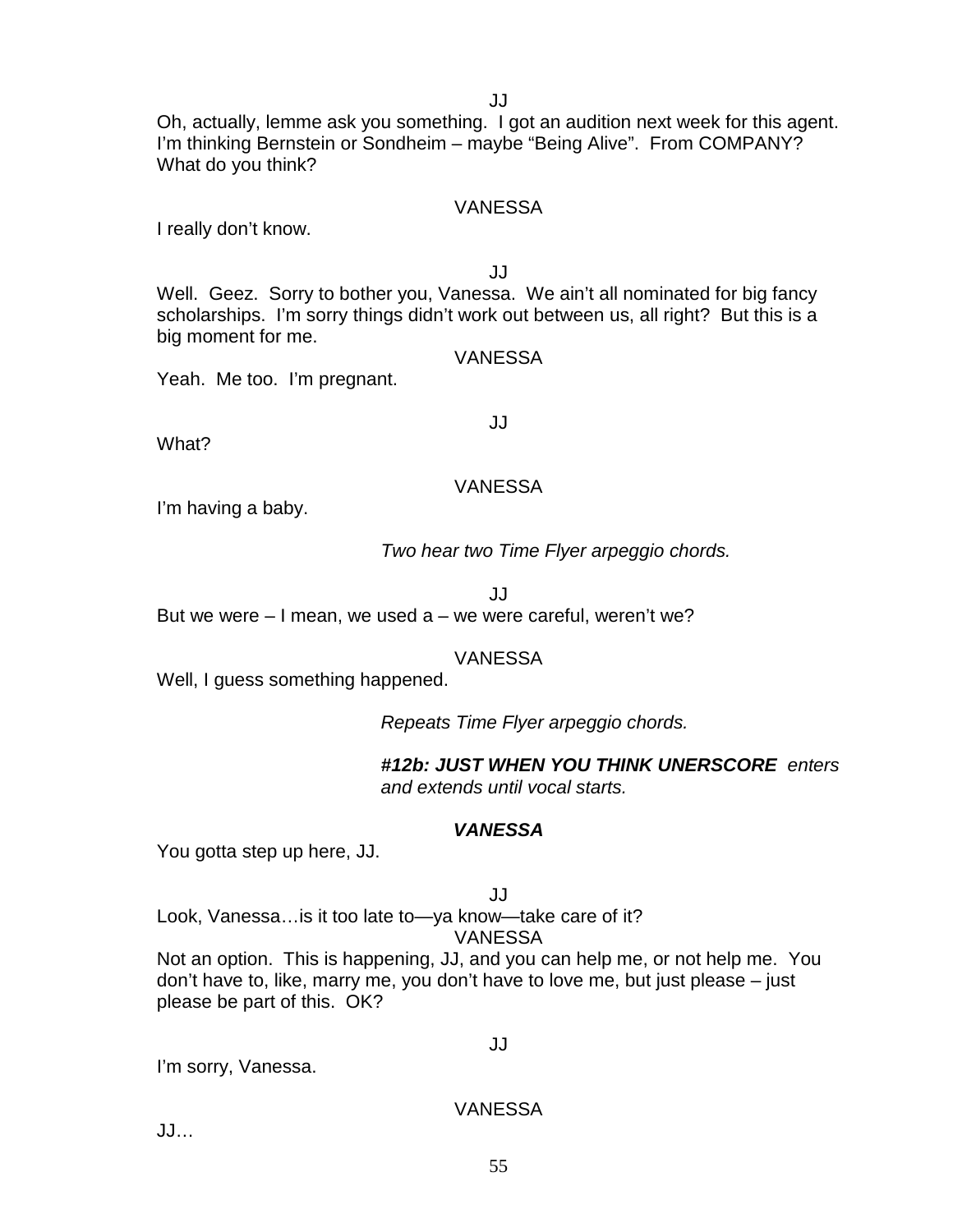I'm sorry.

### *#13: JUST WHEN YOU THINK song begins*

VANESSA

JUST WHEN YOU THINK YOU HAVE FOUND SOME DIRECTION THE RUG SLIPS OUT FROM UNDER AND YOUR STEADINESS GOES— JUST WHEN YOU THINK YOU'RE IN A PLACE OF PROTECTION THE EARTH STARTS TO TREMBLE, AND FATE THUMBS ITS NOSE— NOTHING IS CERTAIN AS WE LIKE TO SUPPOSE

JUST WHEN YOU THINK YOU HAVE ANSWERED YOUR QUESTIONS— THE GRASS STOPS GROWING, THE PIPES STOP FLOWING THE SUN FORGETS TO SHINE— JUST WHEN YOU THINK THAT YOU'RE FINE… JUST WHEN YOU THINK THAT EVERYTHING'S FINE

JUST WHEN YOU NEED THEM THE MOST THE SHOULDER YOU CRIED ON THE FRIEND YOU RELIED ON IS GONE

VANESSA (w/optional THE GIRLS) GONE LIKE THE STARS AT DAYBREAK (GONE) GONE LIKE THE SUN AT TWILIGHT (GONE) GONE (GONE) LIKE YESTERDAY IS GONE (GONE)

> *Here are Joe and Mabel waiting for the girls. Georgia enters under dialog, followed by two attentive boys.*

> > JOE

Vanessa has got that scholarship locked up.

MABEL I don't know, Joe. Georgia's sounding pretty hot lately. There she is!

JOE

Hey, Georgia…you seen Vanessa?

GEORGIA

No!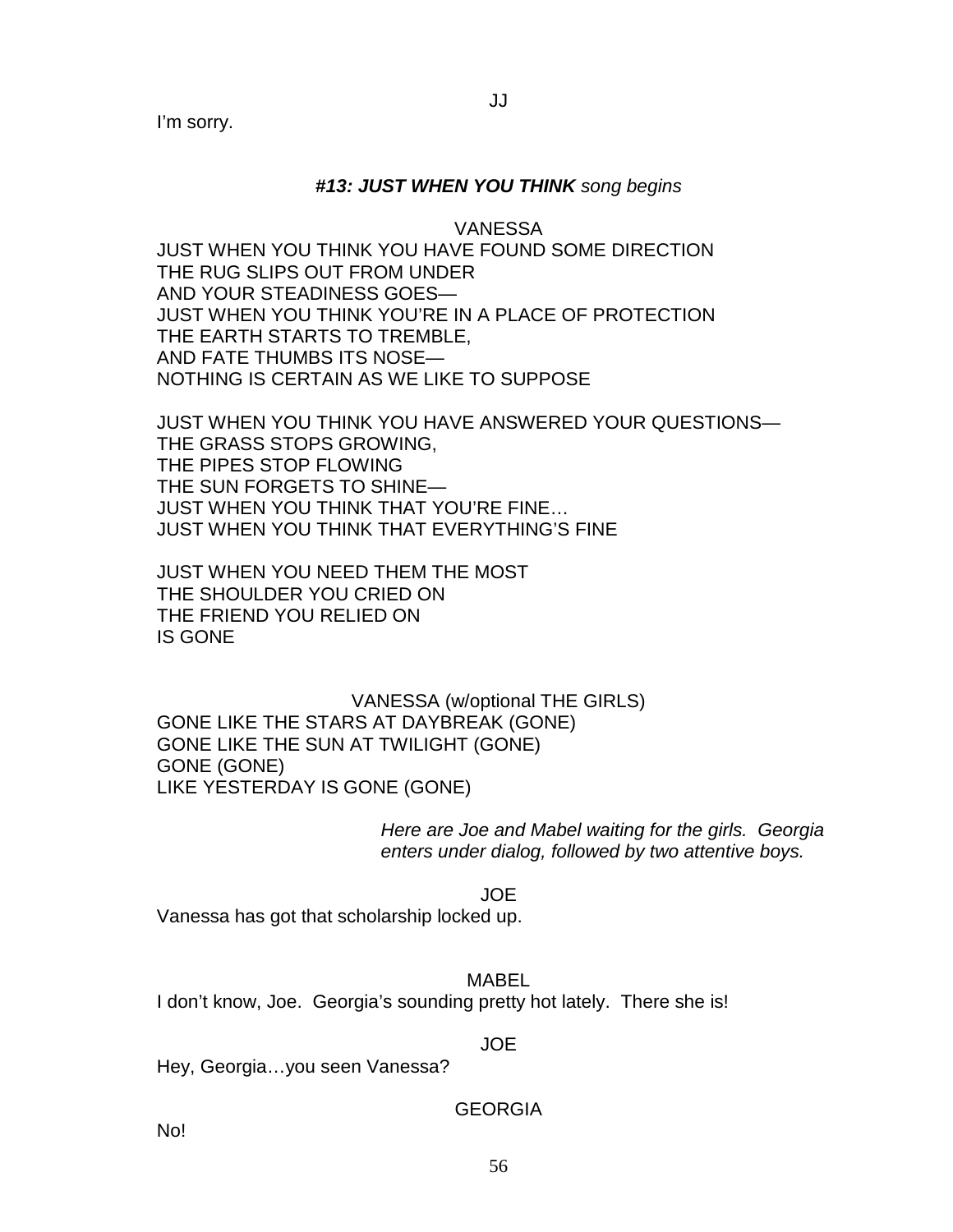*Georgia takes over song as Joe and Mabel exit. Carmen gravitates to Georgia's new-found confidence and follows her around.*

GEORGIA *(cont'd)* JUST WHEN YOU THINK THAT YOU'LL BE THE SAME WAY FOREVER A BORING LITTLE SUNBEAM CAUGHT BEHIND A CLOUD JUST WHEN YOU THINK THAT YOUR LIFE'S A USELESS ENDEAVOR THE WALLFLOWER BLOSSOMS, YOU EMERGE FROM THE CROWD YOU SUDDENLY SING – AND YOU'RE SINGING OUT LOUD

JUST WHEN YOU THINK THAT YOU'LL ALWAYS BE IN DARKNESS THE WORLD STARTS TURNING, YOUR HEART STARTS BURNING THE SUN BEGINS TO SHINE AND THEN ALL AT ONCE: EVERYTHING'S FINE! THEN ALL AT ONCE: THE WHOLE WORLD IS FINE!

*Georgia exits.*

VANESSA

JUST WHEN YOU NEED THEM THE MOST THE SHOULDER YOU CRIED ON THE FRIEND YOU RELIED ON IS GONE

VANESSA (w/optional THE GIRLS) GONE LIKE THE STARS AT DAYBREAK (GONE) GONE LIKE THE SUN AT TWILIGHT (GONE) GONE (GONE) LIKE YESTERDAY IS GONE (LIKE YESTERDAY IS GONE/GONE)

JUST WHEN YOU THINK LOVE WILL LAST FOREVER THE RUG SLIPS OUT FROM UNDER AND IT'S GONE (AND IT'S GONE/AND IT'S GONE) AND IT'S GONE (AND IT'S GONE/AND IT'S GONE) AND IT'S GONE

*Song ends.* 

*#13a: REUNION TRANSITION segue underscore begins as…*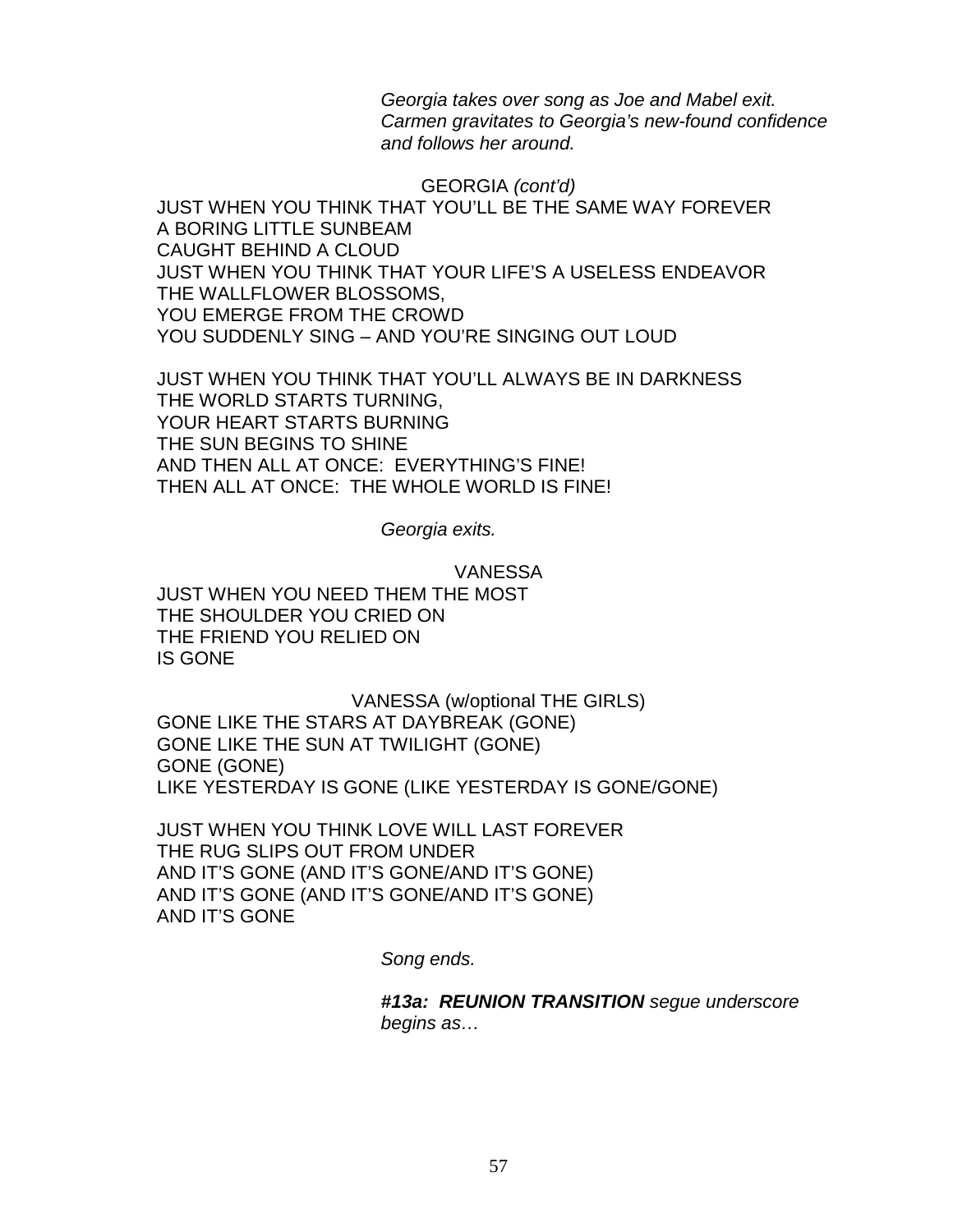SCENE THREE.

*Old friends meet and greet and share cellphone pictures with each other. Mabel and Joe are being photographed together.* 

#### VARIOUS ALUMNI

Hey! How are ya...oh my God, it's so good to see you... Wow ! You look great I never would have recognized you…you haven't changed… how are the kids? Let me show you my twins….[etc.]

> *In the midst of everything, Serena approaches Vanessa who is depressed and standing alone. She puts her arm around her and gives her a big hug.*

SERENA So when are you going to tell him? You can't hide it forever.

### VANESSA

Uh, no, I can't. But I have a plan.

### **SERENA**

Which is?

### VANESSA

YOU tell him. He really, really likes you. And he respects you, Ms. Katz.

### **SERENA**

Bad plan, Vanessa. Bad plan.

#### *Drum roll.*

### **GRETA**

#### *(taking charge of the event.)*

Get ready for your close-up. Tonight's event is getting a little more media attention.

### *Mabel, with the student photographer helping her, moves up front.*

#### **GRETA**

Our own Mabel Washington, Class of '84, is going to videotape tonight's event for a segment on her new show, "Talent Unlimited."

#### MABEL

Now we need to see everybody dancing and having a good time, and who better than our favorite DJ Joey Vegas to make us smile and lead us all in a happy dance of life. Take it away Joe.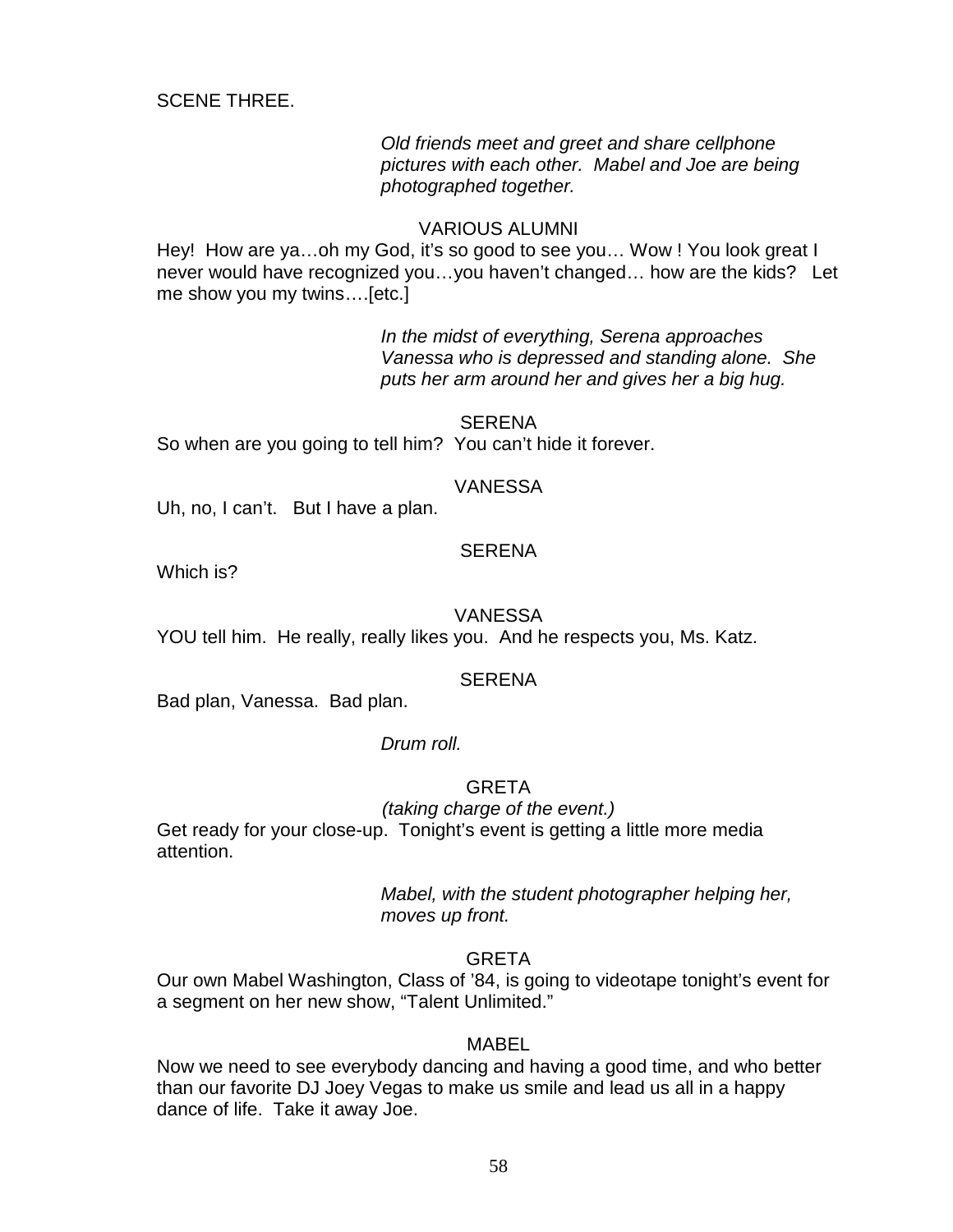*#14: DNA DANCE starts under and continues as Alumni and Guests continue to socialize. Joe and Mabel dance as the student photographer videos the joy of the moment. Ad-libs of "I got it! I got it! Etc.* 

### JOE

Thanks Mabel for giving us all this attention. Let's give it up for Mabel. (*Applause)*  Now let's pretend its twenty years ago and we still got the energy and the cool moves of our teenage bodies. You definitely got it beautiful. And the same sweet face. (*Joe ad-libs throughout dance sequence.)* OK guys. Let's go! Don't be shy. Grab a partner. Check the name tag. Too bad you didn't recognize her. That's right. Keep on movin'. You got the moves. It's all in the hips now. Say hello to new partner… keep smilin'. Pull her in nice and tight. Oh, oh *quitado*. Be careful now. Getting steamy in here. Give yourselves a hand. Say hello to new partner.

#### MABEL

Don't look at the camera.

*Music fades into out. Ramon and Serena approach Schlomo*.

### **SERENA**

So Schlomo. Who's the lucky winner?

#### SCHLOMO

I can't tell you.

RAMON

Come on, Mr. Metzenbaum. The secret is safe with us.

SCHLOMO

No, I mean, I can't tell you. I haven't decided yet. You're their teachers. What do you think?

#### RAMON & SERENA *(in unison)*

No question about it.

**SERENA** 

Vanessa.

### RAMON

Georgia.

#### **SERENA**

What? Really?

### RAMON

Yes! Georgia Washington is an amazing singer, and she needs encouragement.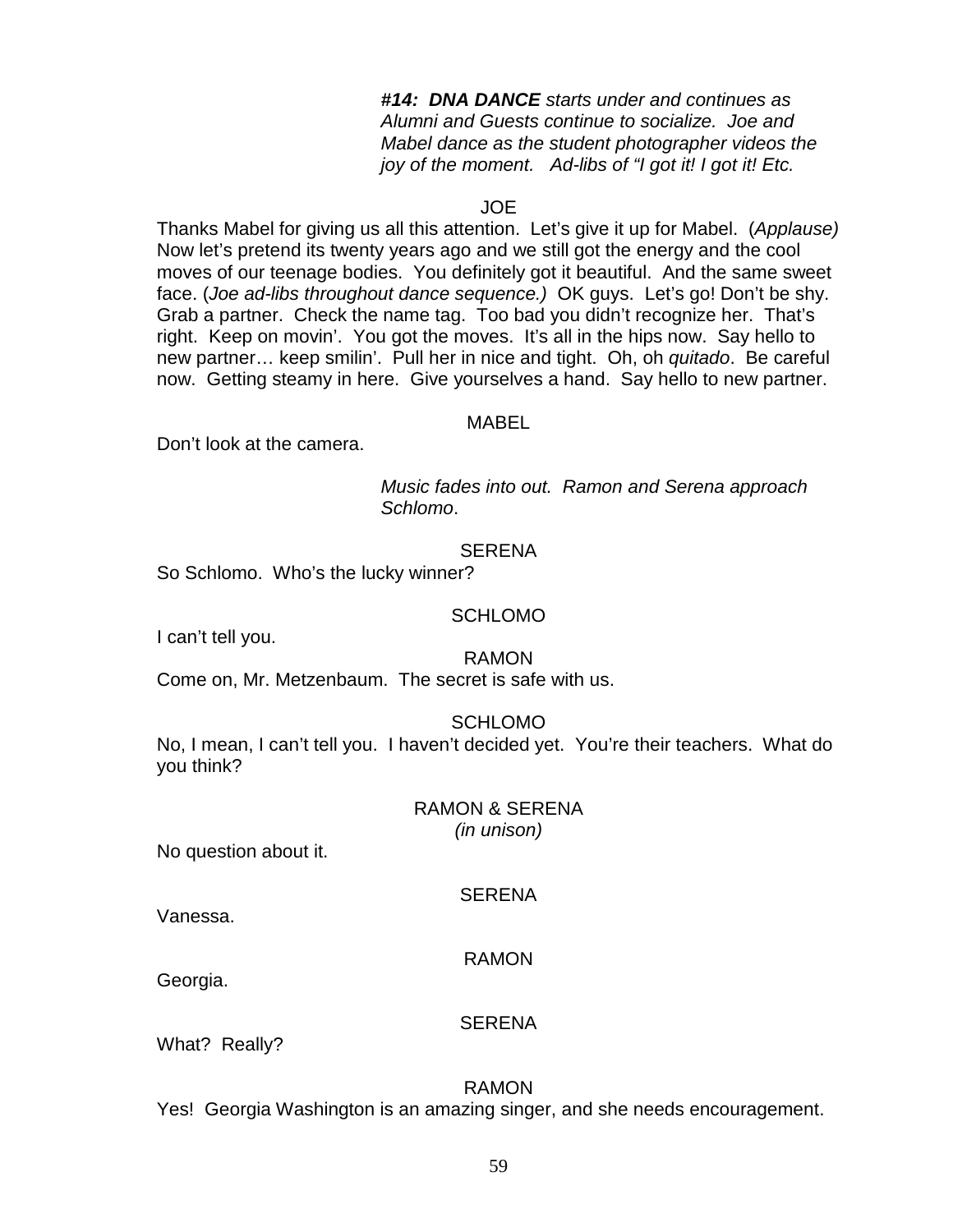### SERENA

Due respect to Ramon, but he's crazy. Vanessa Vegas is the better actor, and this school has a long tradition of cultivating good actors. Like our friend Nick Piazza.

### **SCHLOMO**

Yeah, I've seen his TV show.

#### SERENA

I started a Facebook fan club for him. You wanna join?

SCHLOMO I'm not on Facebook. Give him my regards if you talk to him.

#### **SERENA**

I definitely will. When we speak.

SCHI OMO

Well, thank you both for your input. It was…not really that helpful.

*Focus turns to Tyrone and Iris.* 

### *#14a: IT WOULD MEAN A LOT TO ME UNDERSCORE #2 enters.*

### IRIS

Oh Tyrone, this is so exciting! I have to tell you. This has been a special experience for me. I had forgotten how much I love to dance, how wonderful it is to be practicing for something you care about. I'm so glad Ms. Bell had this idea.

### TYRONE

About that…

### IRIS

If you're going to tell me it was just to get my husband's money, I figured that out some time ago. And I don't mind one bit.

### **TYRONE**

So is he gonna make a donation?

IRIS

It's rather unlikely. We're getting a divorce.

### **TYRONE**

Iris, I'm so sorry.

#### IRIS I'm not. In fact, I'm quite happy to be single again. *(She takes Tyrone's hand.)*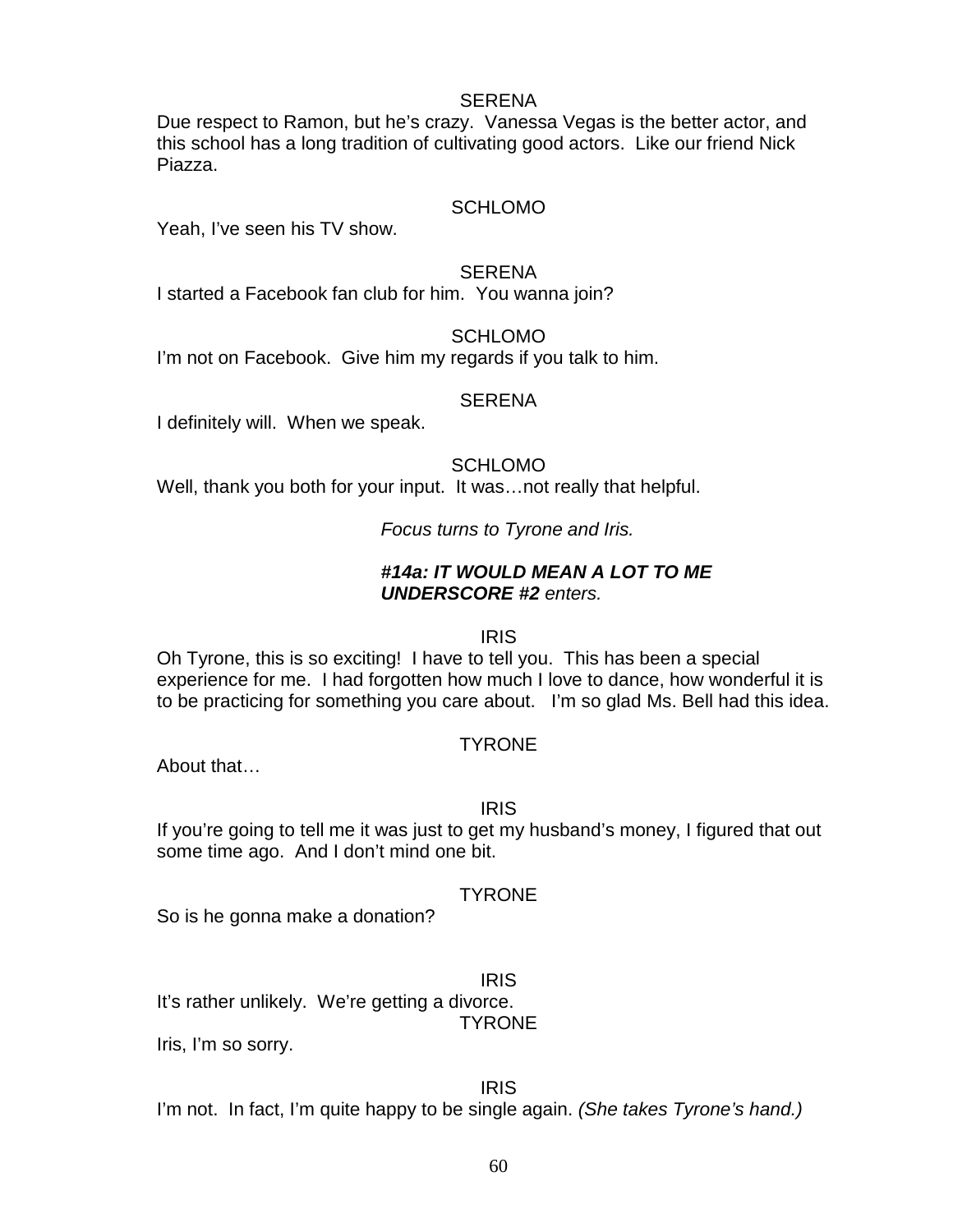#### TYRONE

You're single. And I'm getting engaged to the crazy one. *(They both laugh.)*

*The student photographer is videoing Mabel as she speaks.* 

### GRETA

### *(into the camera)*

Choreographer Tyrone Jackson has danced a lot of dances over the years, but tonight is something special. With music by our very own Schlomo Metzenbaum, tonight he'll dance at his reunion with his high school sweetheart Iris Kelly-Tompkins. And, and, and who are you honey?

### **CHANTELLE**

### *(projecting star quality)*

Hello everybody. I'm Chantelle! Tyrone's live-in girlfriend and his future wife. I'm here to add some jealousy and spice to this little number. That's why it's now called "Takes 3 To Tango."

### *#14b/15: INTRO/TAKES 3 TO TANGO (PAS DE TROIS)*

*The three dance. The music begins rhythmically with a clapping riff on the "Toreador Song" from "CARMEN," then segues gracefully into "Takes 3 To Tango. Chantelle aggressively plays out a theme of jealousy with Tyrone in the middle. Mabel's camera captures the dancing dynamics.*

*After rousing applause from everyone our focus shifts to Greta and Schlomo.* 

**SCHLOMO** So what do you think, Greta? Georgia or Vanessa?

### **GRETA**

They both deserve it. We're born with our talent and our drive to succeed. It takes luck and timing to really make it. And that my dear is written in the stars. So why don't you… just toss a coin.

*Schlomo takes out a coin and flips it. Beat.* 

### **SCHLOMO**

Head's up!

*He whispers in Greta's ear as she takes "center stage".*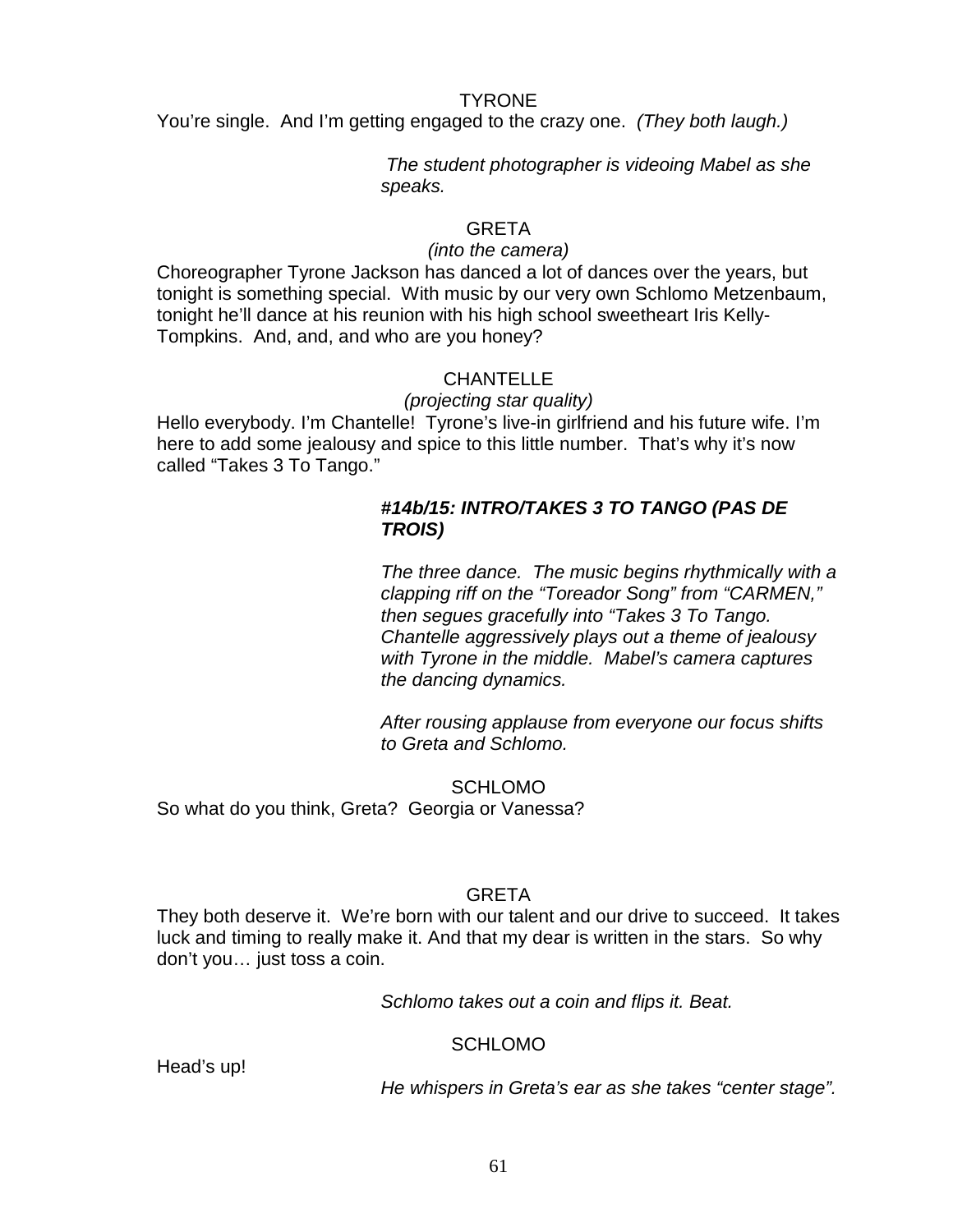### GRETA

Attention everybody! I'm thrilled to announce that the winner of the *very first* Annual Carmen Diaz Memorial Scholarship is… is… Miss Vanessa Vegas! *Applause.*

### VANESSA

Wow. I don't know if this is the right time to announce this but…I can't hide it anymore. I'm having a baby.

### GRETA

Remember when I said reunions were full of surprises?

### **SCHLOMO**

In this day and age, young lady, there is no reason why you cannot have a child *and* go to college.

#### VANESSA

I know that, but – God. If I'm gonna go to school – *when* I go to school, I want to do it right. I want to go and just have that be my whole life. And if I'm gonna have a baby? I want to do that right, too. No, I've been thinking about this a lot, and this prize should go to someone who can use it, and take full advantage. Someone who deserves it. And that's Georgia Washington.

#### JOE

No. Oh my God. No, no. I can't believe this is happening. Serena, where's your office?

### **SERENA**

Honey follow me.

*She leads him to her office upstairs.*

### GRETA

Time for more dancing!!

### *#15a: TRANSITION TO SERENA'S OFFICE plays.*

*Cross-fade…*

SCENE FOUR.

*…on way to Serena's office.*

*Music out as Joe enters followed by Serena.*

JOE

She's pregnant. Vanessa is pregnant. Do you believe it?

### **SERENA**

Yeah, I knew about it.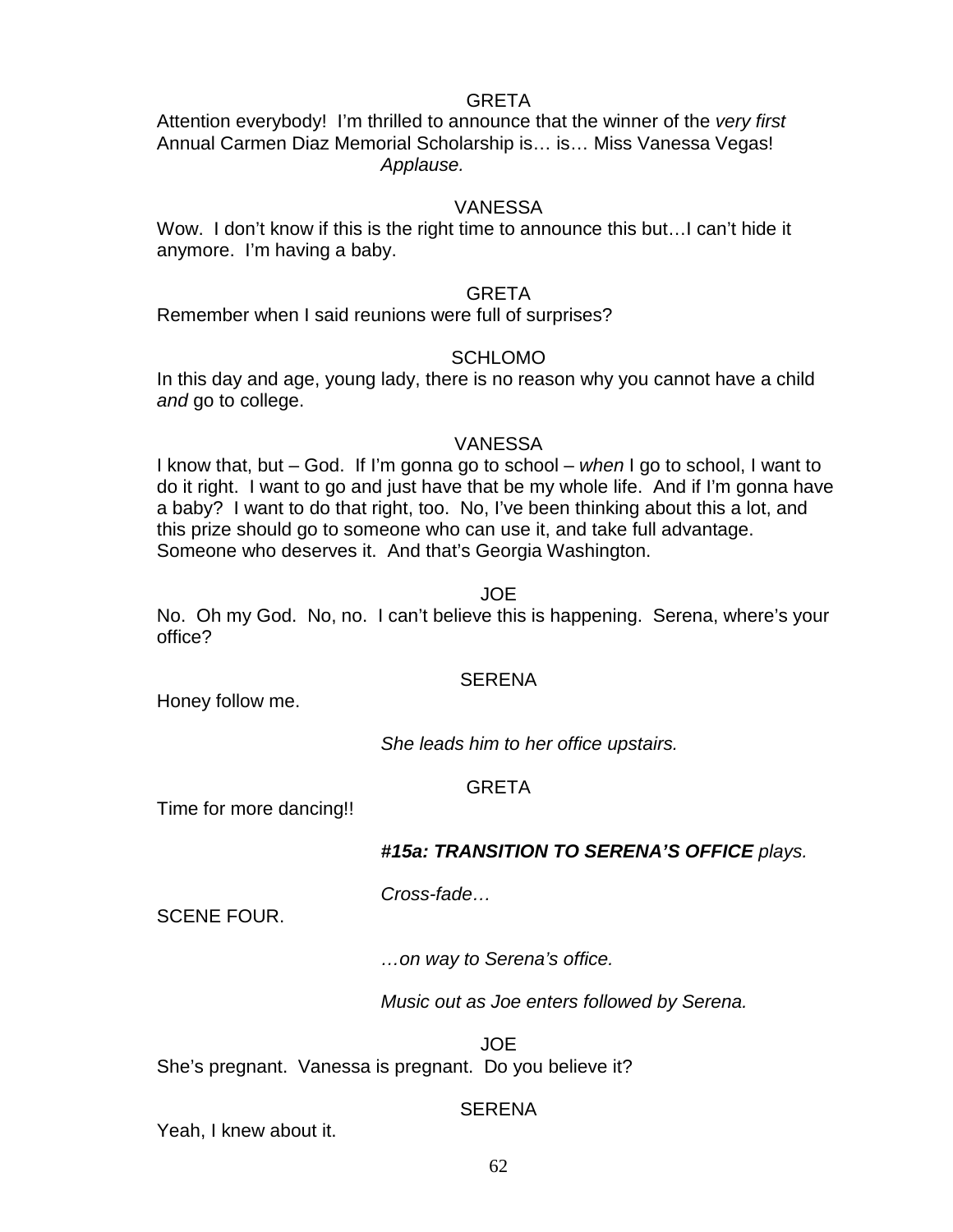JOE

What?

### **SERENA**

JOE

She told me.

When? Serena!

### **SERENA**

I told her to tell you, Joe, but she wasn't ready yet.

### *#16: LOVE IS RARE begins as they enter office.*

JOE God! That girl! That girl was meant to be something special. Something special.

**SERENA** 

She still will be, Joe.

JOE

Don't patronize me.

### SERENA

I'm not.

JOE Well then don't be naïve! It's over for her. All her big dreams.

**SERENA** 

Whose dreams are we talking about here?

JOE, TAKE A BREATH, OK? COUNT BACK FROM TEN AND WHEN YOU'RE DONE COUNT BACK FROM TEN AGAIN I UNDERSTAND YOU'RE ANGRY ANYONE WOULD BE BUT ANGER'S NOT WHAT VANESSA NEEDS TO SEE YOU ARE ANGRY BECAUSE YOU CARE REMEMBER THAT YOUR DAUGHTER LOVES YOU AND LOVE IS RARE

JOE

I am so pissed off!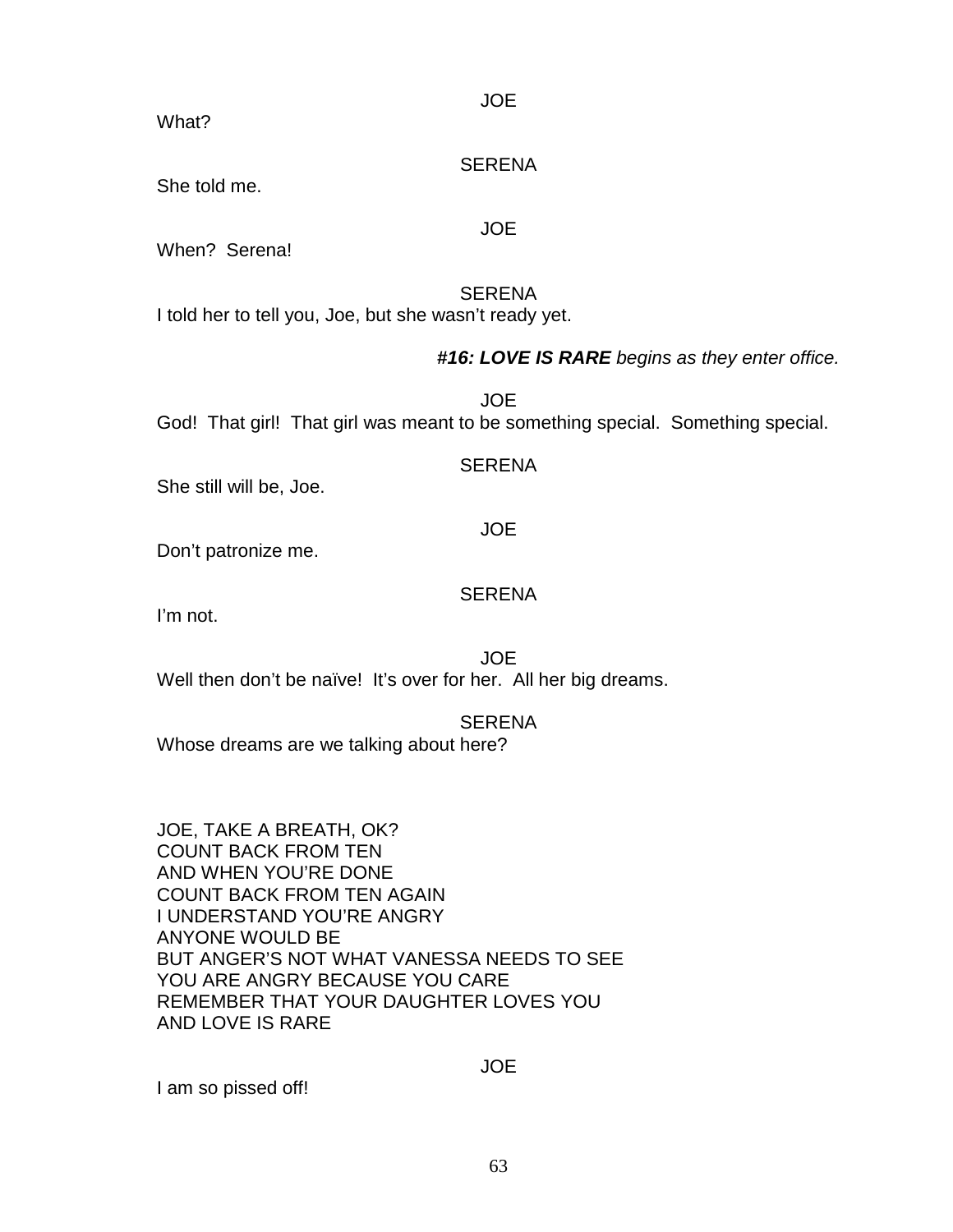SERENA SO GO AND SCREAM YOUR HEAD OFF IT'S A CHOICE THAT YOU WILL REGRET YOU'LL BE THROWING SOMETHING AWAY, JOE MOST PEOPLE NEVER GET HER FATHER'S HER BEST FRIEND AND THAT IS RARE DON'T WASTE LOVE DON'T YOU DARE YES, YOU'RE ANGRY BECAUSE YOU CARE REMEMBER, YOU LOVE YOUR DAUGHTER AND LOVE IS RARE

*Music continues as underscoring.*

JOE

Are you – are you crying, Serena?

### SERENA *(crying)*

No.

#### JOE

Take it easy, kid. Here, here…

*Comforting her, Joe takes out his handkerchief and puts it up to Serena's nose.*

### JOE *(cont'd)*

Blow.

# **SERENA**

That's exactly what my dad used to do. We were so close.

JOE I remember your father! He was a teacher, too, right?

#### **SERENA**

Yeah. God. What would he think of me now? Crying like a baby.

### JOE

I think he'd be pretty proud of you, Serena. Vanessa's pretty lucky she had you to turn to.

### **SERENA**

I was just doing my job.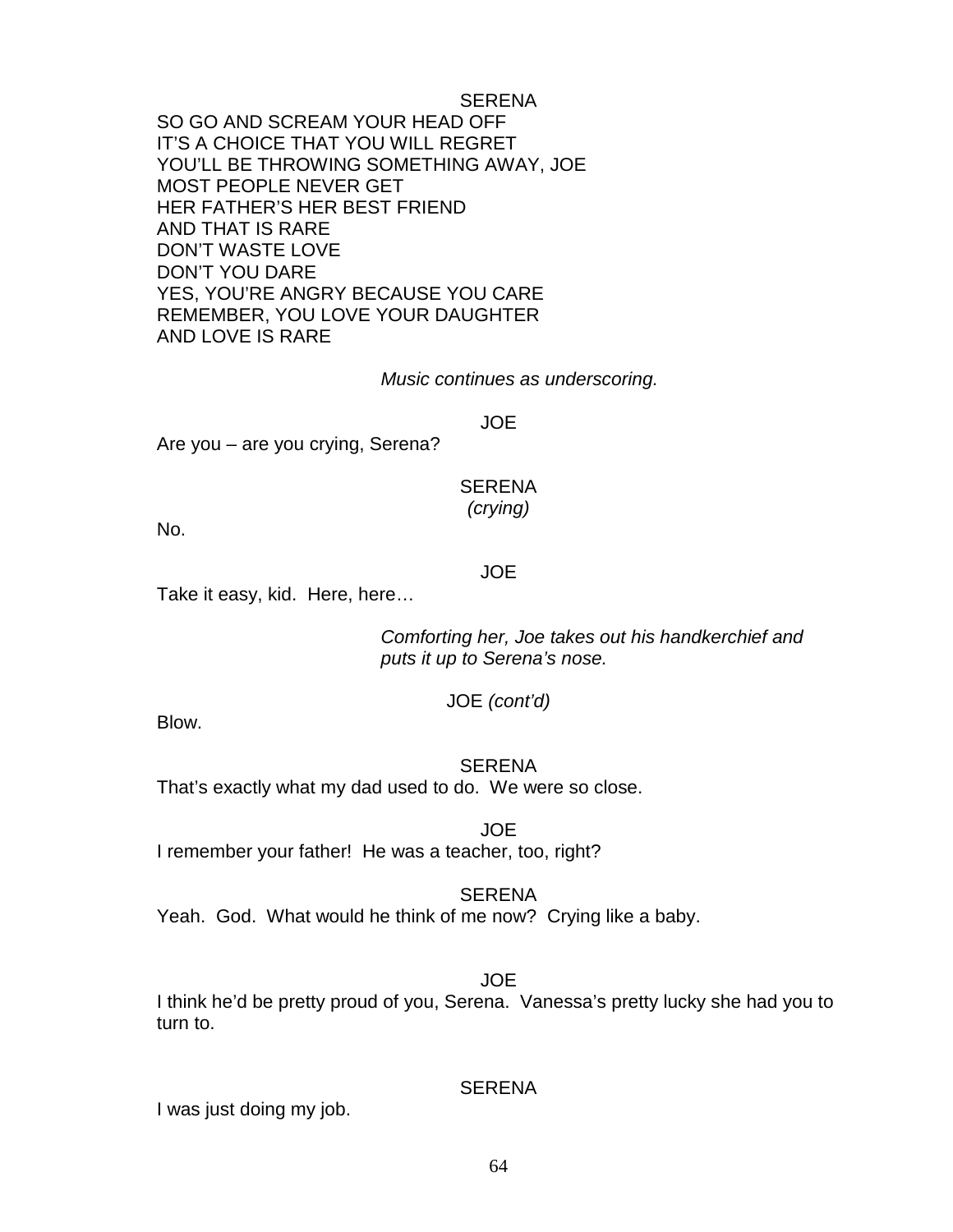SERENA *(sings)* SHE NEED SOMEONE TO HOLD HER SO HOLD HER TO YOUR HEART SHE'S GOT A LONG ROAD AHEAD, JOE SO GO HELP HER TO START YOU ARE HER BEST FRIEND AND THAT IS RARE LOVE IS RARE

JOE Will you…Serena, will you close your eyes for a second?

#### SERENA

What?

#### JOE

Just close your eyes. Take a breath…

*She does. He kisses her tenderly. As she opens her eyes he kisses her passionately. Squeezing him tightly, she kisses him back. Song ends.*

### SERENA

You were my Romeo twenty years ago for about twenty minutes. You're acting has improved a lot since then. You wanna try that kiss again? *(He does.)* Wow! Life changes so fast…

*Lights dim.*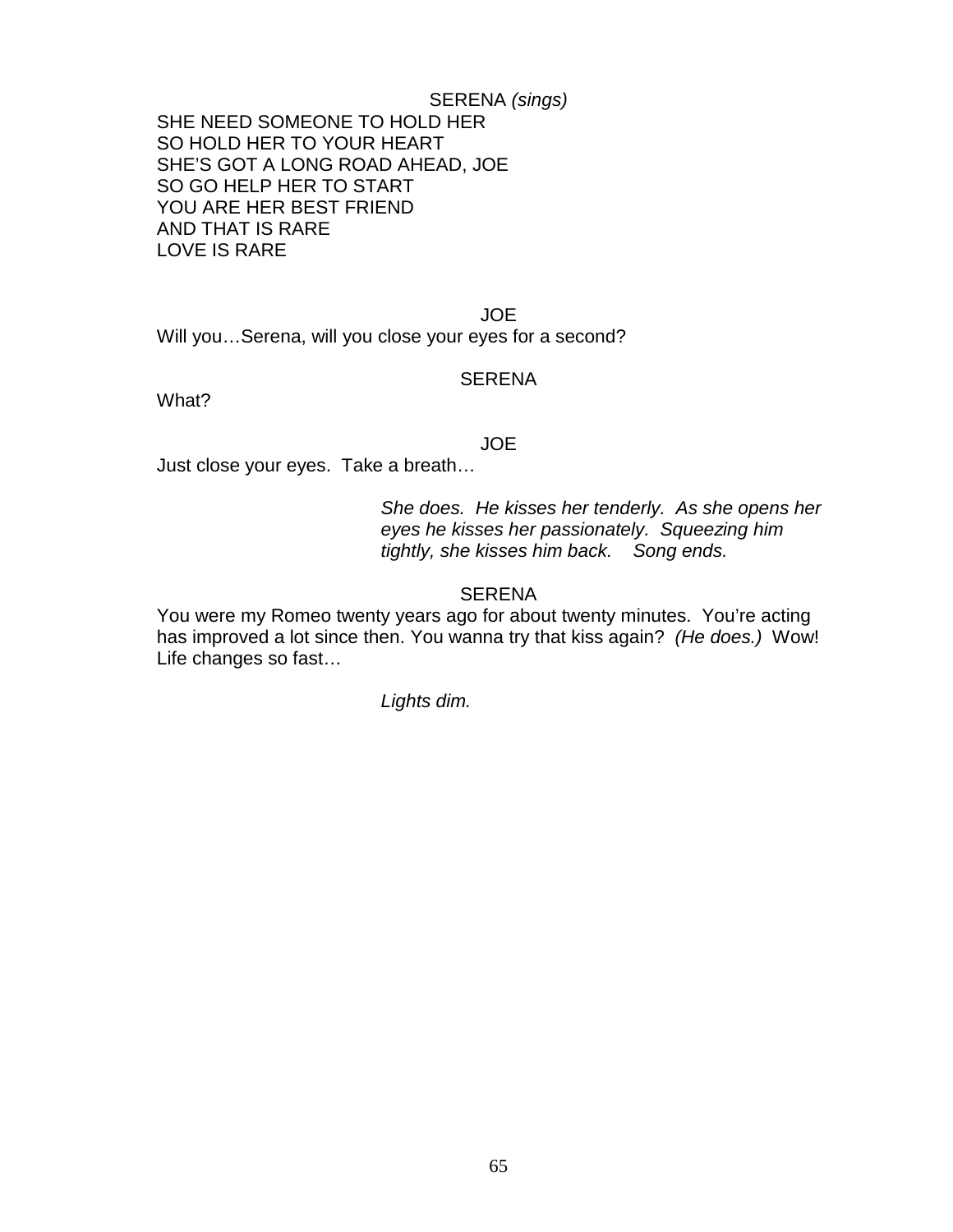SCENE FIVE.

*#17: RAINDROPS AND TEARS – a ballet sequence.* 

*Time jumps into the future. Cemetery projection and rain on scrim. We are at Schlomo Metzenbaum's funeral. Alumni and friends (chorus) with black umbrellas move into the scene as they mourn and pay their respects. The spirit of Carmen, holding a white umbrella, is present. At the end of the ballet Mabel is center stage.*

*#17.1: RAIN CUE softly plays under.* 

MABEL

We are gathered here under black umbrellas to mourn and celebrate the short and super-talented life of our dear friend Schlomo Metzenbaum.

### *#18: THE MIRACLE IS ME REPRISE*

MABEL *(sings a cappella)*

I WAS HIDIN' HIDIN' IN THE SHADOWS SHAKIN' LIKE A KITTEN WHO'S SITTIN' TREMBLIN' AT THE TIPPY TIPPY TOP OF THE TREE YES, I WAS HOPIN' HOPIN' FOR A MIRACLE WHEN LO AND BEHOLD THE MIRACLE WAS ME…

> *As the song ends, Schlomo (now in white) enters and approaches Carmen.*

*#18a: AROUND & AROUND segue underscore begins.*

SCENE SIX.

### **CARMEN**

Schlomo Metzenbaum.

SCHLOMO Oh my God. Am I dreaming? Is it you? I forgot your name.

### CARMEN

It's Carmen.

SCHLOMO What are you doing here? What are *we* doing here? Where are we?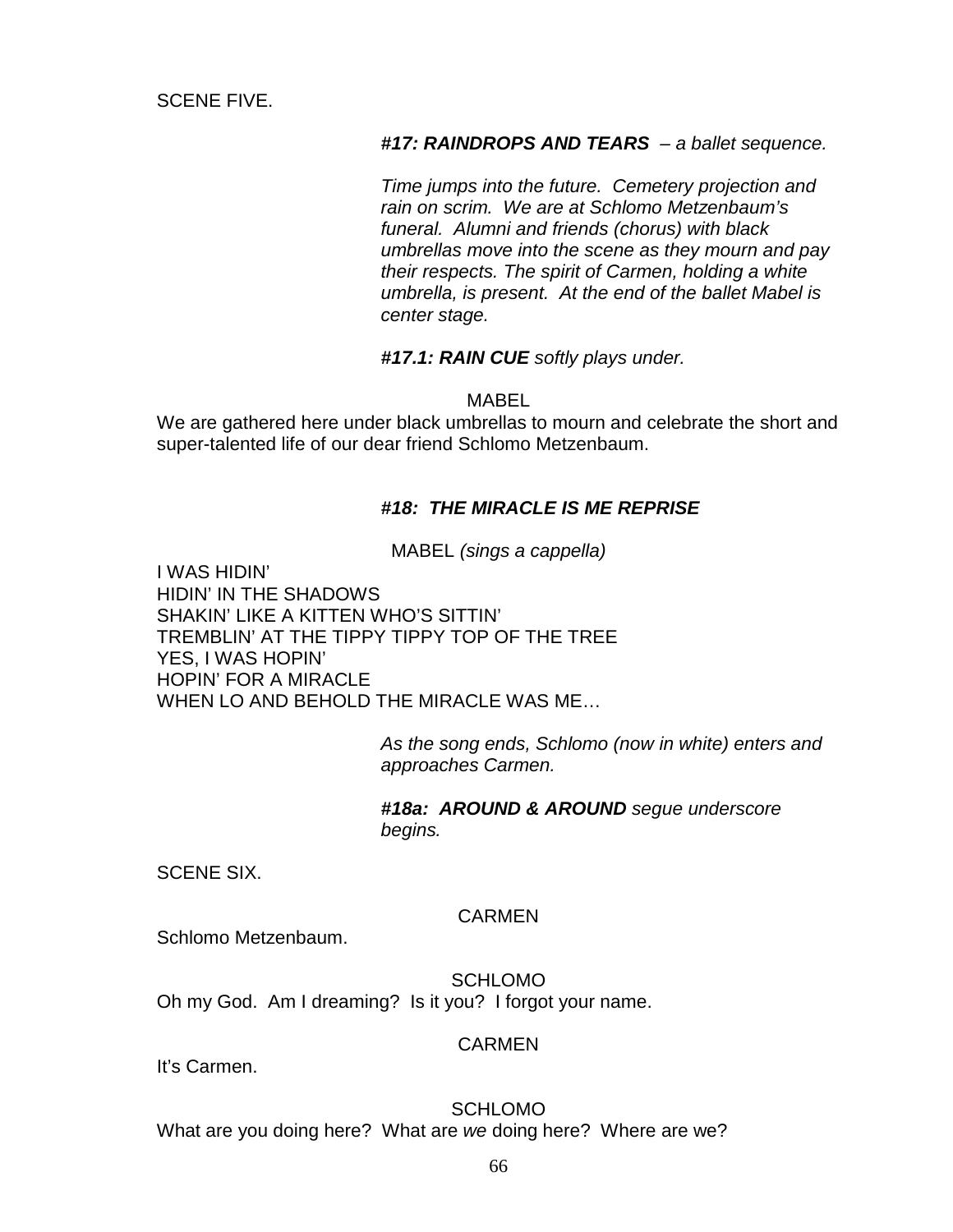### CARMEN

We're in dreamland.

### **SCHLOMO**

Excuse me?

### CARMEN

You died. You had a heart thing. A major malfunction in your arterial something or other. Nothing you could do about it. Genetics. SCHLOMO

If that's a joke, it's not very funny.

### CARMEN

No joke. But here's the good part. Every ending is a new beginning. And *that*, dear Schlomo is where you are now. Where *we* are.

### SCHLOMO

I'm sorry. I don't get it.

### CARMEN

I'm a fellow traveler. Following the steps, just like you: we make peace with the past; we are drawn to the future; and *then* we can wake up in the present.

### SCHLOMO

I don't understand.

### CARMEN

Let's dance.

### *She dances around him.*

**SCHLOMO** Oh no no. I couldn't. I do like this melody.

### *They dance together.*

### *#19: AROUND & AROUND REPRISE*

CHORUS *(offstage)* I KNOW THAT WE TWO ARE CONNECTED FOREVER WE'RE GONNA BE BOUND LIKE THE WHEELS OF A BICYCLE TURNING TOGETHER WE'RE SPINNING AROUND YES WE'RE ALWAYS TRAV'LIN TOGETHER WANDERING THE VERY SAME GROUND LIKE THE BIG BLUE EARTH IN ITS ORBIT TURNIN' ROUND

AROUND AND AROUND AROUND AND AROUND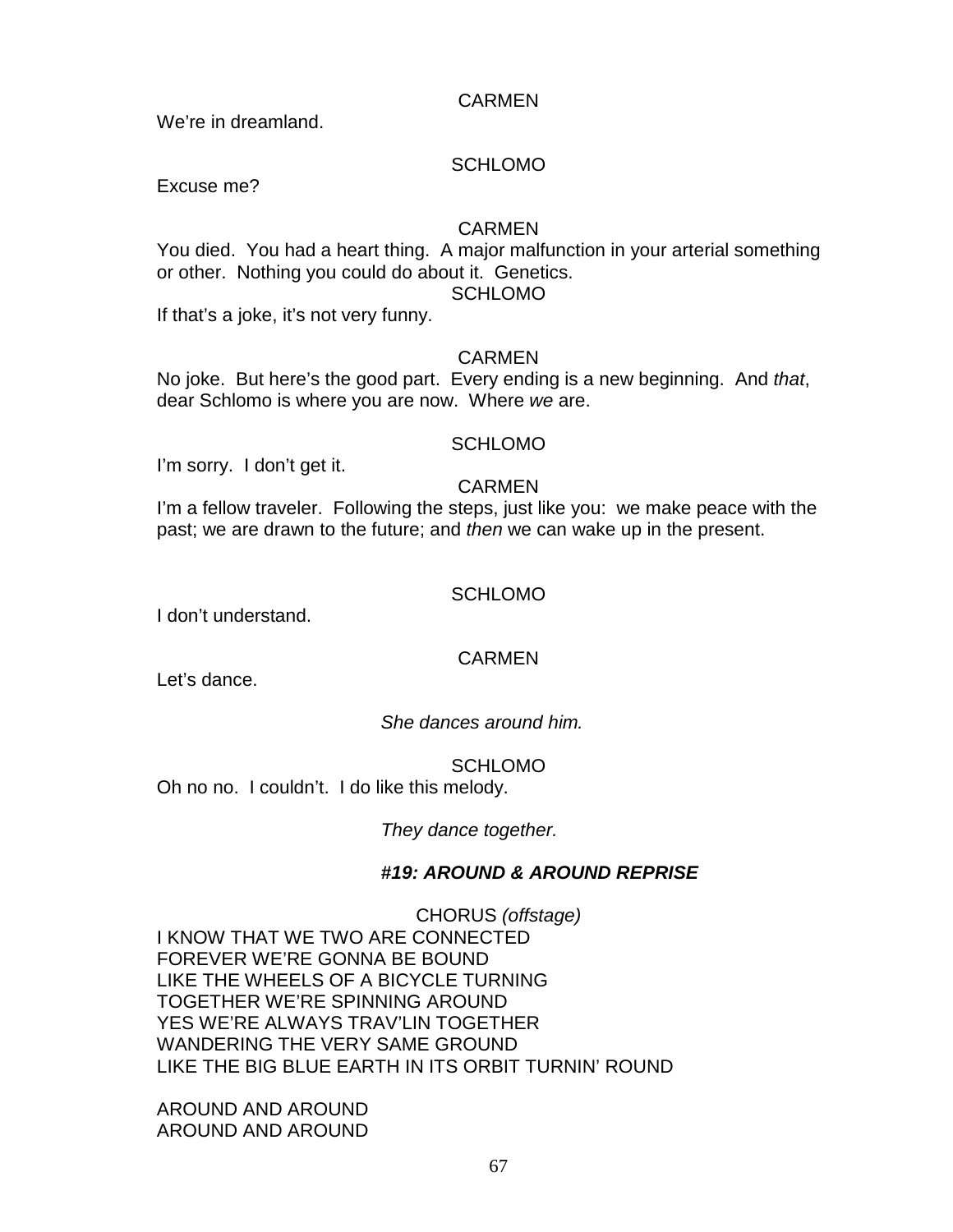CHORUS *(continuing as Carmen and Schlomo speak)*

(AROUND AND AROUND) (AROUND AND AROUND) (AROUND AND AROUND)

### CARMEN

Don't be scared, Schlomo. Everything will be all right in the long run.

### SCHLOMO

It certainly doesn't feel that way.

### CARMEN

I said the long run. Think longer. Longer…

### *#20: HEY! SPRING IS SPRINGIN' begins*

SCENE SEVEN.

*Lights brighten, and the ensemble floods the stage; they turn forward as the years fly by…*

### **VARIOUS**

HEY! SPRING IS SPRINGIN' HEY! AUTUMN'S HERE HEY! SNOW IS MELTIN' ANOTHER YEAR HEY! SPRING IS SPRINGIN' HEY! LIFE GOES ON HEY! ANOTHER SUMMER COME AND GONE

AND WITH EVERY SPRING THAT SPRINGS WITH EVERY BELL THAT RINGS WITH A HUNDRED THOUSAND THINGS TIME FLIES BY ON WINGS YOU BLINK AND MISS A DAY A DECADE FADES AWAY AND WHAT IS THERE, WHAT IS THERE TO SAY?

BUT HEY! SPRING IS SPRINGIN' HEY! KIDS ARE GROWN HEY! GETTIN' OLDER HEY! WHO'D 'VE KNOWN? HEY! WINTER WEATHER HEY! SUMMER'S DAY HEY… HEY… HEY… HEY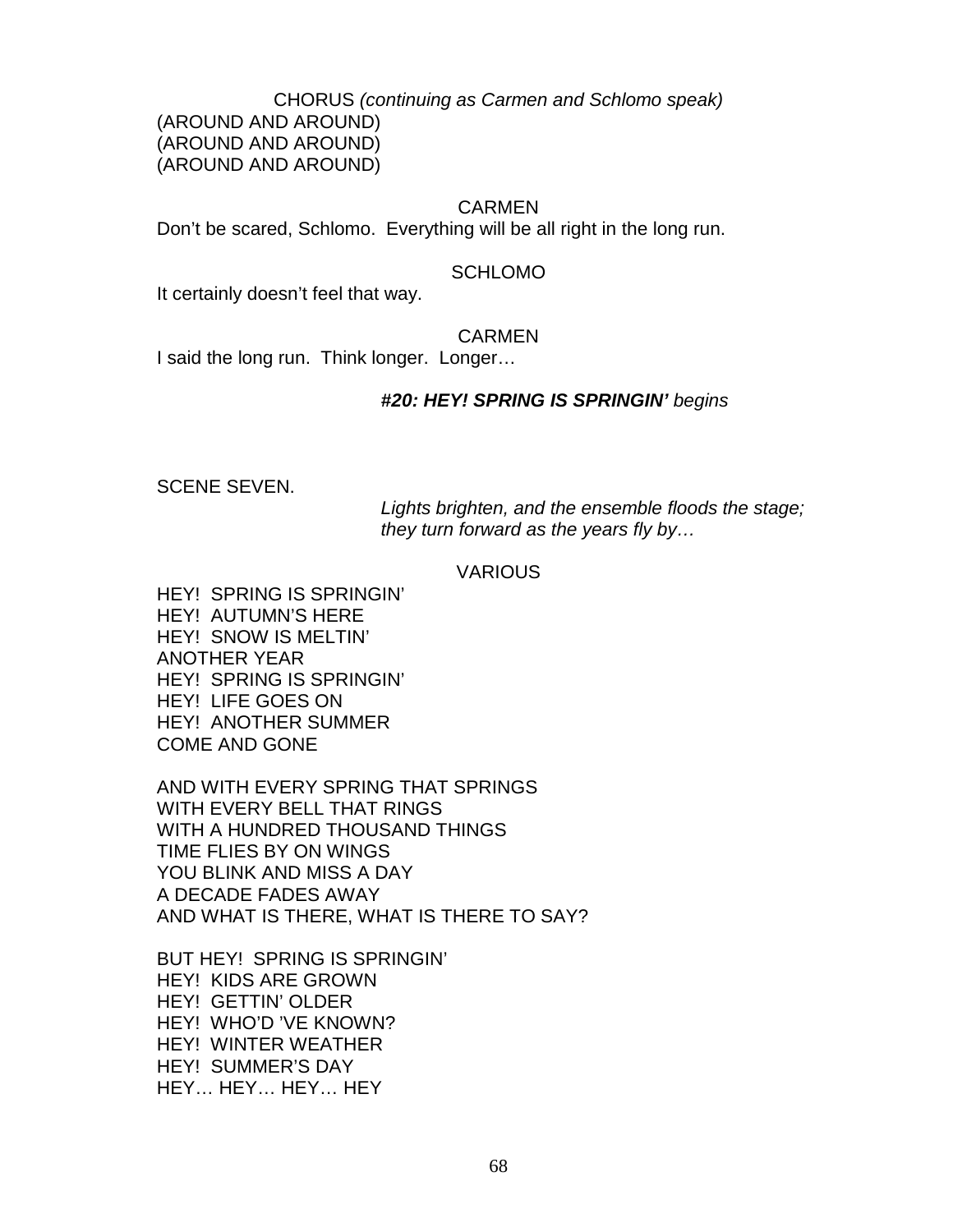VARIOUS *(con't)* AND WITH EVERY SPRING THAT SPRINGS WITH EVERY BELL THAT RINGS WITH A HUNDRED THOUSAND THINGS TIME FLIES BY ON WINGS YOU BLINK AND MISS A DAY A DECADE FADES AWAY AND WHAT IS THERE, WHAT IS THERE TO SAY BUT HEY!

*Dance break. With a few cell phone cameras in hand and some clothing and hair adjustments we can see the passing of a decade.* 

### ALL (COUNTERPOINT)

HEY! SPRING IS SPRINGIN' HEY! AUTUMN'S HERE HEY! SNOW IS MELTIN' ANOTHER YEAR (HEY, HEY, HEY) HEY! SPRING IS SPRINGIN' HEY! LIFE GOES ON

#### ALL (COUNTERPOINT) *(con't)*

HEY… HEY… HEY… HEY AND WITH EVERY SPRING THAT SPRINGS (WITH EVERY SPRING) WITH EVERY BELL THAT RINGS WITH A HUNDRED THOUSAND THINGS (WITH EVERY BELL THAT RINGS) TIME FLIES BY ON WINGS YOU BLINK AND MISS A DAY (TIME FLIES BY ON WINGS,) A DECADE FADES AWAY (A DECADE FADES AWAY) AND WHAT IS THERE, (AND) WHAT IS THERE TO SAY BUT HEY! HEY! HEY!

SCENE EIGHT. THE 10<sup>TH</sup> REUNION OF THE CLASS OF '04 / THE 30<sup>TH</sup> REUNION OF THE CLASS OF '84.

### *#21: 10th/30th REUNION OF THE CLASS OF '04/'84*

*…as Serena, Joe, Mabel, Tyrone and Greta enter. Carmen and Schlomo, watch from their vantage point.* 

*[NOTE: Hanging banners indicate that this is the 10th Reunion of the Class of '04 AND the 30<sup>th</sup> Reunion of the Class of '84 happening at the same time.]*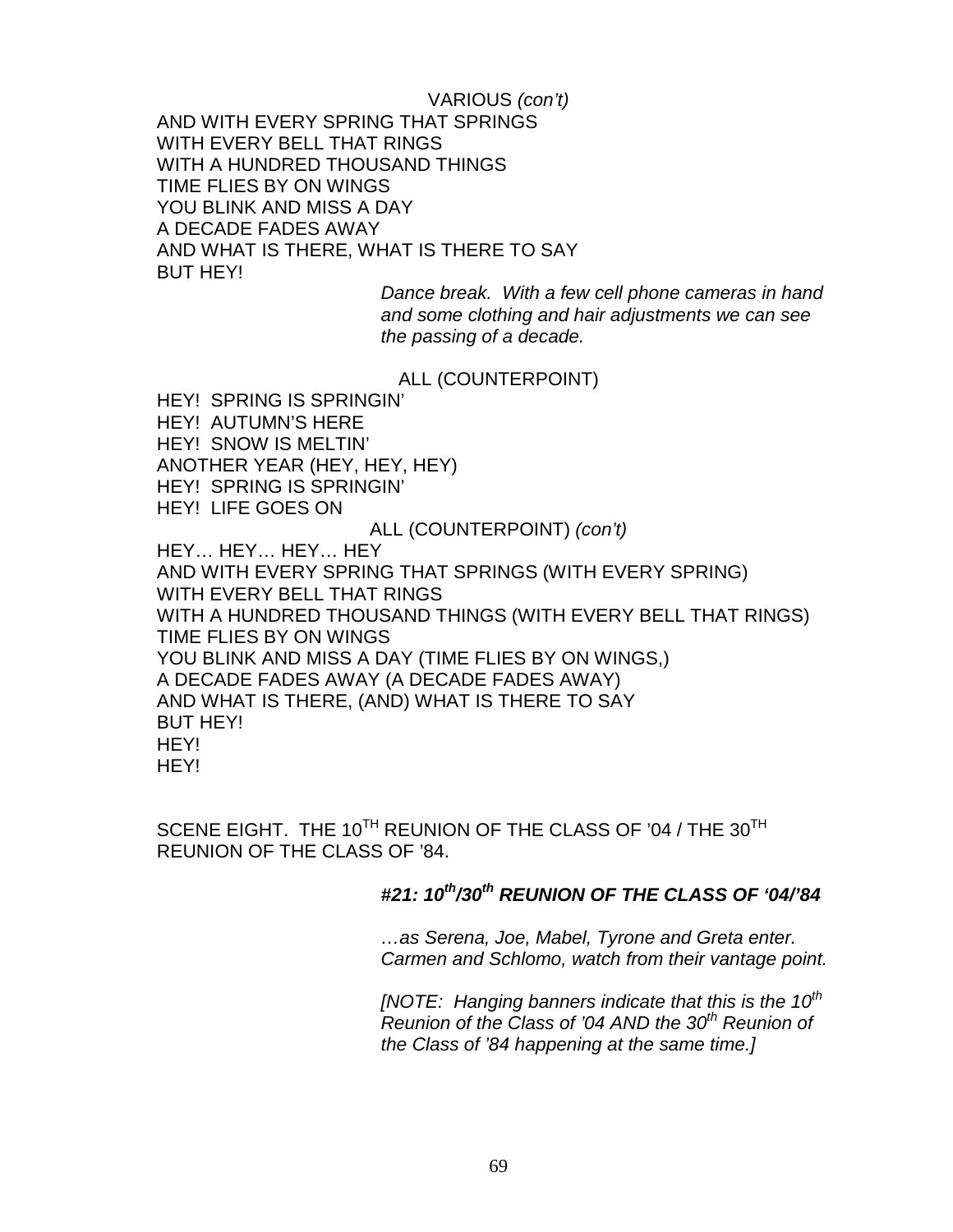10ERS

LIFE'S CONTINUED CHANGING, IT'S GONE BY IN A SHOT THERE ARE OLD FRIENDS WHO WILL BE HERE, AND OTHERS WHO WILL NOT A VOICE THAT RINGS A BELL AN OLD FAMILIAR NAME A SMILE THAT'S SLIGHTLY FADED A LAUGH THAT'S JUST THE SAME

THOSE FRIENDS YOU SWORE YOU'D LOVE FOREVER AND DON'T SEE MUCH ANYMORE AT THE TENTH REUNION OF THE CLASS OF TWO-THOUSAND-FOUR!

30ers – MABEL, JOE, SERENA, ETC. (COUNTERPOINT) (AT THE THIRTIETH REUNION OF THE CLASS OF EIGHTY-FOUR!)

10ERS (30ERS) AT THE TENTH REUNION OF THE CLASS OF TWO-THOUSAND-FOUR! (THE CLASS, THE CLASS OF EIGHTY-FOUR!) (THE CLASS OF EIGHTY-FOUR!) CLASS OF TWO-THOUSAND-FOUR!

GRETA Singing from Bizet's "CARMEN," Georgia Washington Class of 2004.

### *#22: HABANERA from "CARMEN"*

*As we join the reunion in progress, Georgia is singing the "Habanera" for a rapt crowd. Carmen sways to the music.*

*After her performance, applause from Alumni & Friends.*

### GRETA

Wasn't that lovely. AND let's have a hand for Serena Katz, people. I have never seen such a well-organized reunion. Except of course for the two dozen that I organized.

### **SERENA**

Thank you, Greta. I think.

*Vanessa approaches Georgia.*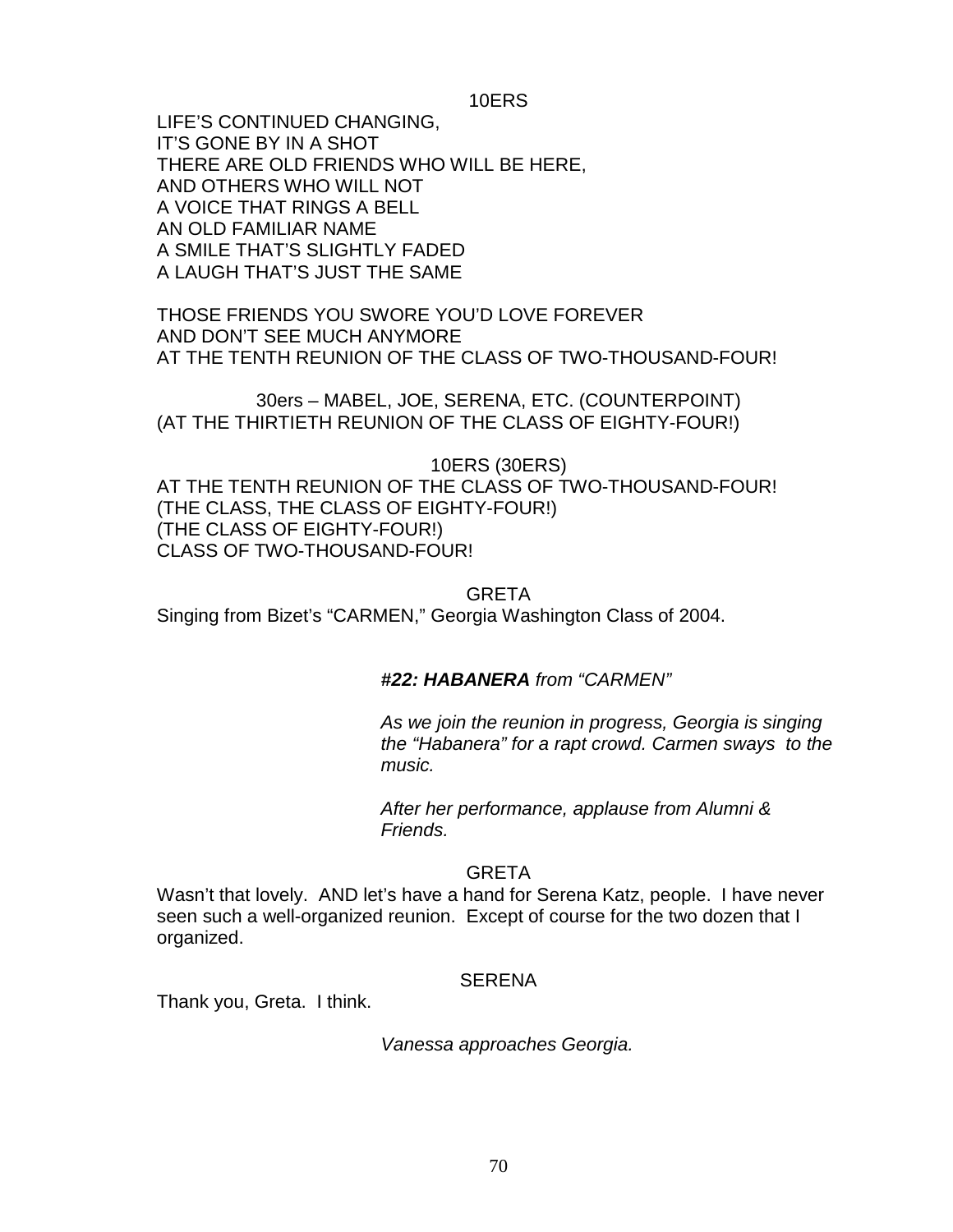Oh my GOD!

### GEORGIA & VANESSA

*(speaking over each other in their excitement)*

### GEORGIA

I—

### VANESSA

 $\overline{$ 

# GEORGIA & VANESSA

I missed you so much!

### *They hug again.*

VANESSA

So, Ms. Celebrity Opera Star. You've done pretty well for yourself the last ten years.

### GEORGIA

You too Mama!

### *SONNY VEGAS runs to Vanessa's side. He is a hip and energetic 10 year old.*

**SONNY** 

Mama! Mama! I'm gonna walk around to see if Dad's arrived. Oh Miss Washington I don't understand French yet, but I want to compliment you on the way you sang your song. It really turned me on.

### *Sonny runs off.*

GEORGIA He is such a sweetie. Oh I wanna eat him up.

# VANESSA

Hey – check it out Georgia. Mr. Garcia's here.

### GEORGIA

Well, yeah. He's with me.

### VANESSA

What?

### *Ramon enters the conversation.*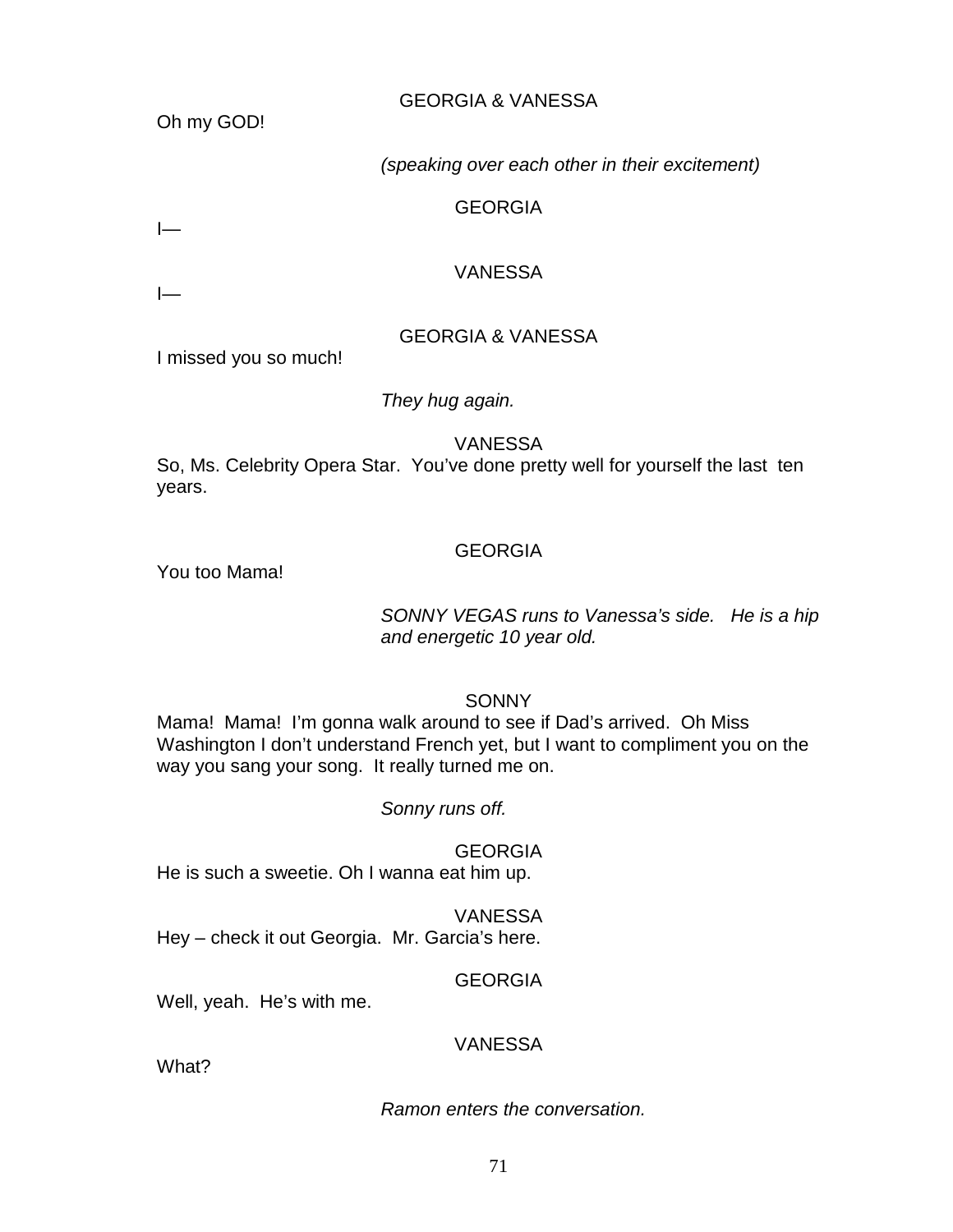#### GEORGIA

Oh and here he is. He's my manager. He promotes me. I wouldn't have the same career without him.

### VANESSA

You're kidding!

### RAMON

I went to see Ms. Washington sing at her graduation from Juilliard. And I said to myself: Ramon Garcia, you are a fool if you do not go with this young lady wherever she is going.

### GEORGIA

We've been a team ever since. He's my lifetime coach

*#22a: IT'S IN HER DNA UNDERSCORE plays softly as Serena and Joe enter.*

#### JOE

Where is he? Where is my grandson? Come here my beautiful little Sonny boy!

*Joe picks up Sonny, hugging and kissing him.*

### **SONNY**

Grandpapa, come on! Put me down.

JOE

This kid's a genius! A dancer, a singer, a real humdinger!

### **SERENA**

You're embarrassing him, dear.

JOE

What about you, *mi amor*! Can I embarrass you? *Abuelitta.*

*He picks her up and swings her around.* 

*Music out. Meanwhile:*

**SONNY** 

Hey! Look Mama – he's here! *(Getting his attention.)* Hey Dad! We're over here.

JJ *(giving him a tight squeeze)* How you doin', superstar? Give me a hug.

*(to Vanessa)*

You guys doing all right?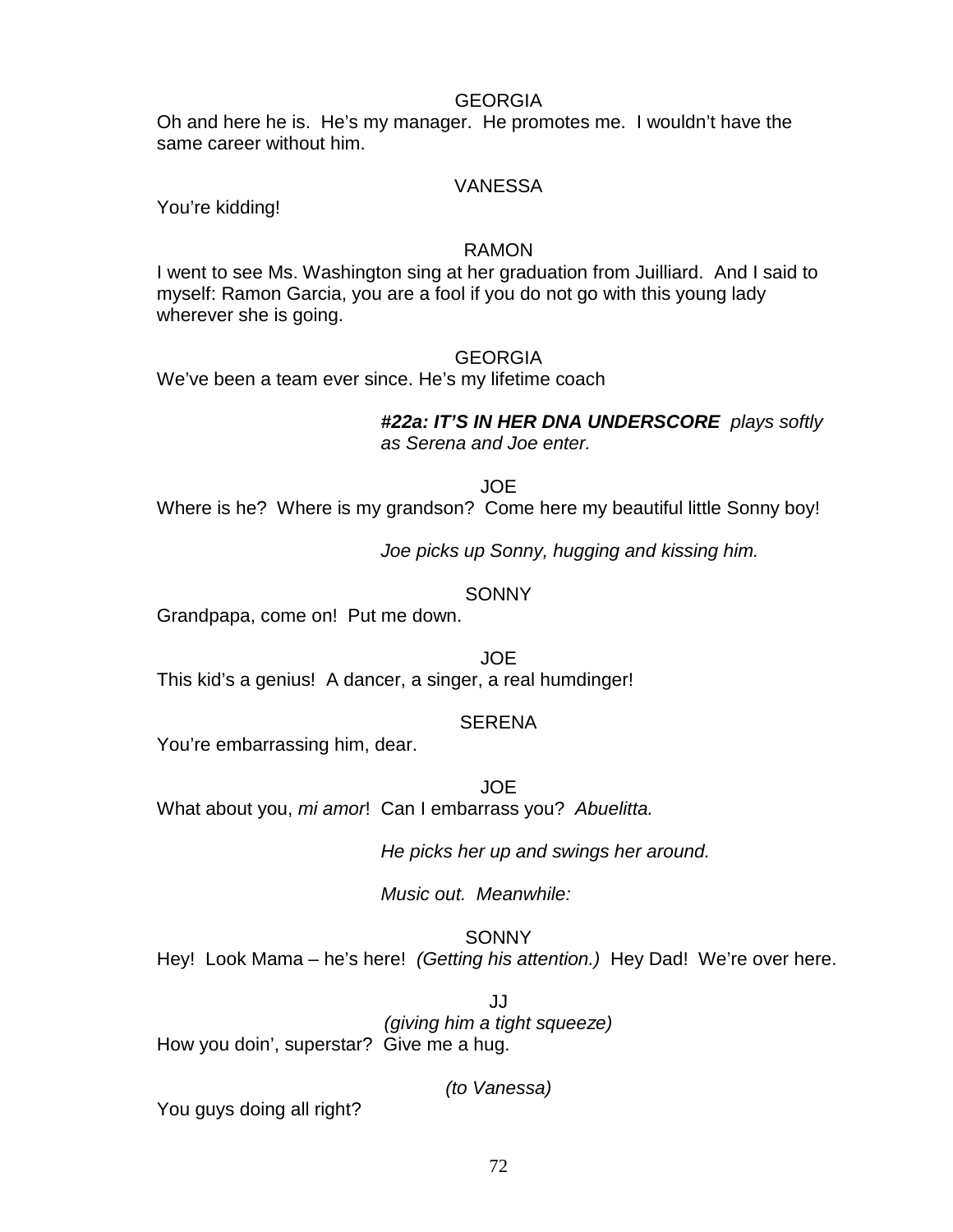#### VANESSA

We're doing good.

JJ

Oh, hey, you should come see me next week. I'm doing "WEST SIDE" in Philly.

### **SONNY**

Oh, we're totally coming! Right, Mom? Right? I wanna see it twice and go backstage and take a selfie with everyone in the show.

#### VANESSA

So how's your Maria?

JJ

She's alright, but she isn't you.

### *(They share a moment)*

**SONNY** 

Mommy, I know Daddy is thinking about you when he sings that song.

JJ

Maybe you'll be in "WEST SIDE" one day, superstar.

### **SONNY**

IN it? Dad – one day, I'm gonna choreograph AND direct it! Mark my words one day I *will* do it!

> *He does a dance move with great theatrical flair, reminiscent of Michael's moves in Act One. Carmen is mesmerized by him.*

*Time Flyer arpeggio underscoring enters. Everything freezes.* 

### CARMEN

Oh Michael, wherever you are. I believe this kid is YOU. And maybe someday I'm gonna audition for him… and maybe someday what you told me really will come true. I'll be Maria…. I'll find the perfect Tony who falls in love with me… for all eternity… somehow…someday…somewhere.

*(Sings from West Side Story with music)*

THERE'S A PLACE FOR US A TIME AND PLACE FOR US HOLD MY HAND AND WE'RE HALF WAY THERE HOLD MY HAND AND I'LL TAKE YOU THERE SOMEHOW, SOMEDAY, SOMEWHERE.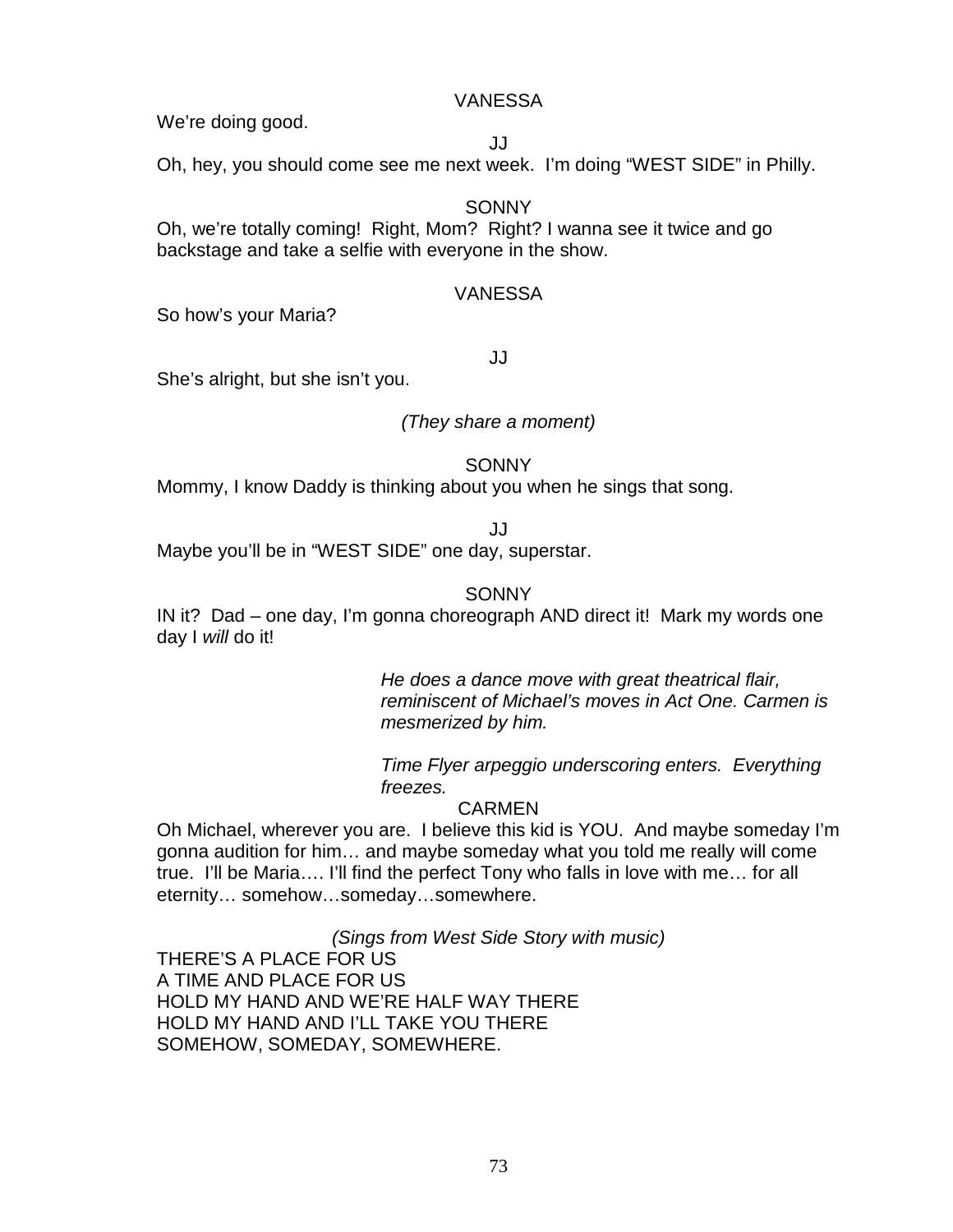## CARMEN *Now singing acapella.*

GONNA LEARN HOW TO FLY GONNA FLY WITHOUT WINGS SO HIGH NO MEMORIES, NO HISTORIES SO FRESH OUT OF THE BLUE.

### *Time Flyer arpeggio ends. Carmen fades.*

#### SERENA

Attention everyone. I have an important announcement to make. Please join me in thanking Nick Piazza, our favorite alumni TV star, Class of '84, for his generous contribution to Alumni & Friends in support of our theatre department. \$50,000!!!

#### *(waving check to cheers and applause)*

### **GRETA**

*(as an aside)* Serena dear, I knew you'd score again with Nicky. You were sooo hot together. We never forget our *first* loves.

#### **SERENA**

Thanks Greta. It's *only* taken me thirty years to be remembered!

#### *(back to the group)*

#### *#22b: THE MIRACLE IS ME clarinet/piano underscore enters.*

RAMON Ms. Washington, I need to speak with you about something.

#### GEORGIA

Yes?

## RAMON

#### *(in a rush)*

I have over the past few months begun to develop certain feelings for you.

#### GEORGIA

Oh.

RAMON Feelings that can only be fairly categorized as romantic. In fact: I love you.

### GEORGIA

Oh.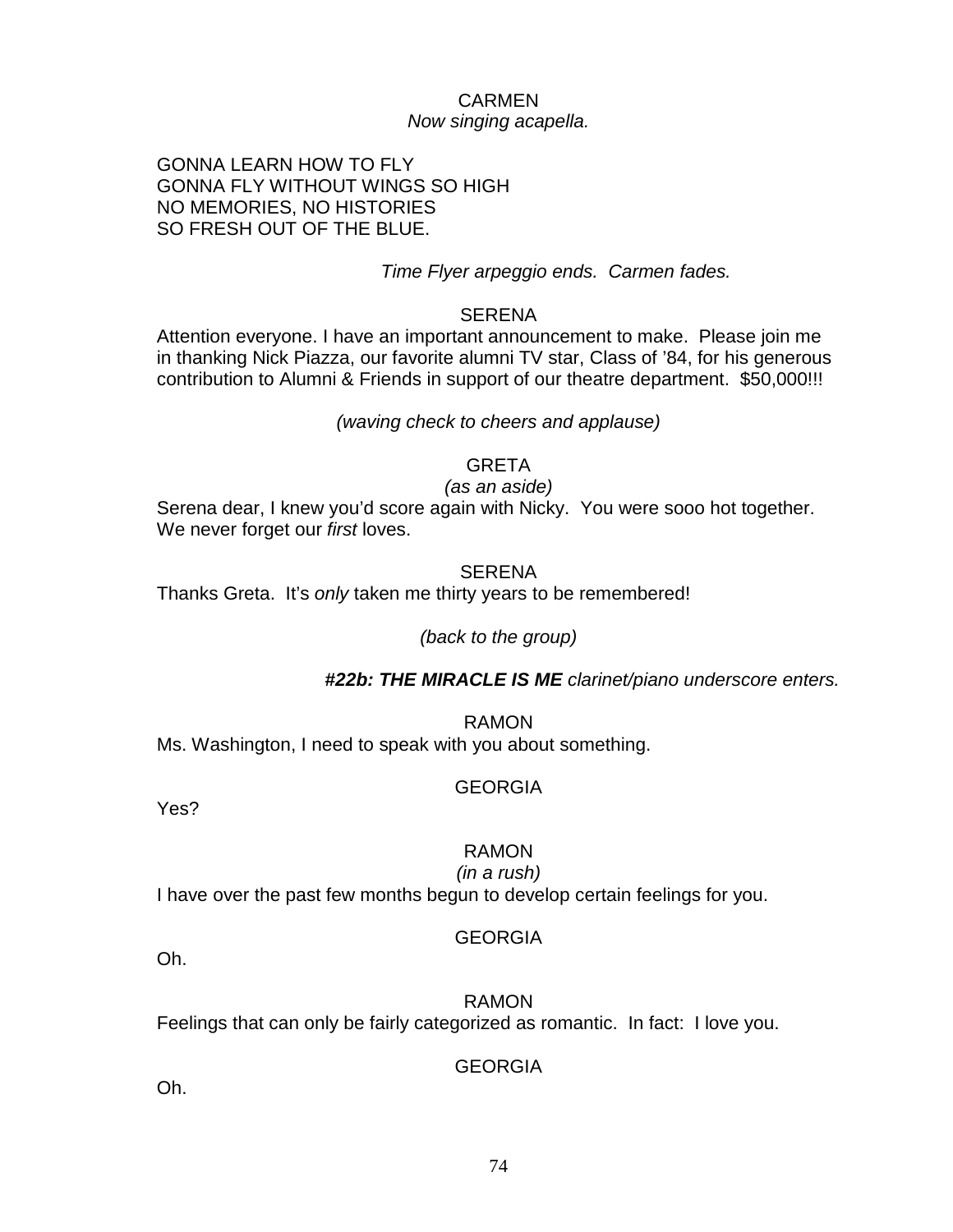#### RAMON

I think it is only appropriate therefore that we sever our professional relationship and go our separate ways.

## GEORGIA

How 'bout we get married instead?

*Music out. Carmen gravitates to Georgia and Ramon's conversation. Schlomo follows her.* 

| Wait, What?             | <b>RAMON</b>   |
|-------------------------|----------------|
|                         | <b>GEORGIA</b> |
| I love you, too, Ramon. |                |
| You do?                 | RAMON          |
|                         |                |
| Yes indeed.             | <b>GEORGIA</b> |
|                         |                |
|                         | <b>RAMON</b>   |

But – but, I was your teacher

#### **GEORGIA**

Ten years ago – and I still have a lot to learn from you. That's the past. I'm talkin' about the future. Let's get married, have a little girl. We'll teach *her* to sing. We'll take *her* to Broadway musicals, Carnegie Hall and The Met. And Mr. G, we'll give her *our* very own DNA and mentor her to superstardom. What do you to say?

#### RAMON

You mean it?

### GEORGIA

I do. I do!

### *They embrace. The "real world" freezes as Carmen and Schlomo interact.*

CHORUS *(offstage)*

OO OO OO LIFE IS WAITING FOR YOU LIFE SO WONDROUS AND NEW YOU RETURN N'YOU LEARN WHAT IS TRUE BRING ON TOMORROW REALIZE THAT AS TIME SPINS ALONG IN YOUR SOUL THERE'S A SONG THAT NEVER EVER DIES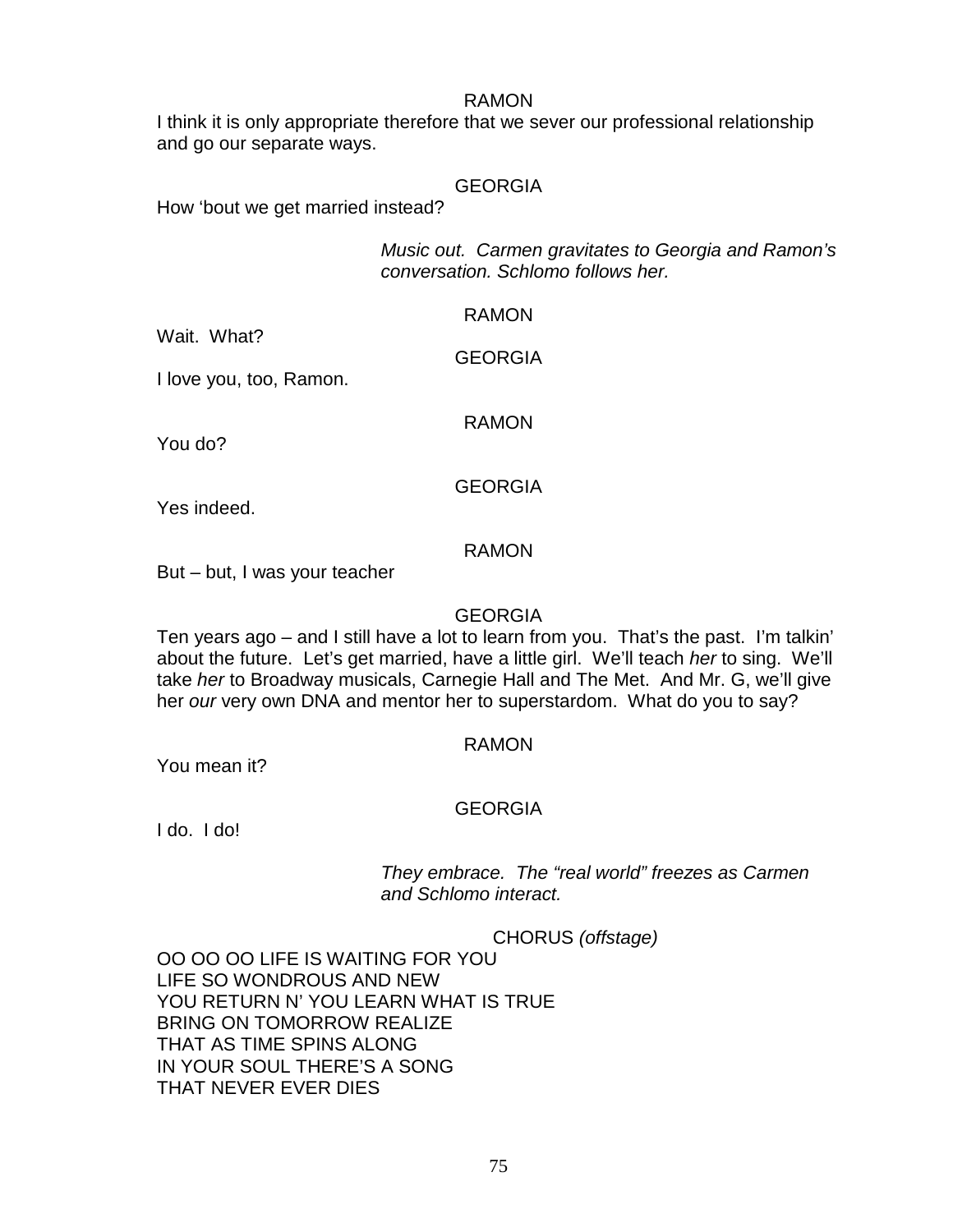#### CARMEN

Schlmo, I've just heard my cue to say good-bye.

#### SCHLOMO

What? Wait. Where are you going?

#### CARMEN

In time you'll understand.

#### SCHLOMO

I need you to show me.

### CARMEN

I wish that I could…I wish I could. Just know that we both have other dreams to dream. And lucky me, in my dream I am finding a Mommy and a Daddy who's gonna love me and give me a *new* life with a *new* name.

### *#22c: TOREADOR SONG UNDERSCORE play. Breaking the freeze – a triumphant passage as Tyrone*

*enters.*

# **SONNY**

Holy – oh my God! Tyrone Jackson!

### **TYRONE**

Yeah.

### **SONNY**

You're in all those rap videos on You Tube – and so is she. You guys are awesome.

*(He does some imitation hip-hop moves.)*

### **CHANTELLE**

I like this kid.

### TYRONE

You're gonna be a dancer.

**SONNY** Like my mom. She is a fantastic dancer – ain'tcha, Mom?

### VANESSA

Sonny.

### SONNY

She teaches at the community center. She choreographs ME! Right, Mom?

### VANESSA

Sonny.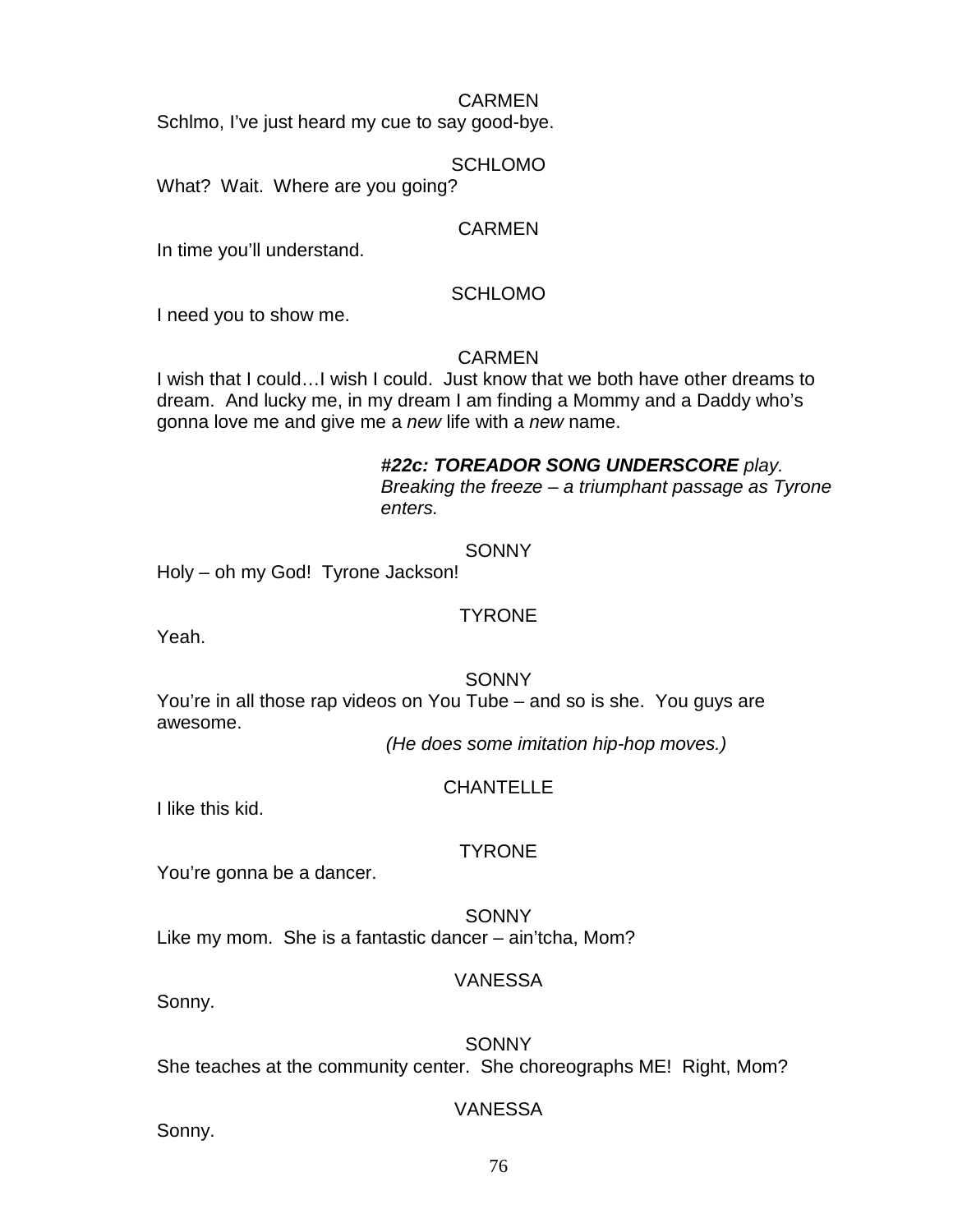#### TYRONE

You oughta try out for a spot on our next tour.

VANESSA Oh. I don't know. I got my kid here and… **SONNY** 

She'll do it!

### VANESSA

Sonny.

### **SONNY**

She'll do it!

### VANESSA

All right. All right! Thanks for encouraging me to do it. Mommy loves you very much. (*Embracing Sonny.)*

#### *#23: I'VE GOT ANOTHER SONG TO SING begins as underscoring. Carmen starts to exit.*

## CARMEN

Life is calling me back, Schlomo.

**SCHLOMO** 

Wait! Will I ever see you again?

**CARMEN** 

You better believe it!!!

I HAD LOST MY VOICE FORGOTTEN HOW TO SING NOW SOME NEW SONG IS GLIMMERING IF I LET IT OUT WHERE WILL IT GO? WHO CAN KNOW WHERE THE WIND WILL BLOW? BUT IT AIN'T UP TO ME

IT'S NOT MY CHOICE I JUST GOTTA BE STRONG AND FIND MY VOICE NOW IT'S TIME TO HOLD MY HEAD UP HIGH LET IT FLY! LET IT F-L-Y!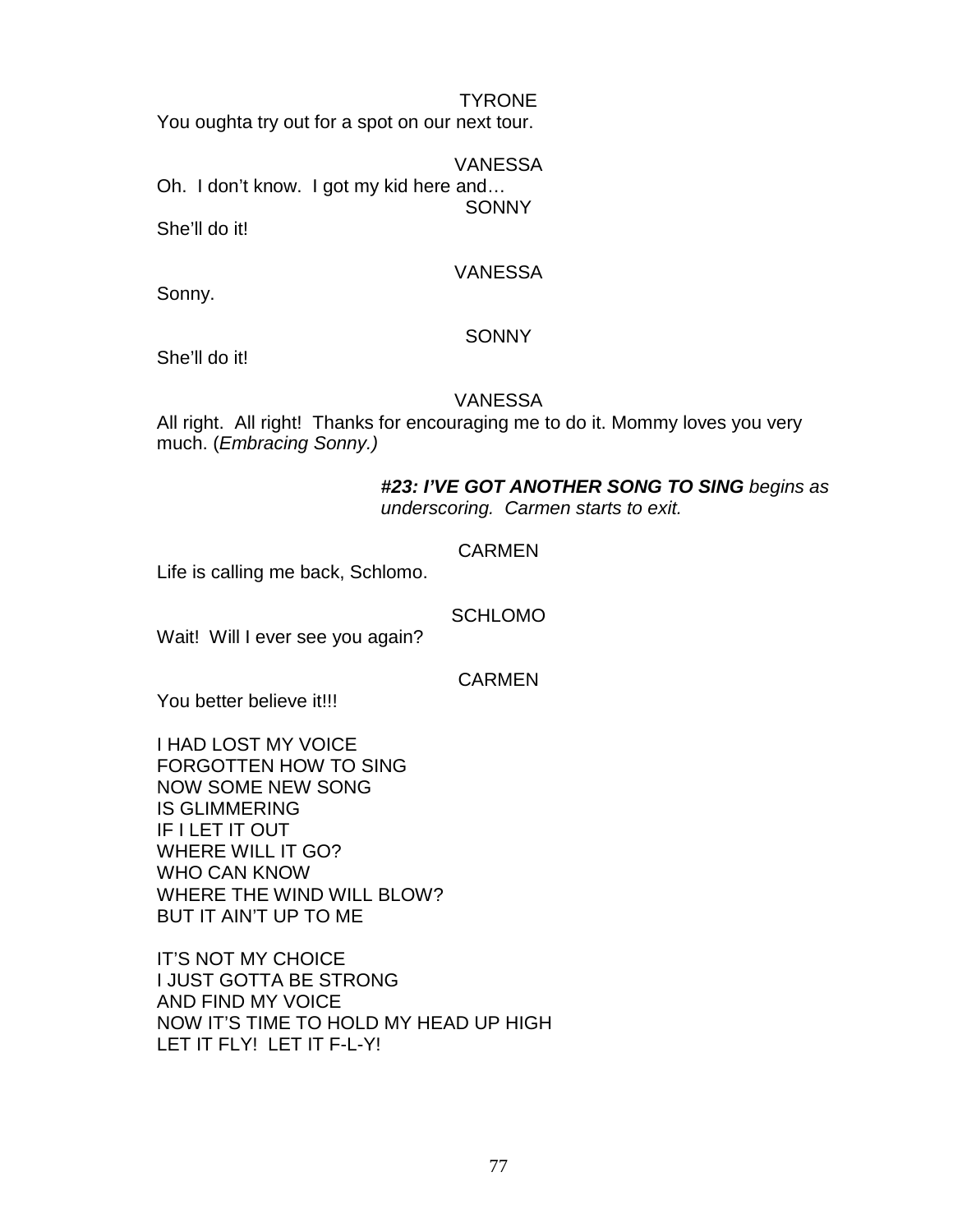CARMEN *(continued)* I'VE GOT ANOTHER SONG TO SING IT'S THERE IN SOME BRAVE CORNER OF MY HEART IT'S BEGGING ME TO SET IT FREE, THAT MELODY IT'S TIME FOR ME TO START AS SIMPLE AS A SONG CAN BE

I NEED TO LET IT FREE AND FLY AWAY I'VE GOT ANOTHER SONG TO SING ANOTHER DREAM TO DREAM I'VE GOT ANOTHER SONG TO SING

#### **GEORGIA**

YEARS ARE GOING FAST TIME IS RACING BY THERE'S SOME THINGS I'D LIKE TO TRY

#### VANESSA

OF COURSE I'M AFRAID YOU NEVER KNOW JUST WHICH WAY THE WORLD WIL GO

#### CARMEN

THINGS COULD GO WELL – THEY COULD GO WRONG BUT THOUGH I AM AFRAID MY HEART IS STRONG!

GEORGIA, VANESS & CARMEN (SOLOS) SO IT'S TIME TO LIFT MY VOICE AND SING (LET IT RING! / LET IT RING! / LET IT RING!) LET IT RING! I'VE GOT ANOTHER SONG TO SING AND NOW THE TIME HAS COME TO LET IT FLOW

#### GEORGIA

I FEEL IT BURSTING OUT OF ME

#### VANESSA

MY SYMPHONY

#### CARMEN

IT'S TIME TO LET IT GO

CARMEN, GEORGIA & VANESSA I'VE GOT ANOTHER SONG TO SING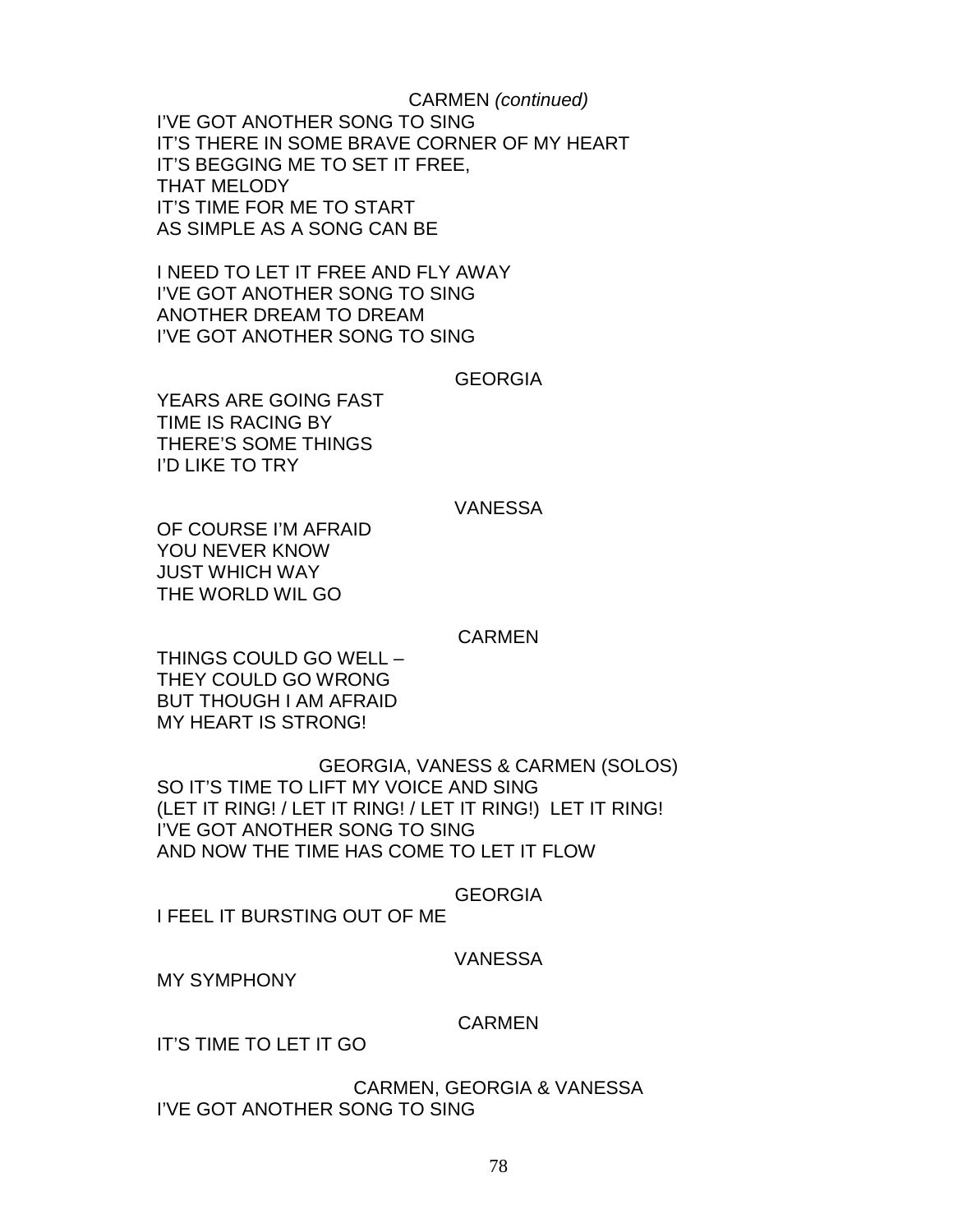#### VANESSA

IT'S TIME TO RAISE MY VOICE AND WATCH IT FLY

GEORGIA & VANESSA I NOW THE TIME HAS COME TO TRY –

# CARMEN

I'VE GOT ANOTHER SONG

CARMEN, GEORGIA & VANESSA I'VE GOT ANOTHER SONG TO SING

ALL

I'VE GOT ANOTHER SONG TO SING IT'S THERE IN SOME BRAVE CORNER OF MY HEART

CARMEN, GEORGIA & VANESSA IT'S BEGGING ME TO SET IT FREE, THAT MELODY IT'S TIME FOR ME TO START

### MEN

TIME FOR ME TO START

WOMEN

AS SIMPLE AS A SONG CAN BE

ALL I NEED TO LET IT FREE AND FLY AWAY I'VE GOT AONOTHER SONG TO SING

CARMEN, GEORGIA & VANESSA ANOTHER DREAM TO DREAM I'VE GOT ANOTHER SONG TO SING

ALL

I'VE GOT ANOTHER SONG TO SING

# CARMEN

ANOTHER DREAM TO DREAM

ALL

I'VE GOT ANOTHER SONG TO SING

*As Georgia and Ramon kiss, lights flash and Carmen disappears.*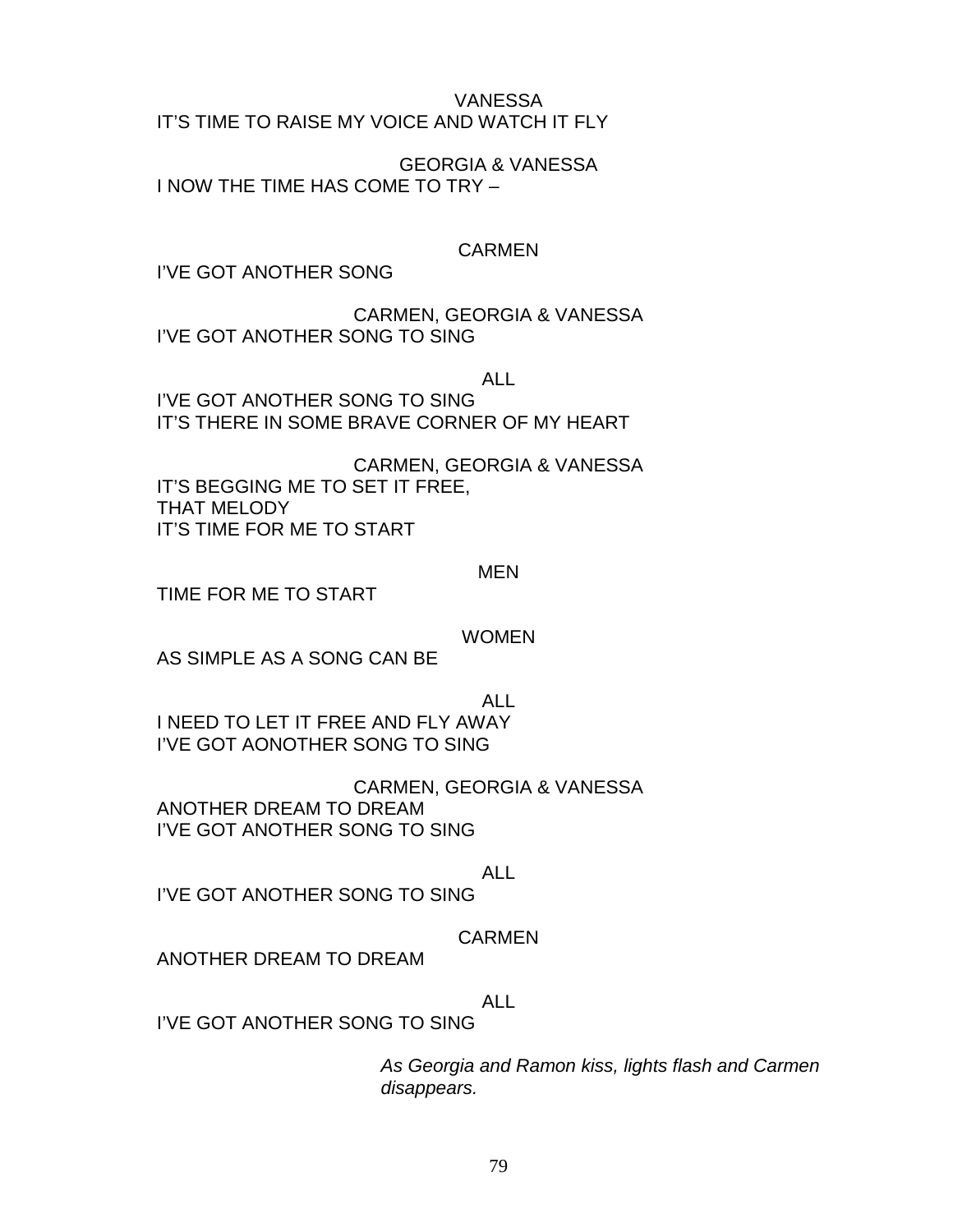*The cast begins an exuberant reprise of "Around & Around" – in a whirl of crystal blue light.*

### *#24: AROUND & AROUND FINALE*

ALL *(cont'd)* YOU KNOW THAT WE'RE FOREVER CONNECTED AND HERE'S THE PART THAT'S REALLY PROFOUND/IT'S PROFOUND REMEMBER NO MATTER WHAT HAPPENS, BABY TOGETHER WE'RE SPINNING AROUND AND THE PRESENT ALWAYS SURROUNDS US

WHILE THE FUTURE WAITS TO BE FOUND TIME IN CIRCULAR MOTION, SPINNIN' ROUND AROUND AND AROUND YEAH, WE'RE ALWAYS TRAV'LIN TOGETHER YEAH, WE'RE/WANDERING THE VERY SAME GROUND LIKE THE BIG BLUE EARTH IN ITS ORBIT TURNIN' ROUND

| AROUND AND AROUND              | MEN                   |
|--------------------------------|-----------------------|
| <b>LIKE A SONG</b>             | <b>WOMEN</b>          |
| <b>AROUND AND AROUND</b>       | <b>MEN</b>            |
| A BEAUTIFUL SONG               | <b>WOMEN</b>          |
| <b>AROUND AND AROUND</b>       | <b>MEN</b>            |
| <b>LIKE YOUR FAVORITE SONG</b> | <b>WOMEN</b>          |
| <b>AROUND AND AROUND!</b>      | <b>ALL</b>            |
|                                | (EPILOGUE)            |
|                                | Accompanied by a iaz: |

*Acaptanie by a jazzed-up version of THERE SHE GOES! a very sexy and unrecognizable Michael dances to center stage with Fosse-style hand moves alternating masculine and feminine gestures.*